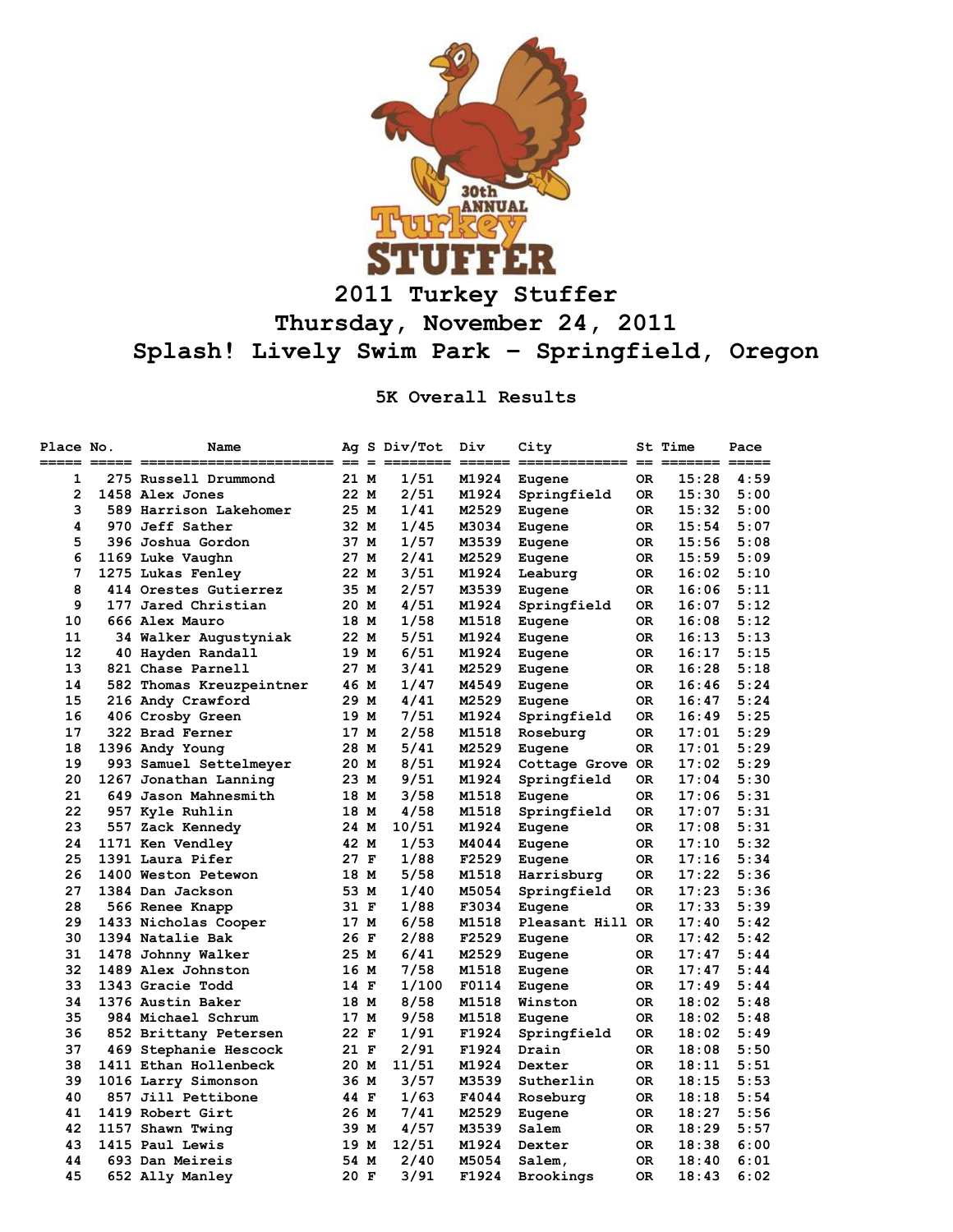| 46  | <b>323 Devin Ferner</b>     | 15 M | 10/58 | M1518 | Roseburg         | 0R  | 18:44 | 6:02 |
|-----|-----------------------------|------|-------|-------|------------------|-----|-------|------|
| 47  | 1414 Cody Jordan            | 19 M | 13/51 | M1924 | Dexter           | 0R  | 18:49 | 6:04 |
| 48  | 740 Mark Moran              | 45 M | 2/47  | M4549 | Eugene           | OR. | 18:50 | 6:04 |
| 49  | 994 Teagan Settelmeyer      | 17 M | 11/58 | M1518 | Cottage Grove    | OR  | 18:51 | 6:04 |
| 50  | 990 Sam Seno                | 17 M | 12/58 | M1518 | Eugene           | 0R  | 18:51 | 6:04 |
| 51  | 737 David Montgomery        | 49 M | 3/47  | M4549 | Eugene           | 0R  | 18:52 | 6:05 |
| 52  | 178 Jim Christian           | 51 M | 3/40  | M5054 | Springfield      | OR. | 18:53 | 6:05 |
| 53  | 95 Todd Bosworth            | 54 M | 4/40  | M5054 | Eugene           | OR. | 18:54 | 6:05 |
| 54  | 1131 Matt Thorton           | 30 M | 2/45  | M3034 | Springfield      | 0R  | 18:55 | 6:06 |
| 55  | 1416 Adam Higgins           | 32 M | 3/45  | M3034 | Corvallis        | 0R  | 18:57 | 6:06 |
| 56  | 1405 Mariko Yokote          | 34 F | 2/88  | F3034 | Salem            | OR  | 19:04 | 6:08 |
| 57  | 605 Nathan Leavitt          | 20 M | 14/51 | M1924 | Springfield      | OR. | 19:10 | 6:10 |
|     |                             |      |       |       |                  |     |       |      |
| 58  | 939 Stefanie Rimel          | 31 F | 3/88  | F3034 | Eugene           | 0R  | 19:11 | 6:11 |
| 59  | 1423 Cole Smith             | 27 M | 8/41  | M2529 | Springfield      | 0R  | 19:11 | 6:11 |
| 60  | 453 Reed Hawkins            | 19 M | 15/51 | M1924 | Eugene           | 0R  | 19:13 | 6:12 |
| 61  | 258 Chris Dion              | 47 M | 4/47  | M4549 | Vida             | 0R  | 19:14 | 6:12 |
| 62  | 1437 Richard Clark          | 57 M | 1/32  | M5559 | Eugene           | 0R  | 19:15 | 6:12 |
| 63  | <b>30 Tyler Arch</b>        | 16 M | 13/58 | M1518 | Springfield      | OR  | 19:17 | 6:13 |
| 64  | 1063 Heather Spinney        | 24 F | 4/91  | F1924 | Eugene           | 0R  | 19:19 | 6:13 |
| 65  | 229 Garrett Davis           | 16 M | 14/58 | M1518 | Creswell         | 0R  | 19:21 | 6:14 |
| 66  | 1195 Courtney Welling       | 21 F | 5/91  | F1924 | Springfield      | 0R  | 19:22 | 6:14 |
| 67  | 535 Sydnie Johnson          | 20 F | 6/91  | F1924 | Eugene           | 0R  | 19:23 | 6:15 |
| 68  | 1223 Gabriel Wihtol         | 16 M | 15/58 | M1518 | Eugene           | 0R  | 19:24 | 6:15 |
| 69  | 1130 Holly Thomson          | 24 F | 7/91  | F1924 | Eugene           | 0R  | 19:32 | 6:18 |
| 70  | 1387 Heike McNeil           | 37 F | 1/66  | F3539 |                  |     | 19:35 | 6:18 |
|     |                             |      |       |       | Eugene           | 0R  |       |      |
| 71  | 969 Teric Sargeant          | 14 M | 1/96  | M0114 | Springfield      | 0R  | 19:35 | 6:19 |
| 72  | 1402 Ed Spinney             | 58 M | 2/32  | M5559 | Eugene           | 0R  | 19:38 | 6:19 |
| 73  | 179 Jordan Christian        | 17 M | 16/58 | M1518 | Springfield      | OR  | 19:40 | 6:20 |
| 74  | 1456 Jordan Eddy            | 21 M | 16/51 | M1924 | Eugene           | 0R  | 19:41 | 6:21 |
| 75  | 1311 Caleb Morgan           | 17 M | 17/58 | M1518 | Eugene           | 0R  | 19:43 | 6:21 |
| 76  | 1192 Colleen Wedin          | 42 F | 2/63  | F4044 | Eugene           | OR  | 19:43 | 6:21 |
| 77  | 22 Monica Anderson          | 16 F | 1/49  | F1518 | Coburg           | 0R  | 19:56 | 6:25 |
| 78  | 236 Bryn Dearborn           | 39 M | 5/57  | M3539 | Portland         | 0R  | 19:56 | 6:25 |
| 79  | 1074 Shelley Stephenson     | 31 F | 4/88  | F3034 | Springfield      | 0R  | 19:59 | 6:26 |
| 80  | 425 Jerry Hammitt           | 53 M | 5/40  | M5054 | Creswell         | 0R  | 20:00 | 6:27 |
| 81  | 1243 Brent Woods            | 43 M | 2/53  | M4044 | Springfield      | 0R  | 20:03 | 6:28 |
| 82  | 573 Kyle Kohl               | 17 M | 18/58 | M1518 | Springfield      | 0R  | 20:08 | 6:29 |
| 83  | 683 Kyle McNary             | 18 M | 19/58 | M1518 |                  | OR  | 20:12 | 6:30 |
|     |                             |      |       |       | Cottage Grove    |     |       |      |
| 84  | 728 Randy Mitts             | 36 M | 6/57  | M3539 | Springfield      | 0R  | 20:12 | 6:31 |
| 85  | 363 Richard Gambino         | 50 M | 6/40  | M5054 | Eugene           | 0R  | 20:13 | 6:31 |
| 86  | 1310 David Morgan           | 43 M | 3/53  | M4044 | Eugene           | OR  | 20:19 | 6:33 |
| 87  | 764 Christoph Mudder        | 16 M | 20/58 | M1518 | Springfield      | OR. | 20:21 | 6:33 |
| 88  | 686 Christopher Meddings    | 29 M | 9/41  | M2529 | Eugene           | 0R  | 20:23 | 6:34 |
| 89  | 771 Alisha Murdoch          | 27 F | 3/88  | F2529 | Portland         | 0R  | 20:24 | 6:34 |
| 90  | 1362 Edward Baumgart        | 40 M | 4/53  | M4044 | Eugene           | 0R  | 20:26 | 6:35 |
| 91  | 77 Austin Bigbee            | 15 M | 21/58 | M1518 | Marcola          | 0R  | 20:29 | 6:36 |
| 92  | 1422 Sergio Nava            | 44 M | 5/53  | M4044 | Eugene           | 0R  | 20:37 | 6:38 |
| 93  | 1122 John Thompson          | 44 M | 6/53  | M4044 | Eugene           | OR  | 20:39 | 6:39 |
| 94  | 448 Jared Hass              | 36 M | 7/57  | M3539 | Springfield      | 0R  | 20:39 | 6:39 |
| 95  | 585 Christopher Kuhn        | 21 M | 17/51 | M1924 | Eugene           | 0R  | 20:40 | 6:39 |
| 96  | 407 Robert Green            | 51 M | 7/40  | M5054 | Springfield      | OR  | 20:43 | 6:40 |
| 97  |                             |      | 10/41 | M2529 |                  |     |       | 6:42 |
|     | 1399 David Lafferty         | 25 M |       |       | Gardiner         | OR  | 20:47 |      |
| 98  | 601 Eric Lawton             | 25 M | 11/41 | M2529 | Eugene           | OR  | 20:48 | 6:42 |
| 99  | 41 Aaron Barnard            | 19 M | 18/51 | M1924 | Eugene           | OR  | 20:49 | 6:42 |
| 100 | 1439 Devin Bodeen           | 22 M | 19/51 | M1924 | Portland         | 0R  | 20:50 | 6:43 |
| 101 | 759 Alia Mowery             | 18 F | 2/49  | F1518 | Eugene           | 0R  | 20:53 | 6:44 |
| 102 | 1155 Trisha Turky           | 52 F | 1/39  | F5054 | Eugene           | 0R  | 20:53 | 6:44 |
| 103 | 384 Quincy Gill             | 16 M | 22/58 | M1518 | Eugene           | OR  | 20:54 | 6:44 |
| 104 | 663 Kendall Mathew          | 16 M | 23/58 | M1518 | Springfield      | OR  | 20:55 | 6:44 |
| 105 | 1002 David Shaw             | 45 M | 5/47  | M4549 | Springfield      | 0R  | 20:56 | 6:45 |
| 106 | 1427 John Barry             | 60 M | 1/12  | M6064 | Eugene           | OR  | 21:02 | 6:47 |
| 107 | 810 Bradley Osterhout       | 51 M | 8/40  | M5054 | Eugene           | 0R  | 21:05 | 6:47 |
| 108 | 1060 Timothy (sk Spencer Ii | 21 M | 20/51 | M1924 | Springfield      | ОR  | 21:05 | 6:48 |
| 109 | 707 Matt Michaelis          | 31 M | 4/45  | M3034 | Central Point OR |     | 21:07 | 6:48 |
| 110 |                             | 50 M | 9/40  | M5054 |                  | OR  | 21:09 | 6:49 |
|     | 1085 Jerry Stromme          |      |       |       | Eugene           |     |       |      |
| 111 | <b>374 Caleb Gee</b>        | 17 M | 24/58 | M1518 | Springfield      | 0R  | 21:15 | 6:51 |
| 112 | 33 Tom Augustyniak          | 56 M | 3/32  | M5559 | Eugene           | 0R  | 21:17 | 6:51 |
| 113 | 727 Cody Mitts              | 16 M | 25/58 | M1518 | Springfield      | OR  | 21:17 | 6:51 |
| 114 | 1438 Tom Pattee             | 45 M | 6/47  | M4549 | Springfield      | 0R  | 21:18 | 6:52 |
| 115 | 1344 Peter McMillan         | 20 M | 21/51 | M1924 | Corvallis        | 0R  | 21:20 | 6:52 |
| 116 | 581 Lukas Kreuzpeintner     | 16 M | 26/58 | M1518 | Eugene           | OR  | 21:21 | 6:53 |
| 117 | 1397 Brent Halse            | 47 M | 7/47  | M4549 | Roseburg         | 0R  | 21:22 | 6:53 |
| 118 | 1393 Matt Olson             | 37 M | 8/57  | M3539 | Springfield      | 0R  | 21:23 | 6:53 |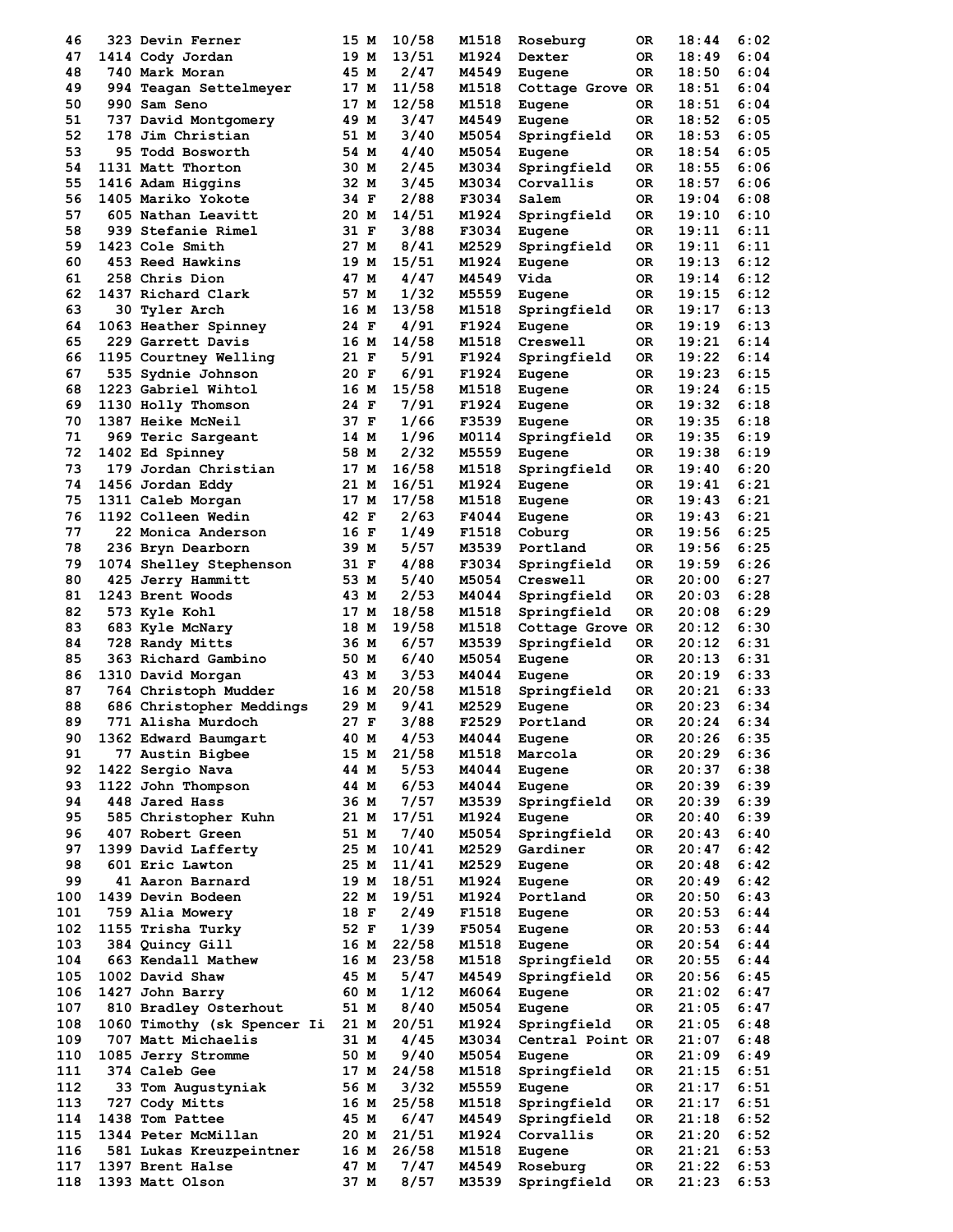| 119 | 39 Heidie Balikian    | 30 F | 5/88  | F3034 | Eugene           | OR. | 21:25 | 6:54 |
|-----|-----------------------|------|-------|-------|------------------|-----|-------|------|
| 120 | 1251 Brian Wyatt      | 41 M | 7/53  | M4044 | Springfield      | 0R. | 21:25 | 6:54 |
| 121 | 843 Dalt Peebles      | 39 M | 9/57  | M3539 | Hillsboro        | 0R. | 21:25 | 6:54 |
| 122 | 811 Bryan Osterhout   | 49 M | 8/47  | M4549 | Eugene           | OR. | 21:27 | 6:55 |
| 123 | 51 Brad Bauer         | 23 M | 22/51 | M1924 | Springfield      | 0R  | 21:37 | 6:58 |
| 124 | 599 Stella Larson     | 30 F | 6/88  | F3034 | Eugene           | OR. | 21:38 | 6:58 |
| 125 | <b>402 Heidi Gori</b> | 20 F | 8/91  | F1924 | Springfield      | 0R  | 21:43 | 7:00 |
| 126 | 1091 Micah Sundholm   | 15 M | 27/58 | M1518 | Springfield      | OR. | 21:44 | 7:00 |
| 127 | 955 Mark Ruckwardt    | 45 M | 9/47  | M4549 | Eugene           | 0R. | 21:44 | 7:00 |
| 128 | 1253 Kara Yahn        | 26 F | 4/88  | F2529 | Eugene           | 0R  | 21:46 | 7:01 |
| 129 | 1098 Jacob Sylliaasen | 29 M | 12/41 | M2529 | Springfield      | OR  | 21:47 | 7:01 |
| 130 | 997 Jared Sewel       | 28 M | 13/41 | M2529 | Eugene           | OR. | 21:49 | 7:02 |
| 131 | 24 Tyler Anderson     | 27 M | 14/41 | M2529 | Springfield      | 0R  | 21:52 | 7:02 |
| 132 | 645 Greg Lyons        | 33 M | 5/45  | M3034 | Eugene           | 0R  | 21:58 | 7:05 |
| 133 | 401 Mike Gore         | 32 M | 6/45  | M3034 | Springfield      | 0R  | 22:01 | 7:06 |
| 134 | 1021 Amanda Skipper   | 26 F | 5/88  | F2529 | Eugene           | 0R  | 22:02 | 7:06 |
| 135 | 1090 Kevin Sundholm   | 44 M | 8/53  | M4044 | Springfield      | 0R  | 22:04 | 7:07 |
| 136 | 1449 Sarah Sherman    | 18 F | 3/49  | F1518 | Blue River       | OR. | 22:05 | 7:07 |
| 137 | 1364 Gary Elce Iii    | 20 M | 23/51 | M1924 | Springfield      | 0R  | 22:06 | 7:07 |
| 138 | 588 Hannah Lakehomer  | 23 F | 9/91  | F1924 | Eugene           | 0R  | 22:07 | 7:07 |
| 139 | 874 Jin Plummer       | 38 M | 10/57 | M3539 | Springfield      | OR. | 22:09 | 7:08 |
| 140 | 1475 Adriel Gaines    | 37 M | 11/57 | M3539 | Springfield      | 0R  | 22:12 | 7:09 |
| 141 | 1457 J Mark Eddy      | 48 M | 10/47 | M4549 | Eugene           | 0R  | 22:12 | 7:09 |
| 142 | 1206 Derrick Westover | 46 M | 11/47 | M4549 | Springfield      | 0R  | 22:12 | 7:09 |
| 143 | 1261 Michael Zanona   | 44 M | 9/53  | M4044 | Foster           | 0R  | 22:14 | 7:10 |
| 144 | 1424 Erin Gray        | 24 F | 10/91 | F1924 | Eugene           | OR. | 22:16 | 7:10 |
| 145 | 248 Ellen Dellard     | 25 F | 6/88  | F2529 | Eugene           | OR  | 22:19 | 7:11 |
| 146 | 417 Melissa Haahr     | 22 F | 11/91 | F1924 | Eugene           | OR. | 22:19 | 7:11 |
| 147 | 377 Sharon Gerl       | 63 F | 1/14  | F6064 | Springfield      | OR. | 22:20 | 7:12 |
| 148 | 956 Rick Ruddell      | 20 M | 24/51 | M1924 | Eugene           | 0R  | 22:24 | 7:13 |
| 149 | 819 Alex Parnell      | 20 M | 25/51 | M1924 | Eugene           | OR  | 22:24 | 7:13 |
| 150 | 441 Michael Harpel    | 47 M | 12/47 | M4549 | Eugene           | OR. | 22:27 | 7:14 |
| 151 | 1408 Stephanie Welch  | 42 F | 3/63  | F4044 | San Francisco CA |     | 22:28 | 7:14 |
| 152 | 1409 Darron Welch     | 43 M | 10/53 | M4044 | Pacific City     | 0R  | 22:28 | 7:14 |
| 153 | 1236 Shawn Wilson     | 35 M | 12/57 | M3539 | Springfield      | 0R  | 22:29 | 7:15 |
| 154 | 943 Jeremy Robertson  | 35 M | 13/57 | M3539 | Corvallis        | OR. | 22:31 | 7:15 |
| 155 | 300 Tim Ellenberger   | 45 M | 13/47 | M4549 | Eugene           | 0R  | 22:35 | 7:17 |
| 156 | 1375 David Walko      | 40 M | 11/53 | M4044 | Eugene           | 0R  | 22:36 | 7:17 |
| 157 | 526 Riley James       | 14 M | 2/96  | M0114 | Springfield      | OR. | 22:37 | 7:17 |
| 158 | 763 Zane Mowery       | 19 M | 26/51 | M1924 | Eugene           | OR. | 22:38 | 7:17 |
| 159 | 1404 Sean Andresen    | 18 M | 28/58 | M1518 | Eugene           | OR. | 22:38 | 7:17 |
| 160 | 1406 Nora Wilson      | 18 F | 4/49  | F1518 | Eugene           | OR. | 22:39 | 7:18 |
| 161 | 373 Becky Gee         | 47 F | 1/56  | F4549 | Springfield      | 0R. | 22:40 | 7:18 |
| 162 | 1455 David Straub     | 40 M | 12/53 | M4044 | Eugene           | 0R  | 22:42 | 7:19 |
| 163 | 972 Karl Saxman       | 45 M | 14/47 | M4549 | Eugene           | 0R  | 22:42 | 7:19 |
| 164 | 230 Levi Davis        | 19 M | 27/51 | M1924 | Creswell         | OR  | 22:44 | 7:19 |
| 165 | 12 Kevin Alltucker    | 51 M | 10/40 | M5054 | Eugene           | OR  | 22:46 | 7:20 |
| 166 | 15 Tim Alverson       | 50 M | 11/40 | M5054 | Springfield      | OR  | 22:46 | 7:20 |
| 167 | 91 Kristin Boldon     | 48 F | 2/56  | F4549 | Eugene           | OR  | 22:48 | 7:21 |
| 168 | 90 Tom Boldon         | 47 M | 15/47 | M4549 | Eugene           | OR  | 22:48 | 7:21 |
| 169 | 1034 Gary Smith       | 58 M | 4/32  | M5559 | Eugene           | OR  | 22:49 | 7:21 |
| 170 | 1442 Michael Kraynyak | 36 M | 14/57 | M3539 | Eugene           | OR  | 22:49 | 7:21 |
| 171 | 415 Eric Gutlettet    | 36 M | 15/57 | M3539 | Springfield      | OR  | 22:52 | 7:22 |
| 172 | 37 Wade Bale          | 39 M | 16/57 | M3539 | Redmond          | OR  | 22:55 | 7:23 |
| 173 | 376 Heidi Gelarden    | 31 F | 7/88  | F3034 | Eugene           | OR  | 22:55 | 7:23 |
| 174 | 1309 Tiese Morgan     | 42 F | 4/63  | F4044 | Eugene           | OR  | 22:57 | 7:24 |
| 175 | 28 Kara Andrus        | 35 F | 2/66  | F3539 | Springfield      | OR  | 23:01 | 7:25 |
| 176 | 63 Corrine Bell       | 33 F | 8/88  | F3034 | Springfield      | OR  | 23:02 | 7:25 |
| 177 | 274 Eliza Drummond    | 51 F | 2/39  | F5054 | Eugene           | OR  | 23:10 | 7:28 |
| 178 | 1390 Ali Wayner       | 27 F | 7/88  | F2529 | Eugene           | OR  | 23:11 | 7:28 |
| 179 | 671 Michael McCartin  | 20 M | 28/51 | M1924 | Eugene           | OR  | 23:14 | 7:29 |
| 180 | 794 Mark Nystrom      | 42 M | 13/53 | M4044 | Eugene           | OR  | 23:19 | 7:31 |
| 181 | 361 Steve Gallup      | 46 M | 16/47 | M4549 | Springfield      | OR  | 23:22 | 7:32 |
| 182 | 48 Brad Bassi         | 32 M | 7/45  | M3034 | Eugene           | OR. | 23:30 | 7:34 |
| 183 | 277 Kathleen Dugan    | 50 F | 3/39  | F5054 | Eugene           | OR  | 23:31 | 7:34 |
| 184 | 1451 Jared Booren     | 34 M | 8/45  | M3034 | Springfield      | OR  | 23:34 | 7:35 |
| 185 | 1231 Leah Willow      | 40 F | 5/63  | F4044 | Eugene           | OR  | 23:36 | 7:36 |
| 186 | 579 Holly Kotsovos    | 35 F | 3/66  | F3539 | Vancouver        | WA  | 23:38 | 7:37 |
| 187 | 215 Logan Crain       | 26 M | 15/41 | M2529 | Redmond          | WA  | 23:39 | 7:37 |
| 188 | 859 Emily Pfeifer     | 33 F | 9/88  | F3034 | Eugene           | OR  | 23:40 | 7:38 |
| 189 | 1094 Marie Swarringim | 35 F | 4/66  | F3539 | Springfield      | OR  | 23:42 | 7:38 |
| 190 | 1187 Maia Watkins     | 19 F | 12/91 | F1924 | Eugene           | OR  | 23:42 | 7:38 |
| 191 | 135 Sarah Buchholz    | 20 F | 13/91 | F1924 | Eugene           | OR  | 23:42 | 7:38 |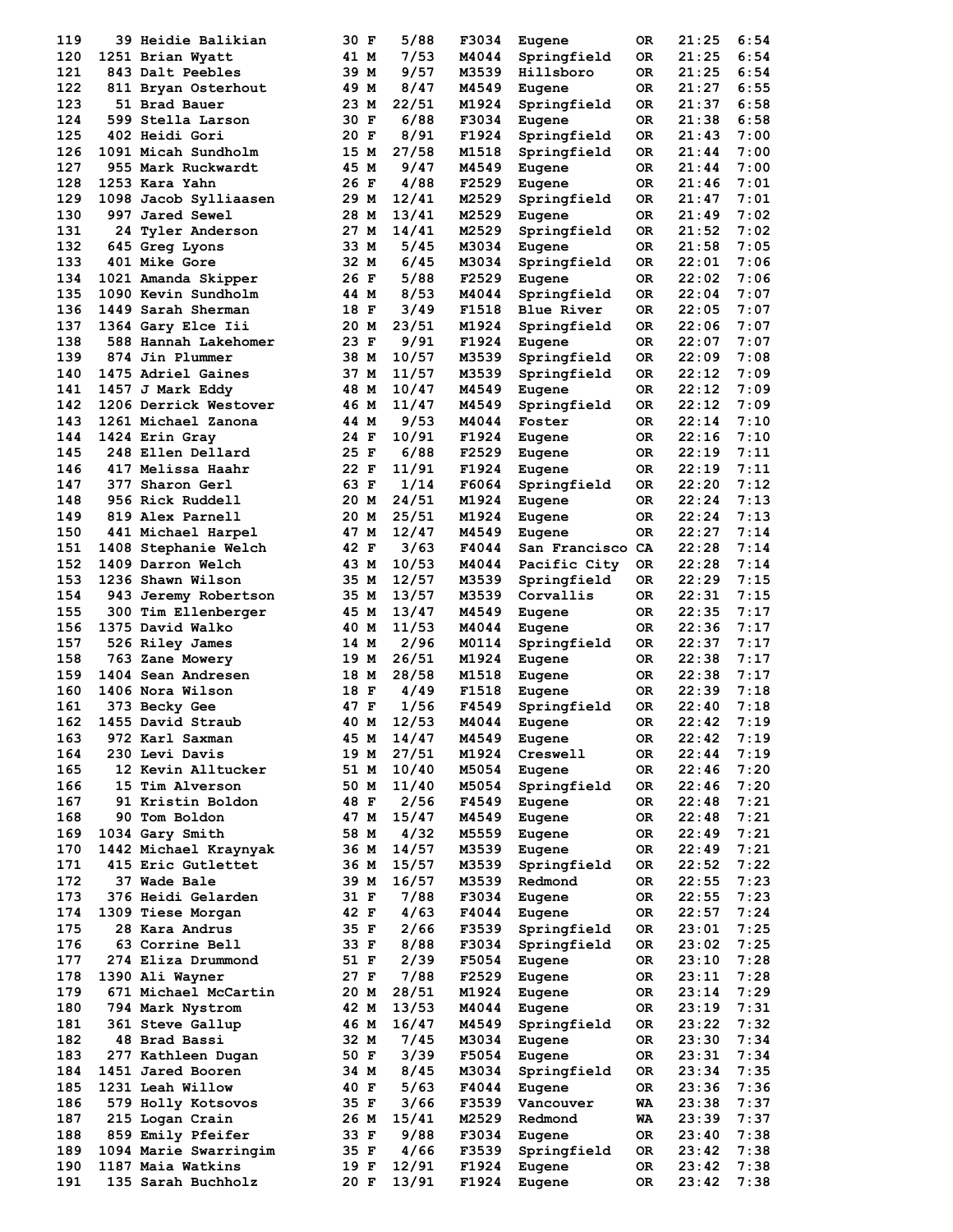| 192 | 1441 Matt Kraynyak               | 33 M |     | 9/45  | M3034 | Encinitas        | CA  | 23:44 | 7:39 |
|-----|----------------------------------|------|-----|-------|-------|------------------|-----|-------|------|
| 193 | 591 Jared Lamm                   | 31 M |     | 10/45 | M3034 | Eugene           | 0R. | 23:47 | 7:40 |
| 194 | 945 Molly Robertson              | 33 F |     | 10/88 | F3034 | Corvallis        | 0R. | 23:48 | 7:40 |
| 195 | 306 Chris Erickson               | 27 M |     | 16/41 | M2529 | Eugene           | OR. | 23:49 | 7:40 |
| 196 | 358 Aliyah Gallup                | 16 F |     | 5/49  | F1518 | Springfield      | 0R  | 23:51 | 7:41 |
| 197 | 433 Taya Harbick                 | 18 F |     | 6/49  | F1518 | McKenzie Brid OR |     | 23:51 | 7:41 |
| 198 | 1128 Todd Thompson               | 49 M |     | 17/47 | M4549 | Springfield      | 0R  | 23:56 | 7:43 |
| 199 | 1435 Dan Dietel                  | 50 M |     | 12/40 | M5054 | Eugene           | 0R. | 23:58 | 7:43 |
| 200 | 1481 Larry Williams              | 75 M |     | 1/1   | M7579 | Springfield      | 0R. | 24:00 | 7:44 |
| 201 | 866 Justin Pierce                | 21 M |     | 29/51 | M1924 | Eugene           | 0R. | 24:01 | 7:44 |
| 202 | 1277 Kelly Fenley                | 57 M |     | 5/32  | M5559 | Leaburg          | 0R  | 24:07 | 7:46 |
| 203 | 1300 Darrin Goodrich             | 45 M |     | 18/47 | M4549 | Eugene           | OR. | 24:07 | 7:46 |
| 204 | 1436 Josie Dietel                | 18 M |     | 29/58 | M1518 | Eugene           | OR. | 24:08 | 7:46 |
| 205 | 1380 R O Gomez                   | 21 M |     | 30/51 | M1924 | Oakridge         | 0R  | 24:09 | 7:47 |
| 206 | 1379 Orie Gomez                  | 22 F |     | 14/91 | F1924 | Prineville       | 0R. | 24:09 | 7:47 |
| 207 | 921 Henry Rear                   | 14 M |     | 3/96  | M0114 | Eugene           | OR. | 24:10 | 7:47 |
| 208 | 1089 Cole Stutesman              | 28 M |     | 17/41 | M2529 | Springfield      | 0R  | 24:10 | 7:47 |
| 209 | 226 Kelly Darden                 | 39 M |     | 17/57 | M3539 | Eugene           | OR. | 24:10 | 7:47 |
| 210 | 281 Mike Duncan                  | 42 M |     | 14/53 | M4044 | Eugene           | 0R. | 24:11 | 7:48 |
| 211 | 1382 Marilyn Nippold             | 60 F |     | 2/14  | F6064 | Eugene           | 0R. | 24:18 | 7:50 |
| 212 | 1058 Jessica Spencer             | 22 F |     | 15/91 | F1924 | Springfield      | OR  | 24:21 | 7:51 |
| 213 | 141 Andy Burke                   | 41 M |     | 15/53 | M4044 | Eugene           | OR. | 24:23 | 7:51 |
| 214 | 38 Chantal Balesdent             | 25 F |     | 8/88  | F2529 | Eugene           | OR. | 24:24 | 7:51 |
| 215 | 1255 Brian Young                 | 30 M |     | 11/45 | M3034 | Eugene           | OR  | 24:27 | 7:53 |
| 216 | 188 Logan Clifford               | 26 M |     | 18/41 | M2529 | Logan            | UT  | 24:28 | 7:53 |
| 217 | 447 Michael Harry                | 25 M |     | 19/41 | M2529 | Springfield      | OR. | 24:28 | 7:53 |
| 218 | 680 Elton McMillan               | 42 M |     | 16/53 | M4044 | Harrisburg       | OR  | 24:30 | 7:53 |
| 219 | 931 Michael Resch                | 48 M |     | 19/47 | M4549 | Eugene           | OR. | 24:32 | 7:54 |
| 220 | 930 Hana Resch                   | 12 F |     | 2/100 | F0114 | Eugene           | 0R. | 24:33 | 7:54 |
| 221 | 1140 Keigan Tobin                | 16 M |     | 30/58 | M1518 | Eugene           | 0R  | 24:33 | 7:55 |
| 222 | 1347 Jef Robertson               | 40 M |     | 17/53 | M4044 | Eugene           | 0R  | 24:36 | 7:55 |
| 223 | 886 Tony Price                   | 41 M |     | 18/53 | M4044 | Springfield      | 0R  | 24:37 | 7:56 |
| 224 | 1037 Jason Smith                 | 32 M |     | 12/45 | M3034 | Eugene           | 0R. | 24:39 | 7:56 |
| 225 | 639 Candace Lovato               | 37 F |     | 5/66  | F3539 | Springfield      | 0R  | 24:39 | 7:57 |
| 226 | 1051 Zach Smith                  | 24 M |     | 31/51 | M1924 | Springfield      | 0R. | 24:42 | 7:57 |
| 227 | 586 Celeste Kuta                 | 54 F |     | 4/39  | F5054 | Eugene           | 0R  | 24:46 | 7:59 |
| 228 | 13 Chloe Alverson                | 21 F |     | 16/91 | F1924 | Springfield      | 0R  | 24:47 | 7:59 |
| 229 | 1221 Darren Wight                | 36 M |     | 18/57 | M3539 | Laguna Niguel CA |     | 24:50 | 8:00 |
| 230 | 225 Vince Dame                   | 39 M |     | 19/57 | M3539 | Springfield      | 0R. | 24:50 | 8:00 |
| 231 | 1392 Joe Lazzaretto              | 43 M |     | 19/53 | M4044 | Eugene           | 0R  | 24:50 | 8:00 |
| 232 | 568 Carolyn Knight               | 43 F |     | 6/63  | F4044 | Waterville       | 0R  | 24:51 | 8:00 |
| 233 | 556 Tammi Kemp                   | 43 F |     | 7/63  | F4044 | Eugene           | OR. | 24:54 | 8:01 |
| 234 | 160 Tommy Case                   | 10 M |     | 4/96  | M0114 | Eugene           | OR  | 24:55 | 8:02 |
| 235 | 1315 Garrett Metzler             | 15 M |     | 31/58 | M1518 | Springfield      | ОR  | 24:55 | 8:02 |
| 236 | 455 Christine Hayward-Mayhe 53 F |      |     | 5/39  | F5054 | Eugene           | OR  | 24:56 | 8:02 |
| 237 | 500 Tanarae Hopkins              | 18 F |     | 7/49  | F1518 | Sutherlin        | OR  | 24:57 | 8:02 |
| 238 | 1095 Andrew Sylliaasen           | 31 M |     | 13/45 | M3034 | Marysville       | WA  | 24:57 | 8:02 |
| 239 | 1345 Carter Brown                | 12 M |     | 5/96  | M0114 | Eugene           | OR  | 24:58 | 8:03 |
| 240 | 1492 Mercy Brown                 | 14 F |     | 3/100 | F0114 | Springfield      | OR  | 25:01 | 8:03 |
| 241 | 552 David Keeling                | 50 M |     | 13/40 | M5054 | Springfield      | OR  | 25:01 | 8:04 |
| 242 | 509 Madelyn Hubbs                | 10 F |     | 4/100 | F0114 | Springfield      | OR  | 25:05 | 8:05 |
| 243 | 782 Adam Neiwert                 | 11 M |     | 6/96  | M0114 | Springfield      | OR  | 25:08 | 8:06 |
| 244 | 1204 Casey Westover              | 38 M |     | 20/57 | M3539 | Springfield      | OR  | 25:10 | 8:06 |
| 245 | 268 Thomas Dodgen                | 13 M |     | 7/96  | M0114 | Adin             | CA  | 25:12 | 8:07 |
| 246 | 49 Michelle Bassi                | 30 F |     | 11/88 | F3034 | Eugene           | 0R  | 25:12 | 8:07 |
| 247 | 1138 Ryan Tiniakos               | 21 M |     | 32/51 | M1924 | Eugene           | 0R  | 25:15 | 8:08 |
| 248 | 1181 Alan Ware                   | 33 M |     | 14/45 | M3034 | Eugene           | OR  | 25:15 | 8:08 |
| 249 | 1259 Linda Zang                  | 53 F |     | 6/39  | F5054 | Coburg           | OR  | 25:20 | 8:09 |
| 250 | 1271 Andrew Myers                | 28 M |     | 20/41 | M2529 | Eugene           | OR  | 25:21 | 8:10 |
| 251 | 353 Heather Fuerst               | 20 F |     | 17/91 | F1924 | Cottage Grove OR |     | 25:22 | 8:10 |
| 252 | 1113 Roy Thomas                  | 55 M |     | 6/32  | M5559 | Eugene           | OR  | 25:22 | 8:10 |
| 253 | 1452 Rob Harvey                  | 59 M |     | 7/32  | M5559 | Eugene           | OR  | 25:23 | 8:10 |
| 254 | 629 Van Likes                    | 58 M |     | 8/32  | M5559 | Eugene           | OR  | 25:24 | 8:11 |
| 255 | 876 Diane Poet                   | 45 F |     | 3/56  | F4549 | Fall Creeek      | OR  | 25:25 | 8:11 |
| 256 | 1172 Ben Vivas                   | 12 M |     | 8/96  | M0114 | Fall Creeek      | OR  | 25:25 | 8:11 |
| 257 | 1164 Mary Van Orden              | 49 F |     | 4/56  | F4549 | Noti             | OR  | 25:26 | 8:12 |
| 258 | 1468 Julie Woodard               | 16 F |     | 8/49  | F1518 | Eugene           | OR  | 25:28 | 8:12 |
| 259 | 1460 Cory Apker                  |      | 9 M | 9/96  | M0114 | Eugene           | OR  | 25:29 | 8:12 |
| 260 | 1463 Riley Menezes               |      | 9 M | 10/96 | M0114 | Keizer           | OR  | 25:29 | 8:13 |
| 261 | 293 Eric Edmondson               | 30 M |     | 15/45 | M3034 | Eugene           | OR  | 25:30 | 8:13 |
| 262 | 634 Mandy Lindgren               | 26 F |     | 9/88  | F2529 | Springfield      | 0R  | 25:30 | 8:13 |
| 263 | 858 Kc Pettibone                 | 9 M  |     | 11/96 | M0114 | Roseburg         | OR  | 25:32 | 8:13 |
|     | 1321 Gabriel Scott               | 36 M |     | 21/57 | M3539 | Burlingame       | CA  | 25:32 | 8:13 |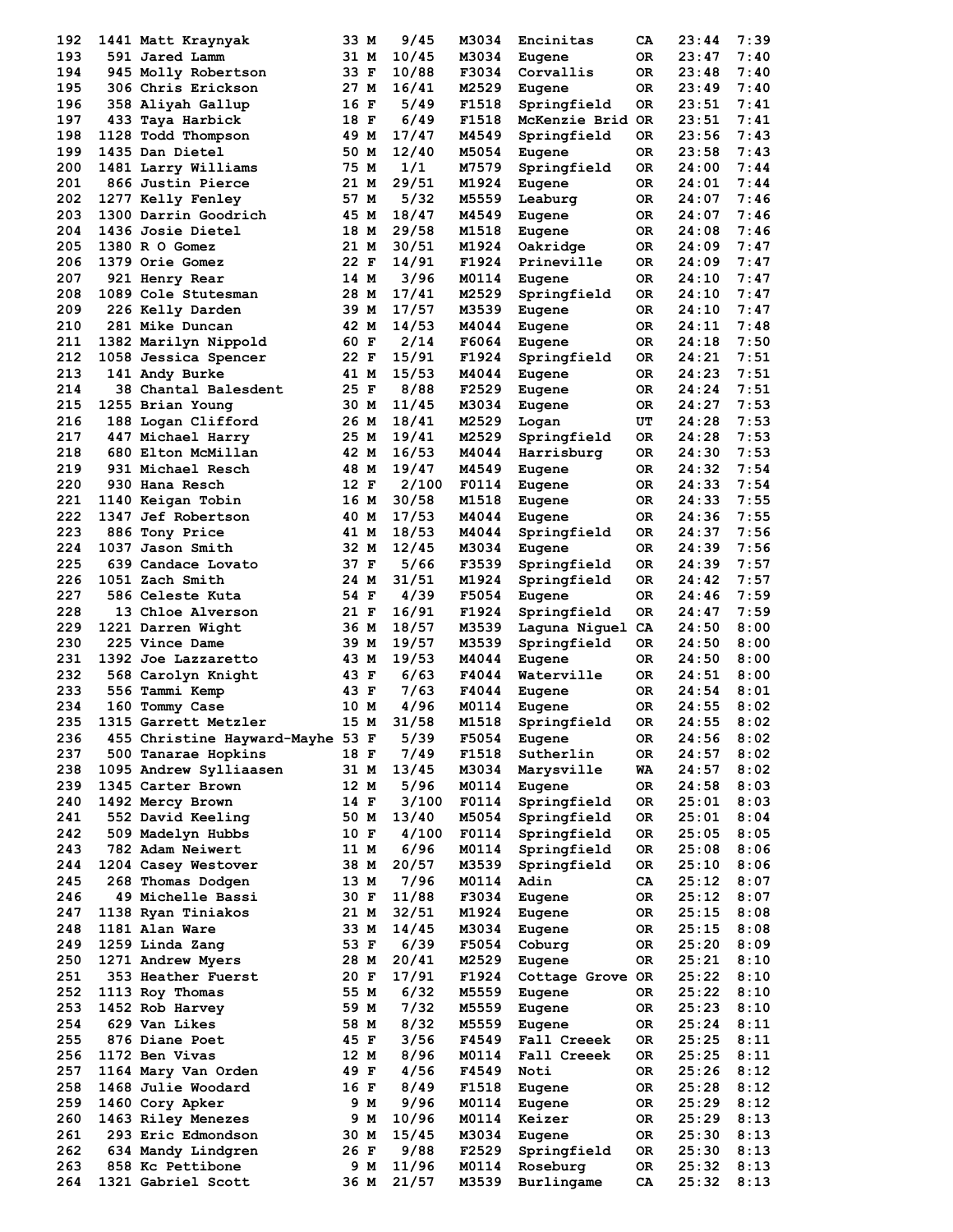| 265        | 1222 Emily Wight                               | 37 F         | 6/66           | F3539          | Laguna Niguel CA           |           | 25:36          | 8:15         |
|------------|------------------------------------------------|--------------|----------------|----------------|----------------------------|-----------|----------------|--------------|
| 266        | 187 Kristen Clifford                           | 26 F         | 10/88          | F2529          | Logan                      | UT        | 25:36          | 8:15         |
| 267        | 438 Kyle Hardwick                              | 22 M         | 33/51          | M1924          | Cottage Grove OR           |           | 25:37          | 8:15         |
| 268        | 437 Don Hardwick                               | 55 M         | 9/32           | M5559          | Cottage Grove OR           |           | 25:37          | 8:15         |
| 269        | 553 Rick Keller                                | 68 M         | 1/12           | M6569          | Harrisburg                 | OR.       | 25:39          | 8:16         |
| 270        | 191 Mindy Cline                                | 40 F         | 8/63           | F4044          | Cottage Grove OR           |           | 25:42          | 8:17         |
| 271        | 360 Anya Gallup                                | 12 F         | 5/100          | F0114          | Springfield                | 0R        | 25:43          | 8:17         |
| 272        | 1320 Andrea Stanton                            | 47 F         | 5/56           | F4549          | Eugene                     | OR.       | 25:44          | 8:17         |
| 273        | 1395 Vance Foster                              | 41 M         | 20/53          | M4044          | Eugene                     | OR.       | 25:45          | 8:18         |
| 274        | 1183 Samantha Warner                           | 22 F         | 18/91          | F1924          | Corvallis                  | 0R        | 25:45          | 8:18         |
| 275        | 1014 Abigail Silva                             | 21 F         | 19/91          | F1924          | Corvallis                  | OR.       | 25:45          | 8:18         |
| 276        | 726 Chelsea Mitts                              | 14 F         | 6/100          | F0114          | Springfield                | OR.       | 25:46          | 8:18         |
| 277        | 1193 Amy Weisman                               | 33 F         | 12/88          | F3034          | Springfield                | 0R        | 25:46          | 8:18         |
| 278        | 288 Claire Ebert                               | 12 F         | 7/100          | F0114          | Central Point OR           |           | 25:47          | 8:18         |
| 279        | 286 Ammon Ebert                                | 20 M         | 34/51          | M1924          | Central Point OR           |           | 25:47          | 8:18         |
| 280        | 291 Spencer Ebert                              | 16 M         | 32/58          | M1518          | Central Point OR           |           | 25:48          | 8:18         |
| 281        | 214 Elizabeth Crain                            | 26 F         | 11/88          | F2529          | Redmond                    | WA        | 25:55          | 8:21         |
| 282        | 1466 Timothy Rowe                              | 38 M         | 22/57          | M3539          | West Linn                  | OR.       | 25:55          | 8:21         |
| 283        | 1177 Christina Walker-Clark                    | 32 F         | 13/88          | F3034          | Eugene                     | 0R        | 25:58          | 8:22         |
| 284        | 1001 Cameron Shaw                              | 11 M         | 12/96          | M0114          | Springfield                | OR        | 25:59          | 8:22         |
| 285        | 611 Kim Lepschat                               | 46 F         | 6/56           | F4549          | Hillsboro                  | OR.       | 25:59          | 8:22         |
| 286        | 1467 Kati Rowe                                 | 37 F         | 7/66           | F3539          | West Linn                  | OR.       | 26:02          | 8:23         |
| 287        | 772 Hunter Murphy                              | 11 M         | 13/96          | M0114          | Dexter                     | OR        | 26:04          | 8:24         |
| 288        | 1093 Katlyn Swarringim                         | 13 F         | 8/100          | F0114          | Springfield                | OR        | 26:07          | 8:25         |
| 289        | 1410 Rachel Lanning                            | 29 F         | 12/88          | F2529          | Springfield                | 0R        | 26:08          | 8:25         |
| 290        | 375 Ransom Gee                                 | 14 M         | 14/96          | M0114          | Springfield                | 0R        | 26:08          | 8:25         |
| 291        | 574 Patrick Kohl                               | 15 M         | 33/58          | M1518          | Springfield                | 0R        | 26:09          | 8:25         |
| 292        | 655 Wyatt Manske                               | 16 M         | 34/58          | M1518          | Springfield                |           | 26:09          | 8:25         |
| 293        | 1462 Zach Silva                                | 16 M         | 35/58          | M1518          |                            | OR.<br>0R | 26:12          | 8:26         |
| 294        | 1184 Skyler Warner                             | 24 M         | 35/51          | M1924          | Eugene<br>Corvallis        |           | 26:12          | 8:26         |
| 295        |                                                |              |                | M4549          |                            | 0R        | 26:14          | 8:27         |
| 296        | 548 Brian Kau<br>883 Jennifer Prenevost        | 48 M         | 20/47          | F2529          | Eugene                     | OR.       | 26:15          | 8:27         |
| 297        |                                                | 26 F         | 13/88          |                | Springfield                | 0R        |                |              |
| 298        | 198 Michael Cole                               | 47 M         | 21/47          | M4549          | Creswell                   | OR.       | 26:16          | 8:28         |
|            | 133 Mike Brumley                               | 58 M         | 10/32          | M5559          | Everett                    | WA        | 26:17          | 8:28         |
| 299        | 851 Trevor Perkins                             | 15 M         | 36/58          | M1518          | Springfield                | 0R        | 26:17          | 8:28         |
| 300        | 501 Travis Hopkins                             | 15 M         | 37/58          | M1518          | Sutherlin                  | OR.       | 26:17          | 8:28         |
| 301        | 651 Gustavo Manacero                           | 15 M         | 38/58          | M1518          | Eugene                     | OR        | 26:17          | 8:28         |
| 302        | 46 Richard Barnes                              | 39 M         | 23/57          | M3539          | Springfield                | 0R        | 26:18          | 8:28         |
| 303        | 1186 Amber Watkinds                            | 29 F         | 14/88          | F2529          | Cottage Grove OR           |           | 26:18          | 8:28         |
| 304        | 1434 Krys Postma                               | 32 F         | 14/88          | F3034          | Federal Way                | WA        | 26:18          | 8:28         |
| 305        | 1464 Liliane Menezes                           | 12 F         | 9/100          | F0114          | Keizer                     | 0R        | 26:21          | 8:29         |
| 306        | 126 Amanda Brown                               | 19 F         | 20/91          | F1924          | Eugene                     | OR.       | 26:22          | 8:29         |
| 307        | 309 Joe Ervin                                  | 54 M         | 14/40          | M5054          | Brownsville                | OR.       | 26:22          | 8:30         |
| 308        | 1036 Jamie Smith                               | 29 F         | 15/88          | F2529          | Puyallup                   | WA        | 26:22          | 8:30         |
| 309        | 129 Patti Brown                                | 57 F         | 1/37           | F5559          | Springfield                | 0R        | 26:23          | 8:30         |
| 310        | 14 Lisa Alverson                               | 45 F         | 7/56           | F4549          | Springfield                | OR        | 26:23          | 8:30         |
| 311        | 773 Jeni Murphy                                | 35 F         | 8/66           | F3539          | Dexter                     | OR        | 26:23          | 8:30         |
| 312        | 1121 Jesse Thompson                            | 13 F         | 10/100         | F0114          | Springfield                | OR        | 26:24          | 8:30         |
| 313        | 681 Nathan McMurtrey                           | 30 M         | 16/45          | M3034          | Springfield                | OR        | 26:26          | 8:31         |
| 314        | 435 Kallie Harding                             | 9 F          | 11/100         | F0114          | Eugene                     | OR        | 26:26          | 8:31         |
| 315        | 1238 Emily Wiltshire                           | 11 F         | 12/100         | F0114          | Eugene                     | OR        | 26:26          | 8:31         |
| 316        | 42 Brooke Barnard                              | 21 F         | 21/91          | F1924          | Eugene                     | OR        | 26:27          | 8:31         |
| 317        | 231 Ryan Davis                                 | 31 M         | 17/45          | M3034          | Springfield                | OR        | 26:28          | 8:31         |
| 318        | 197 Linda Cole                                 | 49 F         | 8/56           | F4549          | Creswell                   | OR        | 26:28          | 8:31         |
| 319        | 1341 Chris Wilcox                              | 37 M         | 24/57          | M3539          | Springfield                | OR        | 26:28          | 8:32         |
| 320        | 1372 Xander Jenkinson                          | 15 M         | 39/58          | M1518          | Marcola                    | OR        | 26:29          | 8:32         |
| 321        | 1059 Julie Spencer                             | 43 F         | 9/63           | F4044          | Springfield                | OR        | 26:30          | 8:32         |
| 322        | 301 Penni Elliott                              | 41 F         | 10/63          | F4044          | Elmira                     | OR        | 26:30          | 8:32         |
| 323        | 785 Bryan Nell                                 | 24 M         | 36/51          | M1924          | Eugene                     | OR        | 26:31          | 8:32         |
| 324        | 122 Jason Broesder                             | 41 M         | 21/53          | M4044          | Medford                    | OR        | 26:31          | 8:32         |
| 325        | 748 Jodi Morris                                | 23 F         | 22/91          | F1924          | Eugene                     | OR        | 26:31          | 8:32         |
| 326        | 747 Abbi Morris                                | 20 F         | 23/91          | F1924          | Eugene                     | OR        | 26:31          | 8:33         |
| 327        | 1479 Caroline Malaby                           | 13 F         | 13/100         | F0114          | Springfield                | OR        | 26:35          | 8:34         |
| 328        | 524 Michael Jacques                            | 43 M         | 22/53          | M4044          | Springfield                | OR        | 26:37          | 8:34         |
| 329        | 1443 Jim Thrallrill                            | 48 M         | 22/47          | M4549          | Vida                       | OR        | 26:41          | 8:36         |
| 330        | 807 Ashleigh O'Neil                            | 32 F         | 15/88          | F3034          | Springfield                | OR        | 26:42          | 8:36         |
| 331        | 567 Samantha Knievel                           | 35 F         | 9/66           | F3539          | Eagle                      | ID        | 26:42          | 8:36         |
| 332        |                                                | 47 F         | 9/56           | F4549          | Eugene                     | OR        | 26:42          | 8:36         |
|            | 672 Tan McCartin                               |              |                |                |                            |           |                |              |
| 333        | 1144 Kelly Toman                               | 33 F         | 16/88          | F3034          | Eugene                     | OR        | 26:44          | 8:36         |
| 334        | 59 Marcia Beard                                | 44 F         | 11/63          | F4044          | Creswell                   | OR        | 26:45          | 8:37         |
| 335        | 1318 Chris Heck                                | 51 M         | 15/40          | M5054          | Eugene                     | OR        | 26:48          | 8:38         |
| 336<br>337 | 968 Stephanie Sargeant<br>1288 Chris Philavanh | 41 F<br>25 M | 12/63<br>21/41 | F4044<br>M2529 | Springfield<br>Springfield | OR<br>0R  | 26:49<br>26:49 | 8:38<br>8:38 |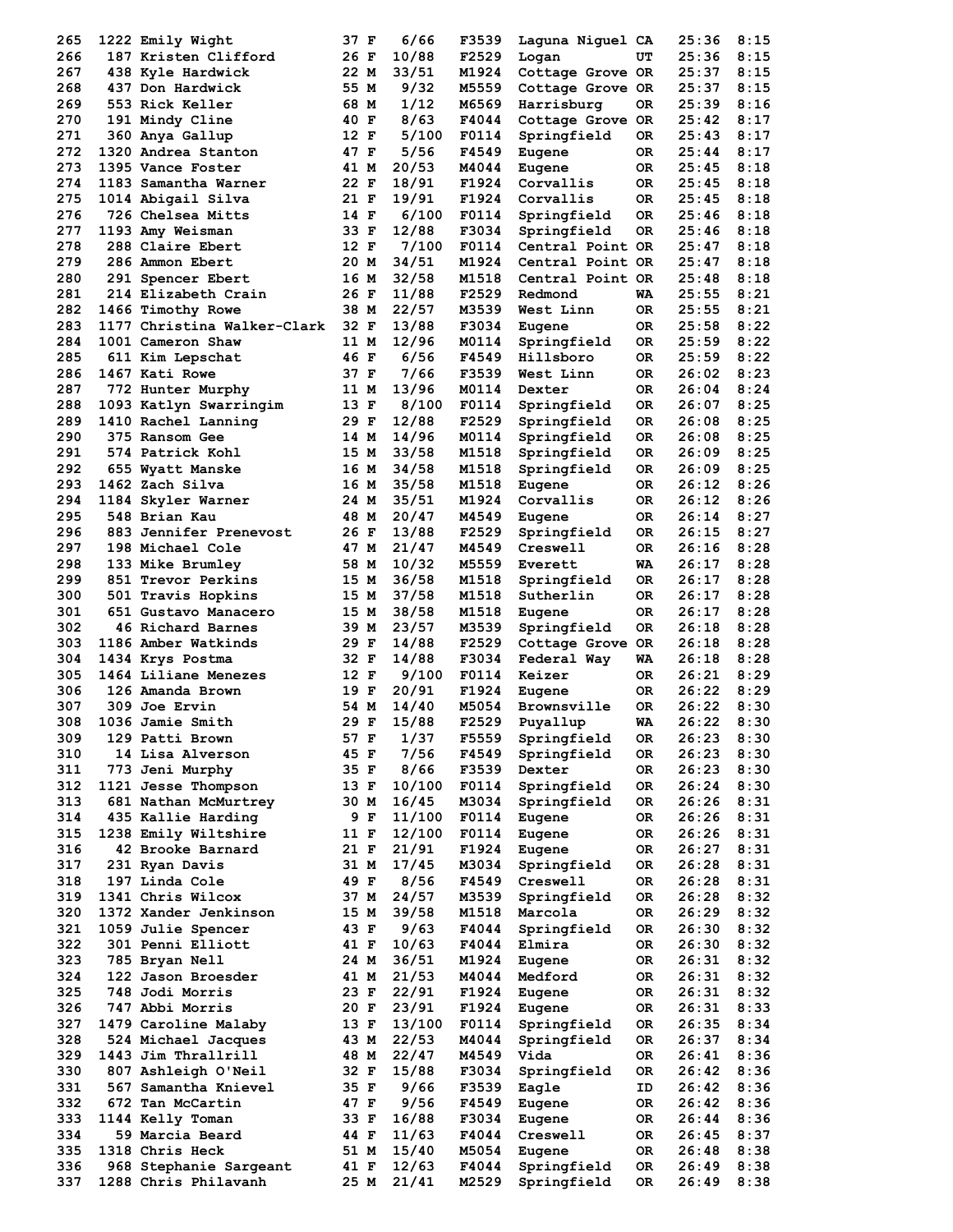| 338        | 382 Christy Gill                            | 45 F         |     | 10/56          | F4549          | Eugene                     | 0R         | 26:50          | 8:39         |
|------------|---------------------------------------------|--------------|-----|----------------|----------------|----------------------------|------------|----------------|--------------|
| 339        | 383 Colt Gill                               | 45 M         |     | 23/47          | M4549          | Eugene                     | 0R         | 26:50          | 8:39         |
| 340        | 1480 Caitlin Garrett                        | 24 F         |     | 24/91          | F1924          | Springfield                | 0R.        | 26:56          | 8:41         |
| 341        | 654 Ron Manley                              | 45 M         |     | 24/47          | M4549          | Brookings                  | OR.        | 26:57          | 8:41         |
| 342        | 884 Uni Prenevost                           | 29 M         |     | 22/41          | M2529          | Springfield                | 0R         | 26:58          | 8:41         |
| 343        | 159 Sarah Case                              | 42 F         |     | 13/63          | F4044          | Eugene                     | 0R.        | 26:59          | 8:41         |
| 344        | 808 Bryleigh O'Neil                         | 10 F         |     | 14/100         | F0114          | Springfield                | OR.        | 26:59          | 8:41         |
| 345<br>346 | 1038 Jason Smith<br>335 Abigail Forrest     | 35 M<br>15 F |     | 25/57<br>9/49  | M3539<br>F1518 | Springfield<br>Springfield | 0R<br>OR.  | 27:00<br>27:01 | 8:42<br>8:42 |
| 347        | 1215 Travis White                           | 34 M         |     | 18/45          | M3034          | Eugene                     | 0R.        | 27:02          | 8:42         |
| 348        | 1005 Wilson Sherk                           | 48 M         |     | 25/47          | M4549          | Springfield                | 0R         | 27:04          | 8:43         |
| 349        | 1004 Christine Sherk                        | 46 F         |     | 11/56          | F4549          | Springfield                | 0R         | 27:04          | 8:43         |
| 350        | 832 Heidi Patterson                         | 45 F         |     | 12/56          | F4549          | Springfield                | 0R.        | 27:05          | 8:43         |
| 351        | 502 Will Hopson                             | 13 M         |     | 15/96          | M0114          | Eugene                     | 0R.        | 27:05          | 8:43         |
| 352        | 1378 Angela Banks                           | 18 F         |     | 10/49          | F1518          | Pleasant Hill OR           |            | 27:06          | 8:44         |
| 353        | 1041 Julie Smith                            | 42 F         |     | 14/63          | F4044          | Pleasant Hill OR           |            | 27:06          | 8:44         |
| 354        | 1052 Sabrina Smith-Boyd                     | 15 F         |     | 11/49          | F1518          | Pleasant Hill OR           |            | 27:06          | 8:44         |
| 355        | 252 Dale Dick                               | 50 M         |     | 16/40          | M5054          | Harrisburg                 | OR.        | 27:07          | 8:44         |
| 356        | 848 Devin Perkins                           | 17 M         |     | 40/58          | M1518          | Springfield                | 0R         | 27:07          | 8:44         |
| 357        | 1336 Alfredo Velez                          | 36 M         |     | 26/57          | M3539          | Eugene                     | 0R         | 27:08          | 8:44         |
| 358        | 1145 Catie Touchette                        |              | 7 F | 15/100         | F0114          | Eugene                     | 0R         | 27:12          | 8:45         |
| 359        | 1146 Scott Touchette                        | 41 M         |     | 23/53          | M4044          | Eugene                     | 0R         | 27:12          | 8:46         |
| 360        | 755 Andrew Mosier                           | 20 M         |     | 37/51          | M1924          | Coburg                     | OR.        | 27:12          | 8:46         |
| 361        | 954 Steven Roybal                           | 38 M         |     | 27/57          | M3539          | Springfield                | 0R         | 27:14          | 8:46         |
| 362        | 442 Joe Harris                              | 45 M         |     | 26/47          | M4549          | Eugene                     | 0R.        | 27:15          | 8:47         |
| 363<br>364 | 963 Jeff Rutherford<br>1490 Trevor Robinson | 57 M         |     | 11/32<br>24/53 | M5559<br>M4044 | Junction City OR           |            | 27:16<br>27:16 | 8:47         |
| 365        | 1020 Vilay Sithongkang                      | 43 M<br>40 F |     | 15/63          | F4044          | Eugene<br>Eugene           | OR.<br>OR. | 27:17          | 8:47<br>8:47 |
| 366        | 1470 Jenna Fribley                          | 30 F         |     | 17/88          | F3034          | Springfield                | 0R         | 27:17          | 8:47         |
| 367        | 516 Sang Huynh                              | 41 M         |     | 25/53          | M4044          | Eugene                     | 0R         | 27:20          | 8:48         |
| 368        | 213 Ed Coughlin                             | 55 M         |     | 12/32          | M5559          | Roseburg                   | 0R         | 27:21          | 8:49         |
| 369        | 1191 Kelly Weber                            | 28 F         |     | 16/88          | F2529          | Eugene                     | 0R         | 27:23          | 8:49         |
| 370        | 1190 Kathy Weber                            | 59 F         |     | 2/37           | F5559          | Eugene                     | OR.        | 27:23          | 8:49         |
| 371        | 657 Emily Marrer                            | 26 F         |     | 17/88          | F2529          | Eugene                     | 0R         | 27:23          | 8:49         |
| 372        | 783 Jenny Neiwert                           | 38 F         |     | 10/66          | F3539          | Springfield                | OR.        | 27:24          | 8:49         |
| 373        | 380 Jennifer Gilbert                        | 44 F         |     | 16/63          | F4044          | Halsey                     | 0R.        | 27:24          | 8:49         |
| 374        | 1346 Ryan McLaws                            | 31 M         |     | 19/45          | M3034          | Springfield                | 0R         | 27:27          | 8:51         |
| 375        | 696 Grey Mellor                             | 31 M         |     | 20/45          | M3034          | Springfield                | 0R         | 27:29          | 8:51         |
| 376        | 980 Sarah Schnitzius                        | 33 F         |     | 18/88          | F3034          | Eugene                     | 0R.        | 27:29          | 8:51         |
| 377        | 1067 Samantha Stair                         | 5 F          |     | 16/100         | F0114          | Junction City OR           |            | 27:29          | 8:51         |
| 378        | 620 Thomas L'Estrange                       | 23 M         |     | 38/51          | M1924          | Eugene                     | OR.        | 27:30          | 8:51         |
| 379        | 710 Amanda Miller                           | 22 F         |     | 25/91          | F1924          | Springfield                | 0R         | 27:37          | 8:54         |
| 380        | 1079 Dan Straily                            | 22 M         |     | 39/51          | M1924          | Springfield                | 0R         | 27:37          | 8:54         |
| 381        | 1073 Doodle Stephenson                      | 22 F         |     | 26/91          | F1924          | Springfield                | 0R         | 27:38          | 8:54         |
| 382<br>383 | 626 Monika Lewis<br>410 Sarah Gulian        | 22 F<br>21 F |     | 27/91<br>28/91 | F1924<br>F1924 | Sandy                      | UT         | 27:40<br>27:41 | 8:55<br>8:55 |
| 384        | 754 Kasey Mosher                            | 21 F         |     | 29/91          | F1924          | Eugene<br>Eugene           | 0R<br>0R   | 27:43          | 8:56         |
| 385        | 1210 Don Wheeler                            | 53 M         |     | 17/40          | M5054          | Springfield                | 0R         | 27:44          | 8:56         |
| 386        | 1428 Joe Zaluder                            | 49 M         |     | 27/47          | M4549          | Eugene                     | OR         | 27:45          | 8:56         |
| 387        | 1179 Troy Wallace                           | 32 M         |     | 21/45          | M3034          | Eugene                     | 0R         | 27:46          | 8:57         |
| 388        | 499 Martin Hopkins                          | 45 M         |     | 28/47          | M4549          | Sutherlin                  | OR         | 27:46          | 8:57         |
| 389        | 812 Jessica Osterhout                       | 23 F         |     | 30/91          | F1924          | Eugene                     | 0R         | 27:47          | 8:57         |
| 390        | 1240 Patti Wolfe                            | 42 F         |     | 17/63          | F4044          | Brownsville                | 0R         | 27:50          | 8:58         |
| 391        | 1007 Gregory Sherry                         | 61 M         |     | 2/12           | M6064          | Eugene                     | OR         | 27:52          | 8:58         |
| 392        | 985 Kanna Scoggin                           | 17 F         |     | 12/49          | F1518          | Cottage Grove OR           |            | 27:52          | 8:59         |
| 393        | 477 Michelle Hindman                        | 29 F         |     | 18/88          | F2529          | Knoxville                  | TN         | 27:53          | 8:59         |
| 394        | 456 Hailey Headlee                          | 15 F         |     | 13/49          | F1518          | Springfield                | 0R         | 27:54          | 8:59         |
| 395        | 1425 Gerald Thomas                          | 57 M         |     | 13/32          | M5559          | Springfield                | 0R         | 27:54          | 8:59         |
| 396        | 554 Jen Kelley                              | 23 F         |     | 31/91          | F1924          | Coburg                     | OR         | 27:55          | 8:59         |
| 397        | 1258 Brandon Youngmayr                      | 31 M         |     | 22/45          | M3034          | Springfield                | 0R         | 27:55          | 9:00         |
| 398        | 324 Steve Fery                              | 31 M         |     | 23/45          | M3034          | Springfield                | OR         | 27:56          | 9:00         |
| 399        | 1420 Michael Jordan                         | 35 M<br>24 F |     | 28/57<br>32/91 | M3539          | Eugene                     | 0R         | 28:00          | 9:01         |
| 400<br>401 | 805 Rache Olsen<br>1110 Catherine Thienes   | 46 F         |     | 13/56          | F1924<br>F4549 | Eugene<br>Waterville       | 0R<br>OR   | 28:01<br>28:01 | 9:01<br>9:01 |
| 402        | 1118 Fawnda Thompson                        | 48 F         |     | 14/56          | F4549          | Springfield                | OR         | 28:01          | 9:01         |
| 403        | 211 Allison Cosner                          | 30 F         |     | 19/88          | F3034          | Eugene                     | OR         | 28:02          | 9:02         |
| 404        | 992 Joyce Settelmeyer                       | 49 F         |     | 15/56          | F4549          | Cottage Grove OR           |            | 28:02          | 9:02         |
| 405        | 991 Jim Settelmeyer                         | 53 M         |     | 18/40          | M5054          | Cottage Grove OR           |            | 28:03          | 9:02         |
| 406        | 1252 Elijah Wyatt                           | 13 M         |     | 16/96          | M0114          | Springfield                | OR         | 28:03          | 9:02         |
| 407        | 1167 William Varin                          | 15 M         |     | 41/58          | M1518          | Springfield                | OR         | 28:04          | 9:02         |
| 408        | 1302 Richard Roldan                         | 29 M         |     | 23/41          | M2529          | Springfield                | OR         | 28:04          | 9:02         |
| 409        | 11 Irene Alltucker                          | 51 F         |     | 7/39           | F5054          | Eugene                     | OR         | 28:05          | 9:03         |
| 410        | 1446 Robert Spaulding                       | 26 M         |     | 24/41          | M2529          | Eugene                     | OR.        | 28:07          | 9:03         |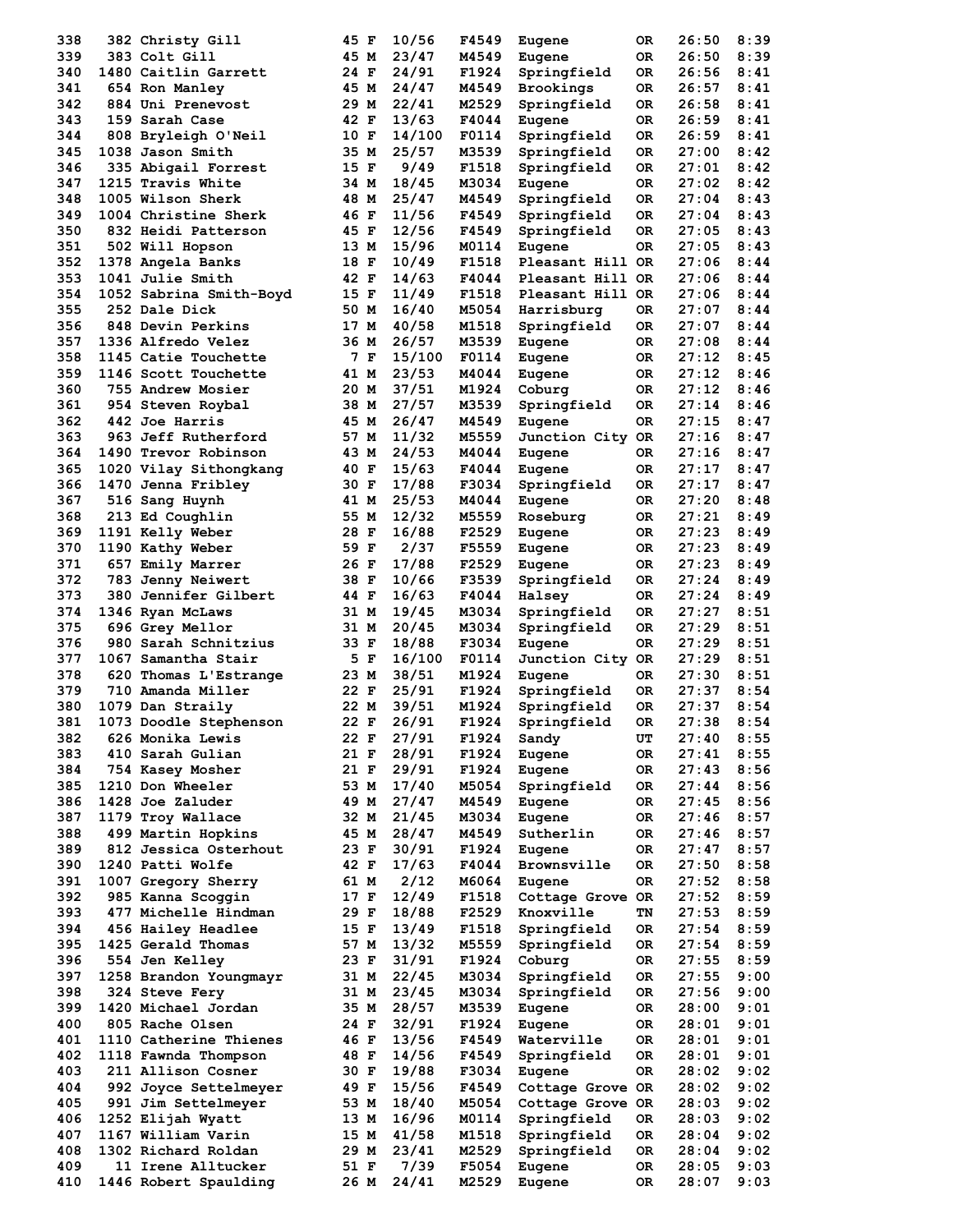| 411 | 1445 Carol.Ine Spaulding | 26 F | 19/88  | F2529 | Eugene           | 0R  | 28:07 | 9:03 |
|-----|--------------------------|------|--------|-------|------------------|-----|-------|------|
| 412 | 71 Alysha Best           | 25 F | 20/88  | F2529 | Springfield      | OR. | 28:13 | 9:05 |
| 413 | 762 Nicole Mowery        | 14 F | 17/100 | F0114 | Eugene           | 0R  | 28:18 | 9:07 |
| 414 | 72 Alan Bianchi          | 42 M | 26/53  | M4044 | Eugene           | 0R. | 28:18 | 9:07 |
| 415 | 292 Travis Ebert         | 10 M | 17/96  | M0114 | Central Point OR |     | 28:19 | 9:07 |
| 416 | 1383 Gary Bricher        | 65 M | 2/12   | M6569 | Eugene           | 0R. | 28:20 | 9:08 |
| 417 | 289 Dan Ebert            | 47 M | 29/47  | M4549 | Central Point OR |     | 28:20 | 9:08 |
| 418 | 760 Conner Mowery        | 11 M | 18/96  | M0114 | Eugene           | 0R  | 28:21 | 9:08 |
| 419 | <b>761 Gene Mowery</b>   | 53 M | 19/40  | M5054 | Eugene           | OR. | 28:21 | 9:08 |
| 420 | 304 Jeff Emmett          | 35 M | 29/57  | M3539 | Springfield      | OR  | 28:21 | 9:08 |
| 421 | 357 Abram Gallup         | 9 M  | 19/96  | M0114 | Springfield      | 0R  | 28:22 | 9:08 |
| 422 | 1418 Roger Kuhl          | 44 M | 27/53  | M4044 |                  | 0R  | 28:23 | 9:09 |
| 423 |                          |      |        |       | Eugene           |     |       |      |
|     | 1124 Michael Thompson    | 36 M | 30/57  | M3539 | Springfield      | OR  | 28:24 | 9:09 |
| 424 | 317 Amira Fahoum         | 30 F | 20/88  | F3034 | Springfield      | 0R  | 28:24 | 9:09 |
| 425 | 636 Randall Livingstone  | 33 M | 24/45  | M3034 | Eugene           | 0R. | 28:30 | 9:11 |
| 426 | 1337 Heather Loyd        | 27 F | 21/88  | F2529 | Eugene           | 0R  | 28:30 | 9:11 |
| 427 | 1057 Doug Spencer        | 42 M | 28/53  | M4044 | Springfield      | OR  | 28:31 | 9:11 |
| 428 | 528 Kimmerly Jensen      | 49 F | 16/56  | F4549 | Eugene           | OR. | 28:31 | 9:11 |
| 429 | 796 Michelle Oakes       | 26 F | 22/88  | F2529 | Eugene           | 0R. | 28:32 | 9:11 |
| 430 | 534 Bill Johnson         | 68 M | 3/12   | M6569 | Junction City OR |     | 28:33 | 9:12 |
| 431 | 1000 Sebastian Shanafelt | 16 M | 42/58  | M1518 | Springfield      | 0R. | 28:34 | 9:12 |
| 432 | 136 Jarvis Buczynski     | 10 M | 20/96  | M0114 | Salem            | 0R. | 28:37 | 9:13 |
| 433 | 543 Amber Kampen         | 12 F | 18/100 | F0114 | Eugene           | OR  | 28:37 | 9:13 |
| 434 | 1180 Kristin Ward        | 29 F | 23/88  | F2529 | Springfield      | OR  | 28:39 | 9:14 |
| 435 | 92 David Bone            | 39 M | 31/57  | M3539 | Springfield      | 0R  | 28:39 | 9:14 |
| 436 | 948 Cindy Roe            | 45 F | 17/56  | F4549 | Eugene           | 0R  | 28:40 | 9:14 |
| 437 | 305 Leah Emmett          | 33 F | 21/88  | F3034 | Springfield      | 0R  | 28:41 | 9:14 |
| 438 | 527 Jennifer Jenkinson   | 27 F | 24/88  | F2529 | Springfield      | 0R. | 28:42 | 9:15 |
| 439 |                          | 28 M | 25/41  | M2529 | San Francisco CA |     | 28:42 | 9:15 |
|     | 202 Tyler Colley         |      |        |       |                  |     |       |      |
| 440 | 201 Natalie Colley       | 26 F | 25/88  | F2529 | San Francisco CA |     | 28:43 | 9:15 |
| 441 | 813 Michael Overton      | 54 M | 20/40  | M5054 | Springfield      | OR. | 28:43 | 9:15 |
| 442 | 779 Wendy Nau            | 45 F | 18/56  | F4549 | Springfield      | 0R  | 28:44 | 9:15 |
| 443 | <b>1417 Ken Brown</b>    | 49 M | 30/47  | M4549 | Springfield      | OR. | 28:45 | 9:16 |
| 444 | 432 Louise Harbick       | 47 F | 19/56  | F4549 | McKenzie Brid OR |     | 28:46 | 9:16 |
| 445 | 525 Jackie James         | 44 F | 18/63  | F4044 | Springfield      | 0R  | 28:47 | 9:16 |
| 446 | 1054 Nicolette Sowa      | 30 F | 22/88  | F3034 | Springfield      | 0R  | 28:49 | 9:17 |
| 447 | 318 Terry Falkensterm    | 55 F | 3/37   | F5559 | Eugene           | 0R  | 28:50 | 9:17 |
| 448 | 131 Kira Brumley         | 12 F | 19/100 | F0114 | Everett          | WA  | 28:50 | 9:17 |
| 449 | 699 Tia Merwin           | 31 F | 23/88  | F3034 | Eugene           | OR. | 28:52 | 9:18 |
| 450 | 151 Dawn Caird           | 43 F | 19/63  | F4044 | Leaburg          | OR  | 28:54 | 9:18 |
| 451 | 1421 Dennis Howard       | 66 M | 4/12   | M6569 | Eugene           | OR  | 28:56 | 9:19 |
| 452 | 1101 Paula Temple        | 50 F | 8/39   | F5054 | Everett          | WA  | 28:57 | 9:19 |
| 453 | 1055 Randy Spalding      | 57 M | 14/32  | M5559 | Eugene           | OR. | 28:57 | 9:20 |
| 454 | 1465 Wendy Patten        | 55 F | 4/37   | F5559 | Eugene           | ОR  | 28:58 | 9:20 |
| 455 | 1314 Matthew Metzler     | 20 M | 40/51  | M1924 | Springfield      | OR  | 29:01 | 9:21 |
| 456 | 1482 Rachel Skordahl     | 20 F | 33/91  | F1924 | Springfield      | OR  | 29:01 | 9:21 |
|     |                          |      |        |       |                  |     |       |      |
| 457 | 623 Erica Lewis          | 19 F | 34/91  | F1924 | Halsey           | OR  | 29:05 | 9:22 |
| 458 | 1278 Tim Kidd            | 36 M | 32/57  | M3539 | Eugene           | OR  | 29:05 | 9:22 |
| 459 | 806 Sharon Olson         | 52 F | 9/39   | F5054 | Eugene           | OR  | 29:07 | 9:23 |
| 460 | 185 Sophie Cleland       | 10 F | 20/100 | F0114 | Eugene           | OR  | 29:08 | 9:23 |
| 461 | 538 Brooke Jones         | 10 F | 21/100 | F0114 | Eugene           | OR  | 29:08 | 9:23 |
| 462 | 559 J. Ingrid Kessler    | 48 F | 20/56  | F4549 | Eugene           | OR  | 29:09 | 9:23 |
| 463 | 967 Jesus Saraz          | 26 M | 26/41  | M2529 | Springfield      | OR  | 29:09 | 9:23 |
| 464 | 966 Alberto Saraz        | 31 M | 25/45  | M3034 | Springfield      | OR  | 29:09 | 9:23 |
| 465 | 1009 Kristin Short       | 32 F | 24/88  | F3034 | Springfield      | OR  | 29:11 | 9:24 |
| 466 | 1237 Ann Wiltshire       | 41 F | 20/63  | F4044 | Eugene           | OR  | 29:11 | 9:24 |
| 467 | 21 Jacob Anderson        | 25 M | 27/41  | M2529 | Eugene           | OR  | 29:12 | 9:24 |
| 468 | 1403 Kayla Miller        | 15 F | 14/49  | F1518 | Springfield      | OR  | 29:13 | 9:24 |
| 469 | 979 Gabriel Schneider    | 23 M | 41/51  | M1924 | Eugene           | OR  | 29:18 | 9:26 |
| 470 | 103 Mary Lou Bradley     | 55 F | 5/37   | F5559 | Eugene           | OR  | 29:19 | 9:26 |
| 471 | 533 Alexandria Johnson   | 28 F | 26/88  | F2529 | Eugene           | OR  | 29:20 | 9:27 |
| 472 |                          |      |        |       |                  |     | 29:25 | 9:28 |
|     | 102 Danielle Bradley     | 23 F | 35/91  | F1924 | Springfield      | OR  |       |      |
| 473 | 621 George Letchworth    | 71 M | 1/5    | M7074 | Blue River       | OR  | 29:26 | 9:29 |
| 474 | 472 Diza Hilles          | 48 F | 21/56  | F4549 | Eugene           | OR  | 29:27 | 9:29 |
| 475 | 473 Emery Hilles         | 21 F | 36/91  | F1924 | Eugene           | OR  | 29:27 | 9:29 |
| 476 | 474 Madison Hilles       | 20 F | 37/91  | F1924 | Eugene           | OR  | 29:27 | 9:29 |
| 477 | 243 Susan Dearborn       | 40 F | 21/63  | F4044 | Portland         | OR  | 29:28 | 9:29 |
| 478 | 155 Moira Cary           | 19 F | 38/91  | F1924 | Eugene           | OR  | 29:31 | 9:30 |
| 479 | 156 Nora Cary            | 23 F | 39/91  | F1924 | Eugene           | OR  | 29:31 | 9:30 |
| 480 | 158 Thomas Cary          | 58 M | 15/32  | M5559 | Eugene           | OR  | 29:31 | 9:30 |
| 481 | 32 Kerry Augustyniak     | 53 F | 10/39  | F5054 | Eugene           | OR  | 29:33 | 9:31 |
| 482 | 1266 Jayne Zook          | 24 F | 40/91  | F1924 | Springfield      | OR  | 29:33 | 9:31 |
|     |                          |      |        |       |                  |     |       |      |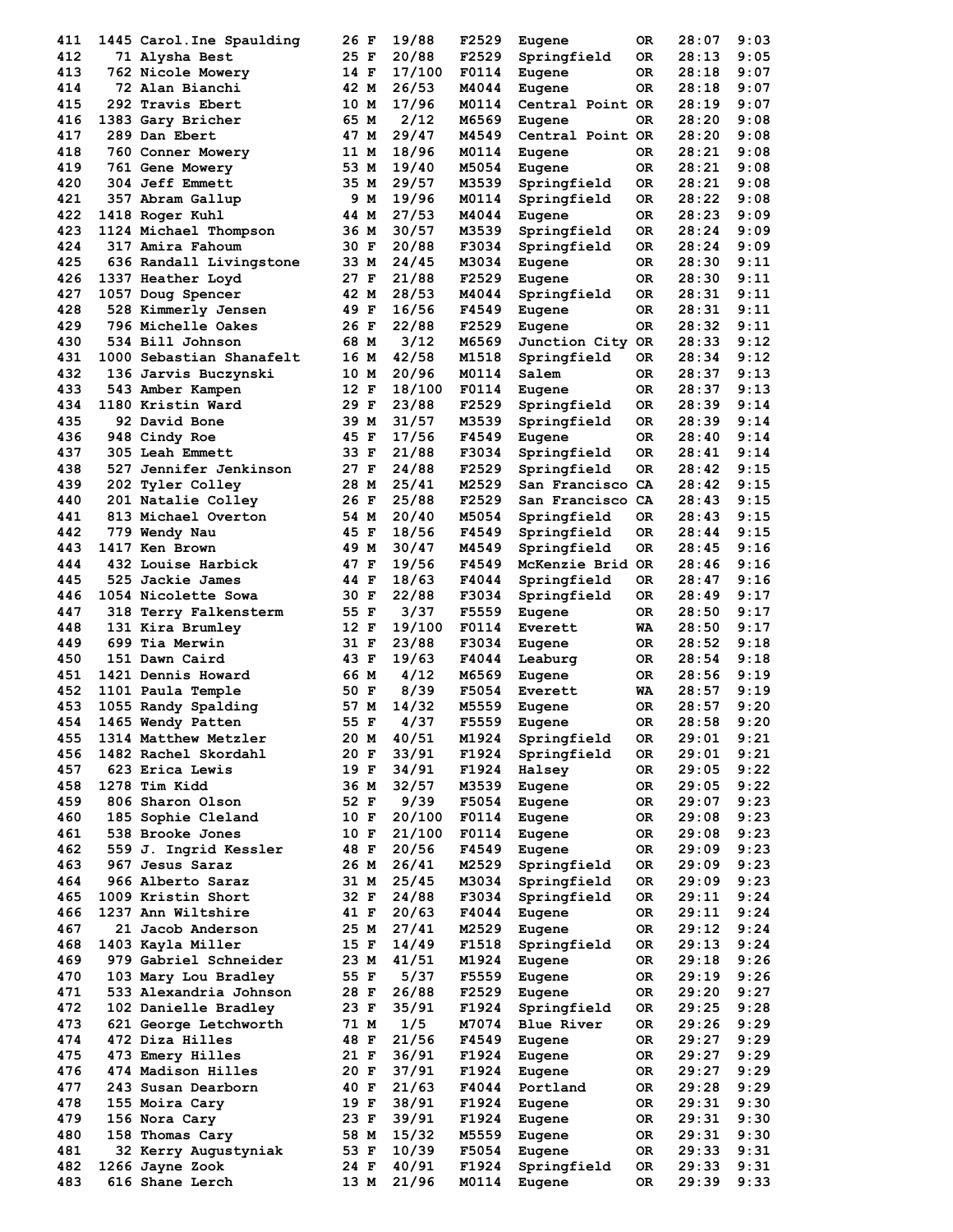| 484 | 676 Jim McKay             | 52 M | 21/40  | M5054        | Springfield      | 0R  | 29:39           | 9:33 |
|-----|---------------------------|------|--------|--------------|------------------|-----|-----------------|------|
| 485 | 1224 Daelyn Wilde         | 11 F | 22/100 | F0114        | Pleasant Hill OR |     | 29:40           | 9:33 |
| 486 | 1201 Jeff West            | 27 M | 28/41  | M2529        | Pleasant Hill OR |     | 29:40           | 9:33 |
| 487 | 1319 Miranda Rollins      | 30 F | 25/88  | F3034        | Springfield      | 0R  | 29:46           | 9:35 |
| 488 | 1178 Kristi Wallace       | 50 F | 11/39  | F5054        | Eugene           | OR. | 29:47           | 9:36 |
| 489 | 1486 Lindsay Magnuson     | 22 F | 41/91  | F1924        | Eugene           | 0R  | 29:48           | 9:36 |
| 490 | 716 Megan Miller          | 8 F  | 23/100 | F0114        | Springfield      | 0R  | 29:48           | 9:36 |
| 491 | 715 Matt Miller           | 37 M | 33/57  | M3539        | Springfield      | 0R  | 29:49           | 9:36 |
| 492 | 104 Sarah Brady           | 25 F | 27/88  | F2529        | Eugene           | 0R  | 29:50           | 9:37 |
| 493 | 849 Kelly Perkins         | 32 F | 26/88  | F3034        | Snoqualmie       | WA  | 29:50           | 9:37 |
| 494 | 250 Kristin Denmark       | 28 F | 28/88  | F2529        | Eugene           | 0R  | 29:52           | 9:37 |
| 495 | 1030 Bruce Smith          | 25 M | 29/41  | M2529        | Eugene           | 0R  | 29:57           | 9:39 |
| 496 | 1062 Kelly Spies          | 30 M | 26/45  | M3034        | Springfield      | 0R  | 29:58           | 9:39 |
| 497 | 154 Shannon Carter        | 32 F | 27/88  | F3034        | Eugene           | OR. | 30:00           | 9:40 |
| 498 | 1011 Matthew Sidman       | 38 M | 34/57  | M3539        | Springfield      | 0R  | 30:01           | 9:40 |
| 499 | 897 Tracie Pugh           | 37 F | 11/66  | F3539        | Oakland          | OR. | 30:01           | 9:40 |
| 500 | 665 Tera Matulich         | 27 F | 29/88  | F2529        | Sacramento       | CA  | 30:02           | 9:40 |
| 501 | 1331 Jacqueline Thompson  | 20 F | 42/91  | F1924        | Springfield      | 0R  | 30:02           | 9:40 |
| 502 | 1301 Kate Miller          | 15 F | 15/49  | F1518        | Springfield      | 0R  | 30:02           | 9:40 |
| 503 | 902 Nora Quick            | 12 F | 24/100 | F0114        | Eugene           | 0R  | 30:08           | 9:42 |
| 504 | 1407 Cliff Fairchild      | 49 M | 31/47  | M4549        | Springfield      | 0R  | 30:10           | 9:43 |
| 505 | 901 Michael Quick         | 51 M | 22/40  | M5054        | Eugene           | OR. | 30:11           | 9:43 |
| 506 | 797 Ashley O'Grady        | 14 F | 25/100 | F0114        | Springfield      | 0R  | 30:11           | 9:43 |
| 507 | 1303 Jennifer Roldan      | 28 F | 30/88  | F2529        | Springfield      | 0R  | 30:12           | 9:43 |
| 508 |                           | 36 M | 35/57  | M3539        | Springfield      |     | 30:12           | 9:44 |
| 509 | 798 Ryan O'Grady          | 23 F |        | F1924        |                  | OR. | 30:12           | 9:44 |
|     | 83 Linsey Bjorklund       |      | 43/91  |              | Eugene           | OR. |                 |      |
| 510 | 399 Kathy Gore            | 24 F | 44/91  | F1924        | Creswell         | 0R  | 30:13           | 9:44 |
| 511 | 603 David Leavitt         | 14 M | 22/96  | M0114        | Springfield      | 0R  | 30:17           | 9:45 |
| 512 | 1273 Kyle King            | 16 F | 16/49  | F1518        | Eugene           | 0R  | 30:21           | 9:46 |
| 513 | 497 Micaela Holt          | 16 F | 17/49  | F1518        | Springfield      | 0R  | 30:21           | 9:47 |
| 514 | 1168 Traci Vaughan        | 45 F | 22/56  | F4549        | Vida             | OR. | 30:23           | 9:47 |
| 515 | 495 Jack Holt             | 73 M | 2/5    | M7074        | Springfield      | OR. | 30:23           | 9:47 |
| 516 | 1430 Chelsea Tree         | 16 F | 18/49  | F1518        | Springfield      | 0R  | 30:25           | 9:48 |
| 517 | 583 Mark Krieger          | 23 M | 42/51  | M1924        | Eugene           | 0R  | 30:25           | 9:48 |
| 518 | 1147 Shawna Tree          | 32 F | 28/88  | F3034        | Eugene           | OR. | 30:25           | 9:48 |
| 519 | 817 Christina Palmrose    | 22 F | 45/91  | F1924        | Eugene           | 0R  | 30:26           | 9:48 |
| 520 | 139 Nicole Buescher       | 16 F | 19/49  | F1518        | Springfield      | 0R  | 30:28           | 9:49 |
| 521 | 658 Alyssa Martinez       | 10 F | 26/100 | <b>F0114</b> | Springfield      | 0R  | 30:30           | 9:49 |
| 522 | 405 Nick Gray             | 33 M | 27/45  | M3034        | Springfield      | 0R  | 30:30           | 9:49 |
| 523 | 480 Anna Hixson           | 22 F | 46/91  | F1924        | Eugene           | 0R  | 30:33           | 9:50 |
| 524 | 233 Rose De Lise          | 28 F | 31/88  | F2529        | Eugene           | 0R  | 30:35           | 9:51 |
| 525 | 1029 Betsy Smith          | 46 F | 23/56  | F4549        | Grants Pass      | OR. | 30:35           | 9:51 |
| 526 | 877 John Poet             | 49 M | 32/47  | M4549        | Fall Creeek      | 0R  | 30:37           | 9:52 |
| 527 | 463 Sally Heckman         | 47 F | 24/56  | F4549        | Eugene           | 0R  | 30:38           | 9:52 |
| 528 | 850 Ron Perkins           | 65 M | 5/12   | M6569        | Springfield      | 0R  | 30:39           | 9:52 |
| 529 | 1035 Georgia Smith        | 12 F | 27/100 | F0114        | Albany           | OR  | 30:40           | 9:53 |
| 530 | 389 Matthew Goad          | 18 M | 43/58  | M1518        | Eugene           | OR  | 30:40           | 9:53 |
| 531 | 452 Paul Hawkins          | 22 M | 43/51  | M1924        | Eugene           | OR  | 30:40           | 9:53 |
| 532 | 1027 Austin Smith         | 16 M | 44/58  | M1518        | Albany           | OR  | 30:41           | 9:53 |
| 533 | 627 Travis Lewis          | 24 M | 44/51  | M1924        | Halsey           | OR  | 30:41           | 9:53 |
| 534 | 264 Hope Dodgen           | 11 F | 28/100 | F0114        | Adin             | CA  | 30:43           | 9:53 |
| 535 | 1008 Brian Shoop          | 28 M | 30/41  | M2529        | Springfield      | OR  | 30:45           | 9:54 |
| 536 | 899 Ethan Quick           | 14 M | 23/96  | M0114        | Eugene           | OR  | 30:46           | 9:54 |
| 537 | 1061 Sarah Sperry         | 31 F | 29/88  | F3034        | Springfield      | OR  | 30:48           | 9:55 |
| 538 | 416 Jordan Haag           | 20 M | 45/51  | M1924        | Springfield      | OR  | 30:51           | 9:56 |
| 539 | 713 Jessie Miller         | 19 F | 47/91  | F1924        | Springfield      | 0R  | 30:51           | 9:56 |
| 540 | 596 Joe Larsen            | 36 M | 36/57  | M3539        | Springfield      | OR  | 30:52           | 9:56 |
| 541 | 544 Jade Kampen           | 10 F | 29/100 | F0114        | Eugene           | OR  | 30:58           | 9:58 |
| 542 | 545 Tony Kampen           | 48 M | 33/47  | M4549        | Eugene           | OR  | 30:58           | 9:58 |
| 543 | 1426 Nancy Thomas         | 53 F | 12/39  | F5054        | Springfield      | OR  | 30:59           | 9:59 |
| 544 | 518 Vincent Huynh-Watkins | 13 M | 24/96  | M0114        | Eugene           | OR  | 30:59           | 9:59 |
| 545 | 644 Laura Lundquist       | 35 F | 12/66  | F3539        | Seattle          | WA  | 31:00           | 9:59 |
| 546 | 560 Laurie Kidd           | 38 F | 13/66  | F3539        | Eugene           | OR  | 31:01           | 9:59 |
| 547 | 35 Jessica Auxier         | 33 F | 30/88  | F3034        | Springfield      | OR  | $31:03$ $10:00$ |      |
| 548 | 598 Erik Larson           | 19 M | 46/51  | M1924        | Eugene           | OR  | 31:05 10:00     |      |
| 549 | 898 Rex Putnam            | 18 M | 45/58  | M1518        | Coburg           | OR  | 31:05 10:01     |      |
| 550 | 1363 Mercia Petewon       | 33 F | 31/88  | F3034        | Eugene           | OR  | $31:05$ $10:01$ |      |
| 551 | 246 Mike Decker           | 49 M | 34/47  | M4549        | Springfield      | OR  | 31:06 10:01     |      |
| 552 | 443 Josua Harris          | 27 M | 31/41  | M2529        | Pleasant Hill OR |     | 31:07 10:01     |      |
| 553 | 862 Camron Phillips       | 11 M | 25/96  | M0114        | Springfield      | OR  | 31:10 10:02     |      |
| 554 | 865 Midge Phillips        | 42 F | 22/63  | F4044        | Springfield      | OR  | $31:10$ $10:02$ |      |
| 555 | 1096 Carole Sylliaasen    | 29 F | 32/88  | F2529        | Springfield      | OR  | $31:12$ $10:03$ |      |
| 556 | 1097 Erika Sylliaasen     | 31 F | 32/88  | F3034        | Marysville       | WA  | $31:12$ $10:03$ |      |
|     |                           |      |        |              |                  |     |                 |      |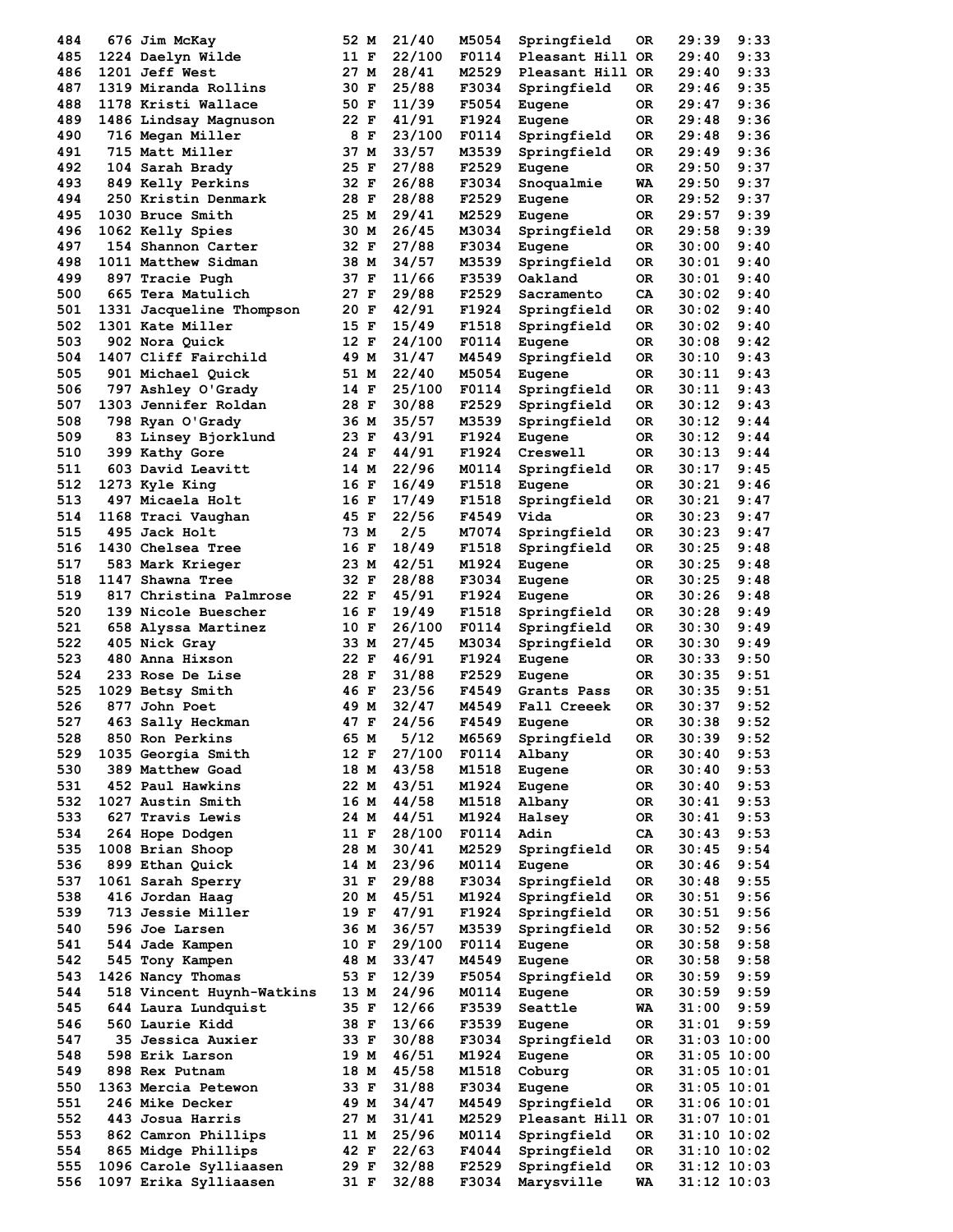| 557 | 1114 Todd Thomas                 | 32 M |     | 28/45  | M3034 | Springfield      | 0R  | 31:13 10:03     |
|-----|----------------------------------|------|-----|--------|-------|------------------|-----|-----------------|
| 558 | 732 Laurie Monteith              | 31 F |     | 33/88  | F3034 | Eugene           | OR. | 31:13 10:03     |
| 559 | 1351 Manuel Castillo             | 48 M |     | 35/47  | M4549 | Springfield      | 0R  | 31:14 10:04     |
| 560 | 307 Eric Erickson                | 34 M |     | 29/45  | M3034 | Springfield      | 0R  | $31:16$ $10:04$ |
| 561 | 483 Sarah Hoechlin               | 14 F |     | 30/100 | F0114 | Springfield      | 0R  | 31:17 10:04     |
| 562 | 482 Katie Hoechlin               | 19 F |     | 48/91  | F1924 | Springfield      | 0R  | 31:17 10:05     |
| 563 | <b>70 Renee Benson</b>           | 35 F |     | 14/66  | F3539 | Eugene           | 0R  | 31:19 10:05     |
| 564 | 418 Erica Hadley                 | 24 F |     | 49/91  | F1924 |                  | OR. | 31:21 10:06     |
|     |                                  |      |     |        |       | Eugene           |     |                 |
| 565 | 1006 Kara Sherman                | 22 F |     | 50/91  | F1924 | Eugene           | 0R  | 31:23 10:07     |
| 566 | 1080 Larissa Straily             | 24 F |     | 51/91  | F1924 | Springfield      | 0R  | 31:23 10:07     |
| 567 | 590 Ashley Lamm                  | 27 F |     | 33/88  | F2529 | Eugene           | OR. | 31:25 10:07     |
| 568 | 152 George Cardenas              | 26 M |     | 32/41  | M2529 | Fallbrook        | CA  | 31:26 10:07     |
| 569 | 900 Mary Quick                   | 51 F |     | 13/39  | F5054 | Eugene           | OR. | 31:27 10:08     |
| 570 | 175 Janelle Christensen          | 32 F |     | 34/88  | F3034 | Springfield      | 0R  | 31:27 10:08     |
| 571 | 174 Christopher Christensen 33 M |      |     | 30/45  | M3034 | Springfield      | 0R  | 31:27 10:08     |
| 572 | 36 Susan Bale                    | 42 F |     | 23/63  | F4044 | Redmond          | 0R  | 31:28 10:08     |
| 573 | 1143 Greg Toftdahl               | 54 M |     | 23/40  | M5054 | Springfield      | 0R  | 31:28 10:08     |
| 574 | 1332 McKenzie Saultz             | 16 F |     | 20/49  | F1518 | Springfield      | 0R  | 31:29 10:08     |
| 575 | 1333 Miranda Saultz              | 18 F |     | 21/49  | F1518 | Springfield      | 0R  | 31:30 10:09     |
| 576 | 218 Dorothy Cummings             | 56 F |     | 6/37   | F5559 | Springfield      | 0R  | 31:30 10:09     |
| 577 | 541 Sara Kaleski                 | 36 F |     | 15/66  | F3539 |                  | OR. | 31:30 10:09     |
|     |                                  |      |     |        |       | Eugene           |     |                 |
| 578 | 936 Dawn Richards-Bell           | 47 F |     | 25/56  | F4549 | Springfield      | 0R  | 31:30 10:09     |
| 579 | 734 Javier Montes                | 27 M |     | 33/41  | M2529 | Springfield      | 0R  | 31:30 10:09     |
| 580 | 736 Tiffany Montes               | 28 F |     | 34/88  | F2529 | Springfield      | 0R  | 31:31 10:09     |
| 581 | 1024 Alexia Smith                | 17 F |     | 22/49  | F1518 | Springfield      | 0R. | 31:32 10:09     |
| 582 | 770 Jessica Mumme                | 30 F |     | 35/88  | F3034 | Eugene           | 0R  | 31:33 10:09     |
| 583 | 153 Kacie Cardenas               | 27 F |     | 35/88  | F2529 | Fallbrook        | CA  | 31:33 10:10     |
| 584 | 974 Stephanie Scafa              | 28 F |     | 36/88  | F2529 | Eugene           | OR. | 31:34 10:10     |
| 585 | 698 Tyler Mellor                 | 13 M |     | 26/96  | M0114 | Springfield      | 0R  | 31:37 10:11     |
| 586 |                                  |      |     |        |       |                  |     |                 |
|     | 1046 Madeleine Smith             | 11 F |     | 31/100 | F0114 | Springfield      | 0R  | 31:41 10:12     |
| 587 | 719 Robert Miller                | 45 M |     | 36/47  | M4549 | Springfield      | 0R  | 31:41 10:12     |
| 588 | 1361 Edith Baumgart              | 38 F |     | 16/66  | F3539 | Eugene           | 0R  | 31:42 10:12     |
| 589 | 1042 Laura Smith                 | 34 F |     | 36/88  | F3034 | Springfield      | 0R  | 31:43 10:13     |
| 590 | 999 Christopher Shakespear       | 38 M |     | 37/57  | M3539 | Eugene           | 0R  | 31:47 10:14     |
| 591 | 47 Kerry Barrowcliff             | 31 F |     | 37/88  | F3034 | Springfield      | 0R  | 31:50 10:15     |
| 592 | 718 Myles Miller                 |      | 8 M | 27/96  | M0114 | Springfield      | 0R  | 31:51 10:16     |
| 593 | 259 Wanda Dixon                  | 54 F |     | 14/39  | F5054 | Springfield      | 0R  | 31:52 10:16     |
| 594 | 781 Aaron Neiwert                |      | 9 M | 28/96  | M0114 | Springfield      | 0R  | 31:52 10:16     |
|     |                                  |      |     |        |       |                  |     |                 |
| 595 | 203 Amanda Cone                  | 26 F |     | 37/88  | F2529 | Jasper           | 0R  | 31:52 10:16     |
| 596 | 1112 Jeremy Thomas               | 34 M |     | 31/45  | M3034 | Eugene           | OR  | 31:54 10:16     |
| 597 | 1270 Megan Norman                | 22 F |     | 52/91  | F1924 | Eugene           | OR. | 31:56 10:17     |
| 598 | 1292 Alexandria Boyd             | 23 F |     | 53/91  | F1924 | Eugene           | OR. | 31:56 10:17     |
| 599 | 580 Jodi Krenik                  | 34 M |     | 32/45  | M3034 | Coburg           | OR. | 31:59 10:18     |
| 600 | 942 Maggi Roberson               | 41 F |     | 24/63  | F4044 | Springfield      | 0R  | 31:59 10:18     |
| 601 | 576 Bruce Kohler                 | 70 M |     | 3/5    | M7074 | Springfield      | OR  | $32:01$ $10:19$ |
| 602 | 793 Melissa Norman               | 28 F |     | 38/88  | F2529 | Beaverton        | 0R  | 32:08 10:21     |
| 603 | 756 Jessica Mosier               | 29 F |     | 39/88  | F2529 | Monroe           | OR  | $32:09$ $10:21$ |
| 604 | 331 Olivia Flack                 |      | 9 F | 32/100 | F0114 | Oakridge         | OR  | 32:11 10:22     |
|     |                                  |      |     |        |       |                  |     |                 |
| 605 | 558 Jody Kernutt                 | 48 F |     | 26/56  | F4549 | Eugene           | OR  | 32:13 10:22     |
| 606 | 1342 Deni Basaraba               | 29 F |     | 40/88  | F2529 | Springfield      | OR  | 32:13 10:23     |
| 607 | 675 Jennifer McFall              | 40 F |     | 25/63  | F4044 | Springfield      | OR  | $32:15$ $10:23$ |
| 608 | 587 Nicholas Kyle                | 16 M |     | 46/58  | M1518 | Springfield      | OR  | 32:16 10:23     |
| 609 | 1476 Jenny Russell               | 25 F |     | 41/88  | F2529 | Eugene           | OR  | 32:16 10:24     |
| 610 | 937 Tracy Richardson             | 39 F |     | 17/66  | F3539 | Springfield      | 0R  | 32:18 10:24     |
| 611 | 1328 Todd Wagner                 | 56 M |     | 16/32  | M5559 | Springfield      | OR  | 32:19 10:25     |
| 612 | 68 Rob Bennett                   | 15 M |     | 47/58  | M1518 | Eugene           | OR  | 32:24 10:26     |
| 613 | 65 Kayla Bennett                 | 20 F |     | 54/91  | F1924 | Eugene           | OR  | 32:24 10:26     |
| 614 | 409 Kendra Groves                | 24 F |     | 55/91  | F1924 | Eugene           | OR  | 32:24 10:26     |
|     |                                  |      |     |        |       |                  |     |                 |
| 615 | 910 Nancy Rathsack               | 54 F |     | 15/39  | F5054 | Eugene           | OR  | 32:25 10:26     |
| 616 | 809 Connie Opsal                 | 50 F |     | 16/39  | F5054 | Eugene           | OR  | 32:25 10:26     |
| 617 | 841 Katie Pavlat                 | 22 F |     | 56/91  | F1924 | Eugene           | OR  | 32:25 10:26     |
| 618 | 1227 Rayna Wilde                 | 35 F |     | 18/66  | F3539 | Pleasant Hill OR |     | 32:27 10:27     |
| 619 | 94 Samantha Boring               |      | 9 F | 33/100 | F0114 | Dexter           | OR  | 32:28 10:27     |
| 620 | 475 Alexandra Hilsher            | 25 F |     | 42/88  | F2529 | Portland         | OR  | 32:28 10:27     |
| 621 | 189 Gregory Clift                | 55 M |     | 17/32  | M5559 | Springfield      | OR  | 32:28 10:27     |
| 622 | 870 Benjamin Pistorius           | 26 M |     | 34/41  | M2529 | Springfield      | OR  | 32:28 10:27     |
| 623 | 266 Sammy Dodgen                 | 8 F  |     | 34/100 | F0114 | Adin             | CA  | 32:30 10:28     |
|     |                                  |      |     |        |       |                  |     |                 |
| 624 | 614 Samuel Lerch                 | 11 M |     | 29/96  | M0114 | Eugene           | OR  | 32:31 10:28     |
| 625 | 10 Hank Alley                    | 66 M |     | 6/12   | M6569 | Eugene           | OR  | 32:33 10:29     |
|     |                                  |      |     |        |       |                  |     |                 |
| 626 | 294 Larry Egan                   | 66 M |     | 7/12   | M6569 | Eugene           | OR  | 32:33 10:29     |
| 627 | 64 Scott Bell                    | 40 M |     | 29/53  | M4044 | Springfield      | OR  | 32:34 10:29     |
| 628 | 2 Kristen Adams                  | 12 F |     | 35/100 | F0114 | Sweet Home       | OR  | 32:34 10:29     |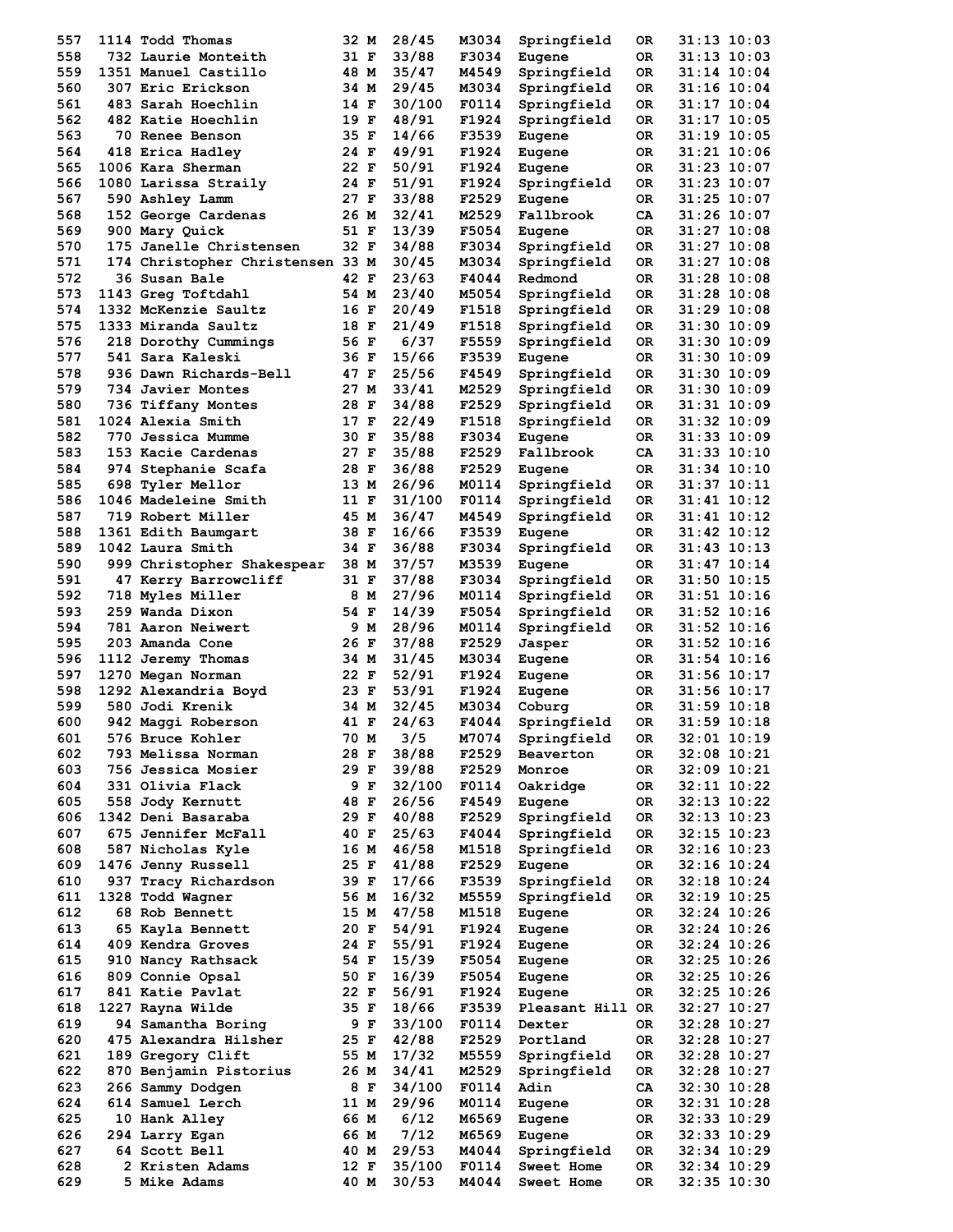| 630 | 1260 Graci Zanona                       |      | 8 F | 36/100         | F0114          | Foster           | 0R       | 32:40 10:31                |
|-----|-----------------------------------------|------|-----|----------------|----------------|------------------|----------|----------------------------|
| 631 | 973 Teresa Saxman                       | 39 F |     | 19/66          | F3539          | Eugene           | OR.      | 32:42 10:32                |
| 632 | 1039 John W. Smith                      | 63 M |     | 3/12           | M6064          | Springfield      | OR.      | 32:46 10:33                |
| 633 | 1454 Miquel Manacero                    | 10 M |     | 30/96          | M0114          | Eugene           | OR.      | 32:48 10:34                |
| 634 | 650 Aleardo Manacero                    | 48 M |     | 37/47          | M4549          | Eugene           | OR.      | 32:49 10:34                |
| 635 | 327 Dawn Fisher                         | 51 F |     | 17/39          | F5054          | Springfield      | OR.      | 32:50 10:34                |
| 636 | 1432 Anne Guthrie                       | 24 F |     | 57/91          | F1924          | Eugene           | OR.      | 32:51 10:35                |
| 637 | 769 Jessica Mumau                       | 32 F |     | 38/88          | F3034          | Eugene           | OR.      | 32:59 10:37                |
| 638 | 368 Sara Garfinkel                      | 23 F |     | 58/91          | F1924          | Eugene           | OR.      | 33:02 10:38                |
| 639 | 1398 Andrew Moncur                      | 28 M |     | 35/41          | M2529          | Springfield      | OR.      | 33:04 10:39                |
| 640 | 1127 Renee Thompson                     | 39 F |     | 20/66          | F3539          | Eugene           | OR.      | 33:04 10:39                |
| 641 | 1123 John Thompson                      | 39 M |     | 38/57          | M3539          | Eugene           | OR.      | 33:05 10:39                |
| 642 | 1197 Samantha Wendell                   | 16 F |     | 23/49          | F1518          | Junction City OR |          | 33:05 10:39                |
| 643 | 513 Chloee Hunt                         | 13 F |     | 37/100         | F0114          | Astoria          | OR       | 33:08 10:40                |
| 644 | 512 Angela Hunt                         | 38 F |     | 21/66          | F3539          | Astoria          | OR.      | 33:08 10:40                |
| 645 | 1268 Theresa Thompson                   | 50 F |     | 18/39          | F5054          | Eugene           | OR.      | 33:15 10:43                |
| 646 | 612 Barb Lerch                          | 46 F |     | 27/56          | F4549          | Eugene           | OR       | 33:18 10:43                |
| 647 | 1279 Cade Crist                         | 10 M |     | 31/96          | M0114          | Springfield      | OR.      | 33:19 10:44                |
| 648 | 952 Daniel Roybal                       |      | 9 M | 32/96          | M0114          | Springfield      | OR       | 33:19 10:44                |
| 649 |                                         | 39 F |     | 22/66          | F3539          |                  | OR.      | 33:19 10:44                |
| 650 | 217 Stephanie Crist<br>592 Aaron Lander | 19 M |     | 47/51          | M1924          | Springfield      |          | 33:28 10:47                |
| 651 | 593 David Lander                        | 50 M |     | 24/40          | M5054          | Eugene           | OR       |                            |
| 652 |                                         | 31 F |     |                |                | Eugene           | OR.      | 33:28 10:47                |
| 653 | 831 Kim Patoine                         |      |     | 39/88          | F3034          | Eugene           | 0R       | 33:28 10:47                |
|     | 863 Connor Phillips                     |      | 9 M | 33/96          | M0114          | Springfield      | 0R       | 33:30 10:47                |
| 654 | 284 Ada Ebert                           |      | 9 F | 38/100         | F0114          | Central Point OR |          | 33:32 10:48                |
| 655 | 285 Alex Ebert                          | 18 F |     | 24/49          | F1518          | Central Point OR |          | 33:32 10:48                |
| 656 | 379 Falynn Gielish                      | 27 F |     | 43/88          | F2529          | Springfield      | OR.      | 33:33 10:48                |
| 657 | 134 Tamara Brumley                      | 16 F |     | 25/49          | F1518          | <b>Everett</b>   | WA       | 33:34 10:49                |
| 658 | 132 Lani Brumley                        | 14 F |     | 39/100         | F0114          | Everett          | WA       | 33:34 10:49                |
| 659 | 505 Zach Hotchkiss                      | 16 M |     | 48/58          | M1518          | Springfield      | OR       | 33:36 10:49                |
| 660 | 784 Matt Neiwert                        | 37 M |     | 39/57          | M3539          | Springfield      | 0R       | 33:37 10:50                |
| 661 | 739 Phil Moore                          | 57 M |     | 18/32          | M5559          | Eugene           | OR.      | 33:40 10:51                |
| 662 | 332 Tyson Flack                         |      | 7 M | 34/96          | M0114          | Oakridge         | OR.      | 33:44 10:52                |
| 663 | 330 Kate Flack                          | 33 F |     | 40/88          | F3034          | Oakridge         | OR       | 33:44 10:52                |
| 664 | 1182 Tina Ware                          | 36 F |     | 23/66          | F3539          | Eugene           | OR.      | 33:47 10:53                |
| 665 | 461 Jonathan Hebert                     | 16 M |     | 49/58          | M1518          | Springfield      | OR.      | 33:48 10:53                |
| 666 | 1386 Kazden Haugen                      |      | 9 M | 35/96          | M0114          | Leaburg          | OR.      | 33:51 10:54                |
| 667 | 1385 Tiffany Haugen                     | 45 F |     | 28/56          | F4549          | Leaburg          | OR.      | 33:51 10:54                |
| 668 | 1335 Hannah Roblin                      | 20 F |     | 59/91          | F1924          | Springfield      | OR.      | 33:53 10:55                |
| 669 | 507 Jim Howard                          | 72 M |     | 4/5            | M7074          | Eugene           | 0R       | 33:55 10:55                |
| 670 | 366 Phil Garcia                         | 44 M |     | 31/53          | M4044          | Springfield      | OR       | 33:58 10:56                |
| 671 | 365 Keri Garcia                         | 42 F |     | 26/63          | F4044          | Springfield      | OR.      | 33:59 10:56                |
| 672 | 228 Chris Davis                         | 45 M |     | 38/47          | M4549          | Creswell         | OR       | 33:59 10:57                |
| 673 | 517 Mary Huynh-Watkins                  | 36 F |     | 24/66          | F3539          | Eugene           | 0R       | 33:59 10:57                |
| 674 | 646 Haley Lyons                         | 30 F |     | 41/88          | F3034          | Eugene           | OR       | 34:00 10:57                |
| 675 | 337 Carrie Fortier                      | 34 F |     | 42/88          | F3034          | Eugene           | OR       | 34:00 10:57                |
| 676 | 1412 Eric Hollenbeck                    | 53 M |     | 25/40          | M5054          | Dexter           | OR       | 34:00 10:57                |
| 677 | 249 Susan Deller                        | 46 F |     | 29/56          | F4549          | Amity            | OR.      | 34:04 10:58                |
| 678 | 659 Shannon Martinez                    | 34 F |     | 43/88          | F3034          | Springfield      | 0R       | 34:07 10:59                |
| 679 | 1028 Beth Smith                         | 40 F |     | 27/63          | F4044          | Springfield      | OR       | 34:09 11:00                |
| 680 | 171 Sabrina Chesnut                     | 39 F |     | 25/66          | F3539          | Springfield      | OR       | 34:10 11:00                |
| 681 | 195 Bryan Cole                          | 47 M |     | 39/47          | M4549          | Eugene           | OR       | $34:10$ $11:00$            |
| 682 | 929 Chloe Resch                         |      | 9 F | 40/100         | F0114          | Eugene           | OR       | 34:10 11:00                |
| 683 | 1274 Bruce King                         | 49 M |     | 40/47          | M4549          | Eugene           | OR       | 34:11 11:01                |
| 684 | 1015 Kaylee Simonson                    | 10 F |     | 41/100         | F0114          | Sutherlin        | OR       | 34:12 11:01                |
| 685 | 915 Peter Raven                         | 32 M |     | 33/45          | M3034          | Springfield      | OR       | 34:17 11:02                |
| 686 | 911 Abi Raven                           |      | 8 F | 42/100         | F0114          | Springfield      | OR       | 34:21 11:04                |
| 687 | 76 Joe Bickley                          | 40 M |     | 32/53          | M4044          | Springfield      | OR       | 34:22 11:04                |
| 688 | 388 Kristi Goad                         | 42 F |     | 28/63          | F4044          | Eugene           | OR       | 34:22 11:04                |
| 689 | 367 Guadalupe Gardner                   | 58 F |     | 7/37           | F5559          | Springfield      | OR.      | 34:25 11:05                |
| 690 | 1289 Patricia Gay                       | 26 F |     | 44/88          | F2529          | Springfield      | OR       | 34:26 11:05                |
| 691 | 460 Jereny Hebert                       | 13 M |     | 36/96          | M0114          | Springfield      | 0R       | 34:28 11:06                |
| 692 | 302 Patrick Emerson                     |      | 9 M | 37/96          | M0114          | Salem            | OR       | 34:34 11:08                |
| 693 | 464 Char Heitman                        | 47 F |     | 30/56          | F4549          | Eugene           | OR       | 34:34 11:08                |
| 694 | 871 Melissa Pistorius                   | 26 F |     | 45/88          | F2529          | Springfield      |          | 34:37 11:09                |
| 695 | 572 Kristina Kohl                       | 21 F |     | 60/91          | F1924          | Springfield      | 0R<br>OR | 34:40 11:10                |
| 696 | 575 Polly Kohl                          | 48 F |     | 31/56          | F4549          | Springfield      | OR       | $34:41$ $11:10$            |
| 697 |                                         |      |     | 29/63          |                |                  |          |                            |
| 698 | 1286 Stephanie Ellis                    | 41 F |     | 36/41          | F4044          | Springfield      | OR       | 34:46 11:12                |
|     | 422 David Hagen                         | 29 M |     |                | M2529          | Albany           | OR       | 34:47 11:12                |
| 699 | 421 Christa Hagen<br>615 Seth Lerch     | 30 F |     | 44/88<br>50/58 | F3034<br>M1518 | Albany           | OR.      | 34:47 11:12<br>34:52 11:14 |
| 700 |                                         | 16 M |     |                |                | Eugene           | OR       |                            |
| 701 | 1217 Collin Whittaker                   | 12 M |     | 38/96          | M0114          | Springfield      | OR       | 34:56 11:15                |
| 702 | 1026 Andrew Smith                       | 24 M |     | 48/51          | M1924          | Creswell         | 0R       | 34:57 11:15                |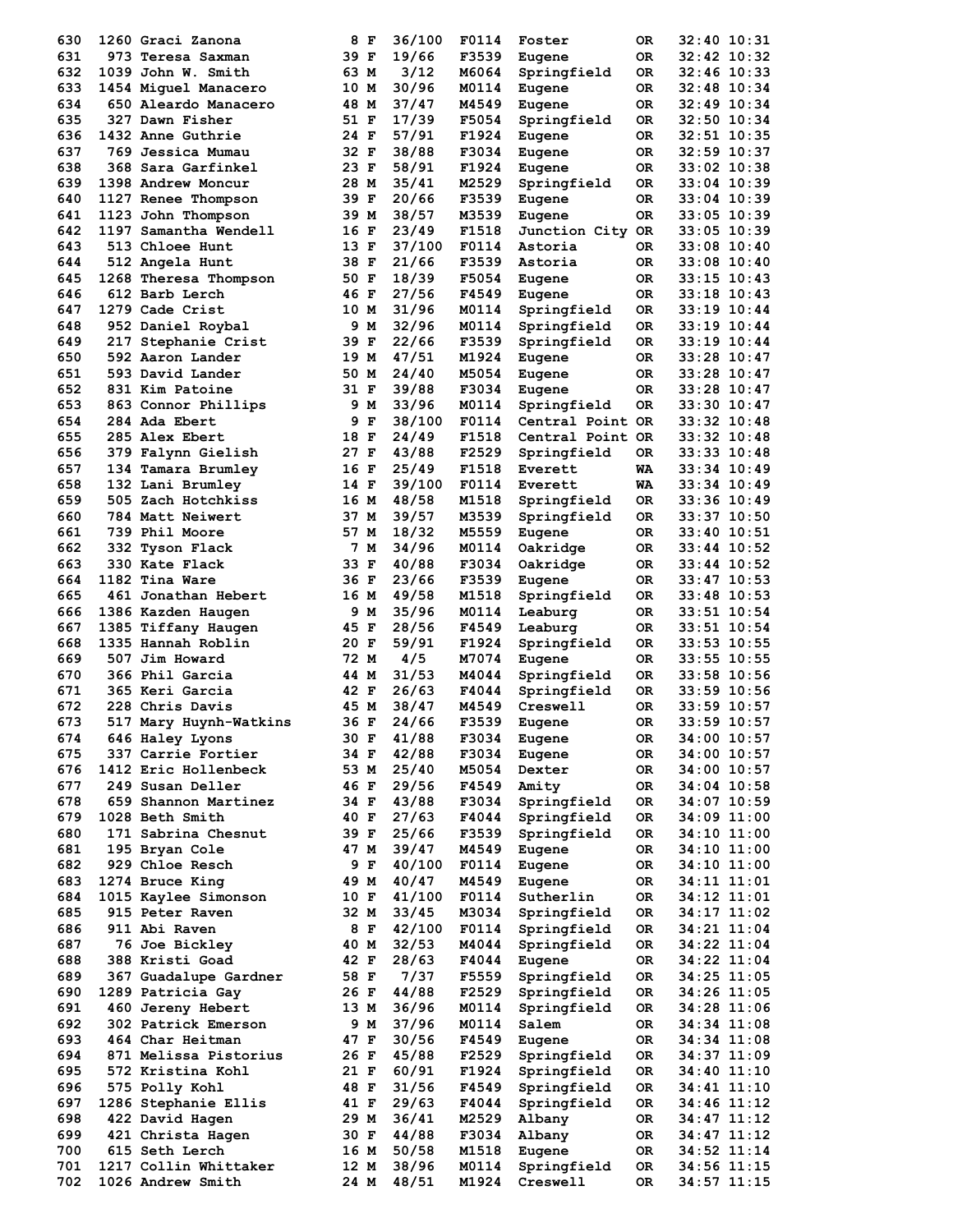| 703 | 1174 Melissa Voci                       | 34 F |     | 45/88  | F3034 | Springfield        | OR. | 35:10 11:19   |
|-----|-----------------------------------------|------|-----|--------|-------|--------------------|-----|---------------|
| 704 | 917 Tanya Ray                           | 29 F |     | 46/88  | F2529 | Dexter             | 0R  | 35:13 11:20   |
| 705 | 622 Caleb Lewellyn                      | 8 M  |     | 39/96  | M0114 | Eugene             | OR. | 35:14 11:21   |
| 706 | 1276 Holly Fenley                       | 55 F |     | 8/37   | F5559 | Leaburg            | OR  | 35:16 11:21   |
| 707 | 462 Erin Heckman                        | 20 F |     | 61/91  | F1924 | Eugene             | OR. | 35:18 11:22   |
| 708 | 182 Jeff Clark                          | 41 M |     | 33/53  | M4044 | Sutherlin          | OR. | 35:19 11:22   |
| 709 | 347 Nic Freeman                         | 12 M |     | 40/96  | M0114 | Sutherlin          | OR. | 35:20 11:23   |
| 710 | 348 Joseph Freuen                       | 30 M |     | 34/45  | M3034 | Pleasant Hill OR   |     | 35:20 11:23   |
| 711 | 721 Shannon Miller                      | 43 F |     | 30/63  | F4044 | Springfield        | OR. | 35:21 11:23   |
| 712 | 674 Bill McChesney                      | 83 M |     | 1/3    | M8099 | Eugene             | OR  | 35:21 11:23   |
| 713 | 1285 Jennifer Kordon                    | 32 F |     | 46/88  | F3034 | Fall Creek         | OR. | 35:22 11:23   |
| 714 | 578 Alix Koontz                         | 17 F |     | 26/49  | F1518 | Monroe             | OR. | 35:24 11:24   |
| 715 | 1056 Sabrina Sparks                     | 17 F |     | 27/49  | F1518 | Monroe             | OR. | 35:24 11:24   |
| 716 | 436 Pennie Harding                      | 46 F |     | 32/56  | F4549 | Eugene             | OR. | 35:29 11:26   |
| 717 | 692 Emily Meier                         | 28 F |     | 47/88  | F2529 | Seattle            | WA  | 35:30 11:26   |
| 718 | 1357 Autumn Wise                        | 29 F |     | 48/88  | F2529 | Eugene             | OR. | 35:30 11:26   |
| 719 | 694 Sara Melendrez                      | 33 F |     | 47/88  | F3034 | Springfield        | 0R  | 35:32 11:27   |
| 720 | 912 Breanna Raven                       | 6 F  |     | 43/100 | F0114 | Springfield        | OR  | 35:33 11:27   |
| 721 | 916 Tyler Raven                         | 4 M  |     | 41/96  | M0114 | Springfield        | OR. | 35:36 11:28   |
| 722 | 18 Austin Anderson                      | 19 M |     | 49/51  | M1924 | Coburg             | OR. | 35:42 11:30   |
| 723 | 918 Alice Rear                          | 19 F |     | 62/91  | F1924 | Eugene             | OR. | 35:42 11:30   |
| 724 | 920 Gloria Rear                         | 8 F  |     | 44/100 | F0114 | Eugene             | OR. | 35:42 11:30   |
| 725 | 879 Michael Ponichtera                  | 63 M |     | 4/12   | M6064 | Springfield        | 0R  | 35:45 11:31   |
| 726 | 1149 Cameron Truesdell                  |      | 9 M | 42/96  | M0114 | Junction City OR   |     | 35:47 11:31   |
| 727 | 466 Ariana Hernandez                    | 21 F |     | 63/91  | F1924 | Eugene             | OR. | 35:48 11:32   |
| 728 | 1163 Blossom Van Kinkle                 | 36 F |     | 26/66  | F3539 | Eugene             | OR. | 35:48 11:32   |
| 729 | 723 Michelle Miranda                    | 43 F |     | 31/63  | F4044 | Eugene             | OR. | 35:49 11:32   |
| 730 | 861 Brian Phillips                      | 35 M |     | 40/57  | M3539 | Eugene             | OR. | 35:50 11:32   |
| 731 | 521 Niki Inouye                         | 24 F |     | 64/91  | F1924 | Eugene             | OR. | 35:51 11:33   |
| 732 | 864 Kevin Phillips                      | 32 M |     | 35/45  | M3034 | Eugene             | OR  | 35:54 11:34   |
| 733 | 688 David Mehl                          | 56 M |     | 19/32  | M5559 | Springfield        | OR. | 35:56 11:34   |
| 734 | 1483 Lucy Durst                         | 25 F |     | 49/88  | F2529 | Eugene             | OR. | 35:58 11:35   |
| 735 | 385 Ashley Glassman                     | 26 F |     | 50/88  | F2529 | Eugene             | OR. | 35:58 11:35   |
| 736 | 253 Tina Dickson                        | 50 F |     | 19/39  | F5054 | Eugene             | OR. | 35:58 11:35   |
| 737 | 775 Natalie Murry                       | 18 F |     | 28/49  | F1518 | Cottage Grove OR   |     | 35:59 11:35   |
| 738 | 1233 Dustie Wilson                      | 25 F |     | 51/88  | F2529 | Cottage Grove OR   |     | 35:59 11:35   |
| 739 | 714 Mason Miller                        | 11 M |     | 43/96  | M0114 | Springfield        | OR  | 36:08 11:38   |
| 740 | 1365 Josh Matthews                      | 32 M |     | 36/45  | M3034 | Eugene             | OR. | 36:11 11:39   |
| 741 | 496 Mattie Holt                         | 17 F |     | 29/49  | F1518 | Springfield        | OR. | 36:14 11:40   |
| 742 | 359 Ammon Gallup                        | 7 M  |     | 44/96  | M0114 | Springfield        | OR  | 36:15 11:40   |
| 743 | 1308 Kyndra Morgan                      | 14 F |     | 45/100 | F0114 | Eugene             | OR. | 36:17 11:41   |
| 744 | 1307 Alexis Elliott                     | 14 F |     | 46/100 | F0114 | Eugene             | OR. | 36:17 11:41   |
| 745 | 717 Michelle Miller                     | 37 F |     | 27/66  | F3539 | Springfield        | OR. | 36:17 11:41   |
| 746 | 113 Julie Brantley                      | 35 F |     | 28/66  | F3539 | <b>Toluca Lake</b> | CA  | 36:17 11:41   |
| 747 | 85 Cody Blankenship                     | 15 M |     | 51/58  | M1518 | Springfield        | 0R  | 36:19 11:42   |
| 748 | 75 Elyas Bianchi                        | 12 M |     | 45/96  | M0114 | Eugene             | OR  | 36:20 11:42   |
| 749 | 362 Tanna Gallup                        | 42 F |     | 32/63  | F4044 | Springfield        | OR  | 36:21 11:42   |
| 750 | 118 Sheila Bright                       | 41 F |     | 33/63  | F4044 | Eugene             | OR  | 36:21 11:42   |
| 751 | 1088 Chrystal Stutesman                 | 28 F |     | 52/88  | F2529 | Springfield        | OR. | 36:24 11:43   |
| 752 | 308 Kristen Errecart                    | 27 F |     | 53/88  | F2529 | Springfield        | OR  | 36:28 11:45   |
| 753 | 184 Ely Cleland                         | 11 M |     | 46/96  | M0114 | Eugene             | OR  | 36:35 11:47   |
| 754 | 1239 Dezi Wolfe                         | 22 F |     | 65/91  | F1924 | Brownsville        | OR. | 36:39 11:48   |
| 755 | 944 Jordan Robertson                    | 21 F |     | 66/91  | F1924 | Springfield        | OR  | 36:43 11:49   |
| 756 | 1150 Kylee Truesdell                    | 8 F  |     | 47/100 | F0114 | Junction City OR   |     | 36:44 11:50   |
| 757 | 1125 Peter Thompson                     | 11 M |     | 47/96  | M0114 | Eugene             | OR. | 36:44 11:50   |
| 758 | 371 Katherine Garvey                    | 55 F |     | 9/37   | F5559 | Junction City OR   |     | 36:47 11:51   |
| 759 | 856 Radona Peterson                     | 45 F |     | 33/56  | F4549 | Springfield        | OR. | 36:51 11:52   |
| 760 | 251 Debra Dersham                       | 46 F |     | 34/56  | F4549 | Springfield        | OR  | $36:52$ 11:52 |
| 761 | 1461 Gwen Apker                         | 5 F  |     | 48/100 | F0114 | Eugene             | OR  | 36:53 11:53   |
| 762 | 62 Ranford Becker                       | 65 M |     | 8/12   | M6569 | Springfield        | OR  | $36:54$ 11:53 |
| 763 | 1487 Ian Robinson                       | 10 M |     | 48/96  | M0114 | Eugene             | OR  | 36:56 11:54   |
| 764 | 1488 Dawn Robinson                      | 39 F |     | 29/66  | F3539 | Eugene             | OR  | 36:57 11:54   |
| 765 | 896 Brandi Prunty                       | 38 F |     | 30/66  | F3539 | Springfield        | OR. | $37:00$ 11:55 |
| 766 | 467 Tony Hernandez                      | 51 M |     | 26/40  | M5054 | Eugene             | OR  | 37:01 11:55   |
| 767 | 343 Lauren Fox                          | 30 F |     | 48/88  | F3034 |                    | OR  | 37:01 11:55   |
| 768 | 1120 Jennifer Thompson                  | 44 F |     | 34/63  | F4044 | Eugene             |     | $37:02$ 11:56 |
| 769 | 922 Jeff Rear                           | 42 M |     | 34/53  | M4044 | Eugene             | OR  | 37:03 11:56   |
| 770 |                                         |      |     | 49/100 |       | Eugene             | OR  |               |
| 771 | 923 Mary Beth Rear<br>881 Sharon Powell | 10 F |     | 20/39  | F0114 | Eugene             | OR  | 37:03 11:56   |
|     |                                         | 53 F |     |        | F5054 | Springfield        | OR  | 37:04 11:56   |
| 772 | 101 Stephen Boydston                    | 29 M |     | 37/41  | M2529 | Noti               | OR  | $37:08$ 11:57 |
| 773 | 1153 Richard Tunnell                    | 40 M |     | 35/53  | M4044 | Springfield        | OR  | 37:09 11:58   |
| 774 | 1044 Lida Smith                         | 60 F |     | 3/14   | F6064 | Springfield        | OR  | $37:18$ 12:01 |
| 775 | 204 Nicole Cook                         | 25 F |     | 54/88  | F2529 | Eugene             | OR  | 37:21 12:02   |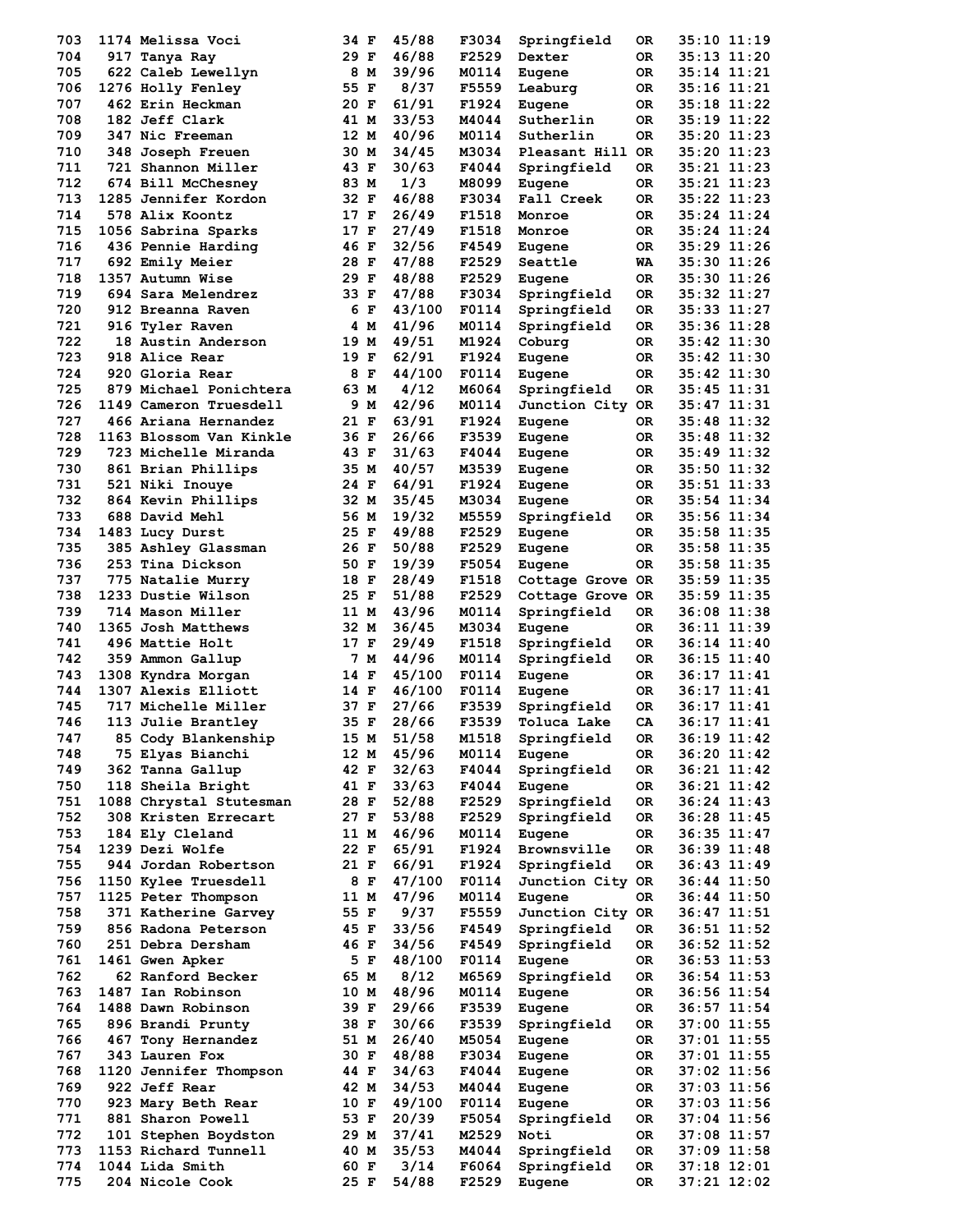| 776        | <b>791 Jessie Newell</b>                | 29 F         |     | 55/88          | F2529          | Springfield       | 0R        | 37:21 12:02                |
|------------|-----------------------------------------|--------------|-----|----------------|----------------|-------------------|-----------|----------------------------|
| 777        | 479 Dave Hinson                         | 47 M         |     | 41/47          | M4549          | Eugene            | 0R        | 37:23 12:02                |
| 778        | 282 Debbie Durbin                       | 59 F         |     | 10/37          | F5559          | Springfield       | OR        | 37:23 12:02                |
| 779        | 413 Elizabeth Gustafson                 | 38 F         |     | 31/66          | F3539          | Springfield       | OR        | 37:24 12:02                |
| 780        | 1199 Ceresse Wesel                      | 47 F         |     | 35/56          | F4549          | Springfield       | OR        | 37:25 12:03                |
| 781        | 115 Stacie Brewer                       | 34 F         |     | 49/88          | F3034          | Springfield       | OR.       | 37:36 12:06                |
| 782        | 1306 Alyson Brewer                      | 10 F         |     | 50/100         | F0114          | Springfield       | OR        | 37:36 12:07                |
| 783        | 604 Emily Leavitt                       |              | 7 F | 51/100         | F0114          | Springfield       | 0R        | 37:37 12:07                |
| 784        | 606 Sheralyn Leavitt                    | 52 F         |     | 21/39          | F5054          | Springfield       | 0R        | 37:37 12:07                |
| 785        | 1050 Toni Smith                         | 34 F         |     | 50/88          | F3034          | Springfield       | OR        | 37:44 12:09                |
| 786        | 50 Laurene Bates                        | 65 F         |     | 1/3            | F6569          | Springfield       | OR        | $37:53$ $12:12$            |
| 787        | 729 David Molder                        | 44 M         |     | 36/53          | M4044          | Springfield       | 0R        | 37:53 12:12                |
| 788        | 1086 Kathleen Sturza                    | 45 F         |     | 36/56          | F4549          | Eugene            | OR.       | 37:54 12:12                |
| 789        | 1087 Robert Sturza                      | 45 M         |     | 42/47          | M4549          | Eugene            | OR        | 37:55 12:12                |
| 790        | 539 Merilee Jones                       | 43 F         |     | 35/63          | F4044          | Eugene            | OR.       | 37:56 12:13                |
| 791        | 1214 Rachel Whitaker                    | 29 F         |     | 56/88          | F2529          | Springfield       | OR.       | 37:57 12:13                |
| 792        | 1373 Cory Brown                         | 36 M         |     | 41/57          | M3539          | Springfield       | OR        | 37:59 12:14                |
| 793        | 814 Toni Overton                        | 53 F         |     | 22/39          | F5054          | Springfield       | OR        | 38:00 12:14                |
| 794        | 1225 Dalton Wilde                       | 11 M         |     | 49/96          | M0114          | Springfield       | OR        | 38:01 12:15                |
| 795        | 1226 Joshua Wilde                       | 38 M         |     | 42/57          | M3539          | Springfield       | OR        | 38:01 12:15                |
| 796        | 400 Melissa Gore                        | 30 F         |     | 51/88          | F3034          | Springfield       | OR.       | 38:06 12:16                |
| 797        | 192 Aaron Cochran                       | 35 M         |     | 43/57          | M3539          | Springfield       | OR.       | 38:06 12:16                |
| 798        | 1473 Jamison Gaines                     |              | 6 M | 50/96          | M0114          | Springfield       | 0R        | 38:10 12:17                |
| 799        | 1474 Heidi Gaines                       | 36 F         |     | 32/66          | F3539          | Springfield       | OR        | 38:10 12:17                |
| 800        | 193 Tim Cochran                         | 41 M         |     | 37/53          |                |                   |           | 38:11 12:18                |
|            | 430 Andrea Hanson                       |              |     | 57/88          | M4044          | Eugene            | OR.       |                            |
| 801        |                                         | 28 F         |     |                | F2529          | Springfield       | OR.       | 38:13 12:18                |
| 802        | 830 Tina Parrett                        | 50 F         |     | 23/39          | F5054          | Walterville       | OR.       | 38:14 12:19                |
| 803        | 828 Jeffrey Parrett                     | 51 M         |     | 27/40          | M5054          | Walterville       | OR.       | 38:15 12:19                |
| 804        | 546 Bob Kasten                          | 40 M         |     | 38/53          | M4044          | Eugene            | OR.       | 38:16 12:19                |
| 805        | 547 Melissa Kasten                      | 40 F         |     | 36/63          | F4044          | Eugene            | OR        | 38:16 12:19                |
| 806        | 752 Paula Morrison                      | 45 F         |     | 37/56          | F4549          | Springfield       | OR.       | 38:21 12:21                |
| 807        | 273 Emma Downs                          | 24 F         |     | 67/91          | F1924          | Eugene            | 0R        | 38:23 12:22                |
| 808        | 1134 Brad Thronburg                     | 43 M         |     | 39/53          | M4044          | Eugene            | OR.       | 38:27 12:23                |
| 809        | 344 Joanne Franklin                     | 38 F         |     | 33/66          | F3539          | Cottage Grove OR  |           | 38:30 12:24                |
| 810        | 345 Kaleb Franklin                      |              | 8 M | 51/96          | M0114          | Cottage Grove OR  |           | 38:30 12:24                |
| 811        | 138 Judson Buczynski                    | 11 M         |     | 52/96          | M0114          | Salem             | OR.       | 38:38 12:27                |
| 812        | 356 Cynthia Furman                      | 55 F         |     | 11/37          | F5559          | Eugene            | OR.       | 38:41 12:27                |
| 813        | 1327 Jaden Molony                       | 10 M         |     | 53/96          | M0114          | Springfield       | OR        | 38:46 12:29                |
| 814        | 1325 Jason Molony                       | 38 M         |     | 44/57          | M3539          | Springfield       | OR        | 38:46 12:29                |
| 815        | 137 Jennifer Buczynski                  | 34 F         |     | 52/88          | F3034          | Salem             | OR.       | 38:46 12:29                |
| 816        | 237 Ella Dearborn                       |              | 9 F | 52/100         | F0114          | Tigard            | OR.       | 38:48 12:30                |
| 817        | 1117 Brandi Thompson                    | 26 F         |     | 58/88          | F2529          | Eugene            | OR.       | 38:49 12:30                |
| 818        | 829 Tiffany Parrett                     | 23 F         |     | 68/91          | F1924          | Walterville       | 0R        | 38:58 12:33                |
| 819        | 777 Nicole Nasholm                      | 23 F         |     | 69/91          | F1924          | Eugene            | 0R        | 39:02 12:34                |
| 820        | 776 Breanna Nasholm                     | 19 F         |     | 70/91          | F1924          | Eugene            | OR        | 39:03 12:34                |
| 821        | 1374 Brade Vinson                       | 13 M         |     | 54/96          | M0114          | Springfield       | OR        | 39:04 12:35                |
| 822        | 678 Sally McKay                         | 49 F         |     | 38/56          | F4549          | Springfield       | OR.       | 39:06 12:36                |
| 823        | 1312 Adam Stefanek                      | 33 M         |     | 37/45          | M3034          | Eugene            | OR        | 39:07 12:36                |
| 824        | 1072 Natalie Stefanek                   |              | 7 F | 53/100         | F0114          | Eugene            | OR.       | 39:07 12:36                |
| 825        | 946 Ed Rodriguez                        | 53 M         |     | 28/40          | M5054          | Springfield       | OR.       | 39:13 12:38                |
| 826        | 1116 Benjamin Thompson                  |              | 7 M | 55/96          | M0114          | Eugene            | OR        | 39:18 12:39                |
| 827        | 1139 Regina Tipps                       | 34 F         |     | 53/88          | F3034          | Eugene            | OR        | 39:19 12:40                |
| 828        | 660 Debbie Mason                        | 59 F         |     | 12/37          | F5559          | Springfield       | OR        | 39:23 12:41                |
| 829        | 661 Douglas Mason                       | 61 M         |     | 5/12           | M6064          | Springfield       | OR        | 39:23 12:41                |
| 830        | 1349 Shalynn Aberin                     | 12 F         |     | 54/100         | F0114          | Springfield       | OR        | 39:24 12:41                |
| 831        | 564 Jacin Klopp                         | 35 M         |     | 45/57          | M3539          | Springfield       | OR        | 39:26 12:42                |
| 832        | 536 Tina Johnson                        | 32 M         |     | 38/45          | M3034          | Eugene            | OR        | 39:27 12:42                |
| 833        | 180 Bob Cink                            | 37 M         |     | 46/57          | M3539          | Eugene            | OR        | 39:29 12:43                |
| 834        | 1401 Ashley Greenacre                   | 18 F         |     | 30/49          | F1518          | Springfield       | OR.       | 39:43 12:47                |
| 835        | 52 Bryttnee Bauer                       | 22 F         |     | 71/91          | F1924          | Springfield       | OR.       | 39:43 12:47                |
| 836        | 709 Lisa Mick Shimizu                   | 28 F         |     | 59/88          | F2529          | Eugene            | OR        | $39:45$ $12:48$            |
| 837        | 570 Ann Knudsen-Blas                    | 59 F         |     | 13/37          | F5559          | Eugene            | OR.       | 39:45 12:48                |
| 838        | 508 Mary Howarth                        | 41 F         |     | 37/63          | F4044          | Junction City OR  |           | 39:57 12:52                |
| 839        | 669 Sally McCabe                        | 61 F         |     | 4/14           | F6064          | Springfield       |           | 40:00 12:53                |
| 840        | 1247 Keri Worley                        | 24 F         |     | 72/91          | F1924          | Veneta            | OR.<br>OR | 40:00 12:53                |
| 841        | 964 Lonnie Sage                         | 43 M         |     | 40/53          | M4044          | Salem             | OR        | $40:01$ 12:53              |
|            |                                         |              |     |                |                |                   |           |                            |
| 842        | 1281 Dannie Cole                        | 28 F         |     | 60/88          | F2529          | Springfield       | OR        | 40:06 12:55                |
| 843        | 1280 Lonna Born                         | 33 F         |     | 54/88<br>14/37 | F3034          | Springfield       | OR        | 40:06 12:55                |
|            |                                         |              |     |                | F5559          | Eugene            | OR        | 40:07 12:55                |
| 844        | 1248 Lisa Worley                        | 58 F         |     |                |                |                   |           |                            |
| 845        | 1348 Nicole Nawalanies                  | 33 F         |     | 55/88          | F3034          | Springfield       | OR.       | 40:08 12:56                |
| 846        | 1360 Pauline Young                      | 58 M         |     | 20/32          | M5559          | Eugene            | OR        | 40:09 12:56                |
| 847<br>848 | 20 Darci Anderson<br>450 Amanda Hawkins | 39 F<br>17 F |     | 34/66<br>31/49 | F3539<br>F1518 | Leaburg<br>Eugene | OR<br>OR  | 40:19 12:59<br>40:20 12:59 |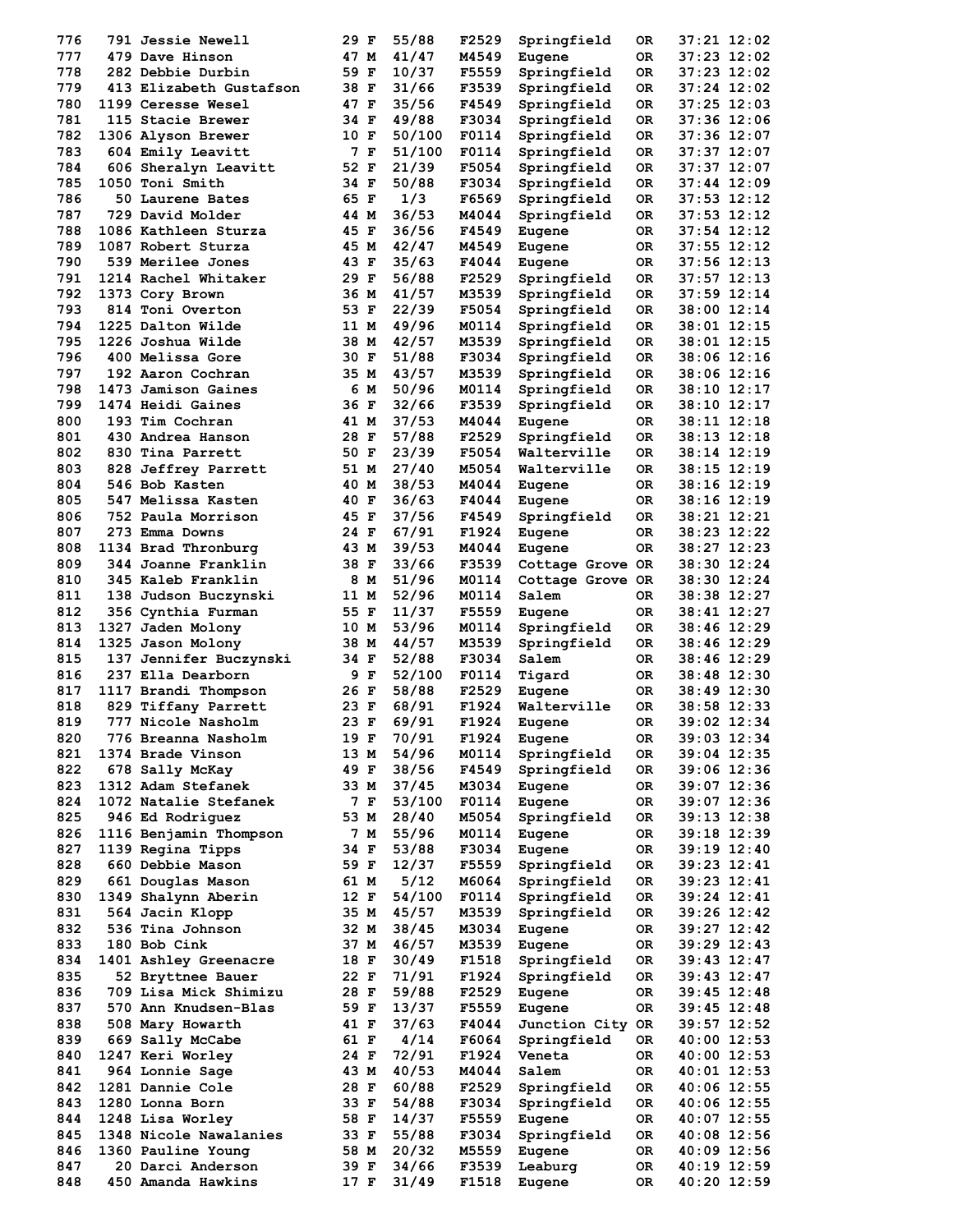| 849 | 1367 Christian Wright       | 16 M | 52/58  | M1518 | Bonney Lake      | WA  | 40:21 12:59     |
|-----|-----------------------------|------|--------|-------|------------------|-----|-----------------|
| 850 | 515 Leonora Huyin-Watkins   | 14 F | 55/100 | F0114 | Eugene           | ОR  | 40:22 13:00     |
| 851 | 795 Sam Nystrom Costal      | 10 M | 56/96  | M0114 | Eugene           | ОR  | 40:22 13:00     |
| 852 | 738 Caroline Moore          | 24 F | 73/91  | F1924 | Eugene           | OR  | 40:23 13:00     |
| 853 | 895 Sheri Prud'homme        | 40 F | 38/63  | F4044 | Springfield      | 0R. | 40:34 13:04     |
| 854 | 888 Dean Prudhomme          | 37 M | 47/57  | M3539 | Bend             | 0R. | 40:34 13:04     |
| 855 | 408 Janet Grote             | 24 F | 74/91  | F1924 | Eugene           | 0R. | 40:40 13:06     |
| 856 | 130 Tammy Brownsworth       | 40 F | 39/63  | F4044 | Eugene           | ОR  | 40:40 13:06     |
| 857 | 1350 Connie Castillo        | 47 F | 39/56  | F4549 | Springfield      | ОR  | 40:41 13:06     |
| 858 | 786 Alaina Nelson           | 6 F  | 56/100 | F0114 | Eugene           | 0R  | 40:43 13:07     |
| 859 | 788 Jeff Nelson             | 42 M | 41/53  | M4044 | Eugene           | 0R. | 40:43 13:07     |
| 860 | 790 Owen Nelson             | 9 M  | 57/96  | M0114 | Eugene           | ОR  | 40:44 13:07     |
| 861 | 1228 Boston Wilkinson       | 6 M  | 58/96  | M0114 | Springfield      | ОR  | 40:44 13:07     |
| 862 | 43 John Barnard             | 55 M | 21/32  | M5559 | Eugene           | 0R  | 41:05 13:14     |
| 863 | 1448 James Knowles          | 12 M | 59/96  | M0114 | Wilsonville      | OR. | 41:10 13:15     |
| 864 | 913 Kelsie Raven            | 2 F  | 57/100 | F0114 | Springfield      | ОR  | 41:19 13:18     |
| 865 | 640 Colleen Lovdokken       | 5 F  | 58/100 | F0114 | Springfield      | OR  | 41:19 13:18     |
| 866 | 914 Naomi Raven             | 30 F | 56/88  | F3034 | Springfield      | OR. | 41:19 13:18     |
| 867 | 643 Stephanie Lovdokken     | 33 F | 57/88  | F3034 | Springfield      | 0R  | 41:20 13:18     |
| 868 | 1152 Karen Tunnell          | 41 F | 40/63  | F4044 | Springfield      | OR  | 41:23 13:19     |
| 869 | 656 Lindsay Marchant        | 26 F | 61/88  | F2529 | Springfield      | ОR  | 41:27 13:21     |
| 870 | 194 Michael Cockerline      | 29 M | 38/41  | M2529 | Dexter           | 0R  | 41:29 13:22     |
| 871 | 1371 Chris Thornton         | 15 M | 53/58  | M1518 | Springfield      | 0R  | 41:32 13:22     |
| 872 | 1370 James Brown            | 15 M | 54/58  | M1518 | Springfield      | 0R  | 41:32 13:22     |
| 873 | 1485 Shannon Bell           | 15 M | 55/58  | M1518 | Springfield      | OR. | 41:32 13:23     |
| 874 | 1151 Susan Tung             | 60 F | 5/14   | F6064 | Springfield      | ОR  | 41:34 13:23     |
| 875 | 1198 Winn Wendell           | 62 M | 6/12   | M6064 | Junction City OR |     | 41:49 13:28     |
| 876 | 269 Jane Dods               | 75 F | 1/1    | F7579 | Springfield      | OR. | 41:51 13:28     |
| 877 | 1205 Charlohe Westover      | 13 F | 59/100 | F0114 | Springfield      | 0R. | 41:55 13:30     |
| 878 | 1159 Chris Underwood        | 35 M | 48/57  | M3539 | Springfield      | 0R  | 41:55 13:30     |
| 879 | 53 Tricia Bauman            | 27 F | 62/88  | F2529 | Springfield      | OR  | 41:56 13:30     |
| 880 | 1207 Jillian Westover       | 11 F | 60/100 | F0114 | Springfield      | ОR  | 41:56 13:30     |
| 881 | 424 Halen Hamby             | 25 F | 63/88  | F2529 | Springfield      | 0R. | 42:03 13:32     |
| 882 | 1135 Vicki Tindall          | 43 F | 41/63  | F4044 | Springfield      | 0R  | 42:06 13:33     |
| 883 | 1148 Joesette Tripplet      | 42 F | 42/63  | F4044 | Springfield      | 0R. | 42:06 13:33     |
| 884 | <b>765 Michelle Mudder</b>  | 19 F | 75/91  | F1924 | Springfield      | ОR  | 42:07 13:34     |
| 885 | 325 Johanna Field           | 28 F | 64/88  | F2529 | Eugene           | 0R  | 42:07 13:34     |
| 886 | 766 Paula Mudder            | 53 F | 24/39  | F5054 | Springfield      | OR. | 42:07 13:34     |
| 887 | 880 Bill Powell             | 53 M | 29/40  | M5054 | Springfield      | 0R  | 42:09 13:34     |
| 888 | 1161 Olivia Underwood       | 12 F | 61/100 | F0114 | Springfield      | 0R  | 42:10 13:35     |
| 889 | 1304 Kkyle Pounty           | 36 M | 49/57  | M3539 | Springfield      | OR  | 42:12 13:35     |
| 890 | 3 Liz Adams                 | 9 F  | 62/100 | F0114 | Sweet Home       | ОR  | 42:16 13:37     |
| 891 | 1313 Emma Stefanek          | 9 F  | 63/100 | F0114 | Eugene           | OR  | 42:18 13:37     |
| 892 | 1071 Kretha Stefanek        | 33 F | 58/88  | F3034 | Eugene           | ОR  | 42:19 13:38     |
| 893 | 1262 Sarita Zanona          | 12 F | 64/100 | F0114 | Foster           | OR  | 42:23 13:39     |
| 894 | 238 Grace Dearborn          | 8 F  | 65/100 | F0114 | Portland         | OR  | 42:24 13:39     |
| 895 | 199 Sarah Cole              | 23 F | 76/91  | F1924 | Eugene           | OR  | 42:25 13:40     |
| 896 | 562 Jennifer Kienle         | 35 F | 35/66  | F3539 | Springfield      | OR  | 42:26 13:40     |
| 897 | 514 Dana Hutchison          | 29 F | 65/88  | F2529 | Springfield      | OR  | 42:30 13:41     |
| 898 | 4 Michele Adams             | 37 F | 36/66  | F3539 | Sweet Home       | OR  | 42:30 13:41     |
| 899 | 1263 Wendi Zanona           | 39 F | 37/66  | F3539 | Foster           | OR  | 42:32 13:42     |
| 900 | 1220 Amy Widmer             | 32 F | 59/88  | F3034 | Springfield      | 0R  | 42:33 13:42     |
| 901 | 975 Carley Schaaf           | 31 F | 60/88  | F3034 | Springfield      | OR  | 42:33 13:42     |
| 902 | 503 Ginny Horn              | 56 F | 15/37  | F5559 | Springfield      | 0R  | 42:35 13:43     |
| 903 | 176 Kris Christensen        | 53 F | 25/39  | F5054 | Springfield      | 0R  | 42:35 13:43     |
| 904 | 105 Kim Bramble             | 34 F | 61/88  | F3034 | Glen Burnie      | MD  | 42:42 13:45     |
| 905 | 1249 Dani Wright            | 46 F | 40/56  | F4549 | Springfield      | 0R  | $42:53$ $13:49$ |
| 906 | 1250 Tim Wright             | 47 M | 43/47  | M4549 | Springfield      | OR  | $42:54$ $13:49$ |
| 907 | 321 Heather Ferguson        | 37 F | 38/66  | F3539 | Springfield      | 0R  | 42:58 13:50     |
| 908 | 1413 Rebecca9743 Hollenbeck | 56 F | 16/37  | F5559 | Dexter           | OR  | 43:05 13:52     |
| 909 | 667 Shawn Mayfield          | 54 M | 30/40  | M5054 | Springfield      | 0R  | 43:06 13:53     |
| 910 | 653 Linda Manley            | 51 F | 26/39  | F5054 | Springfield      | 0R  | 43:12 13:55     |
| 911 | 219 Katie Cummings          | 29 F | 66/88  | F2529 | Springfield      | OR  | 43:16 13:56     |
| 912 | 1023 Megan Skipper          | 27 F | 67/88  | F2529 | Springfield      | OR  | 43:16 13:56     |
| 913 | 947 Kristy Rodriguez        | 25 F | 68/88  | F2529 | Springfield      | 0R  | 43:18 13:56     |
| 914 | 44 Lavonna Barnard          | 58 F | 17/37  | F5559 | Eugene           | 0R  | 43:18 13:57     |
| 915 | 635 Donald Lindsley         | 33 M | 39/45  | M3034 | Springfield      | OR  | 43:19 13:57     |
| 916 | 1010 Jessica Sidman         | 37 F | 39/66  | F3539 | Springfield      | OR  | 43:20 13:57     |
| 917 | 183 Angela Clarke           | 45 F | 41/56  | F4549 | Springfield      | OR  | 43:20 13:57     |
| 918 | 172 Dustin Chmela           | 13 M | 60/96  | M0114 | Eugene           | OR  | 43:21 13:57     |
| 919 | 341 Lauren Foster           | 8 F  | 66/100 | F0114 | Eugene           | OR  | 43:24 13:58     |
| 920 | 1013 Mackenzie Silberstein  | 9 F  | 67/100 | F0114 | Eugene           | OR  | 43:25 13:59     |
| 921 | 1353 Robert Smallwood       | 50 M | 31/40  | M5054 | Eugene           | ОR  | 43:31 14:01     |
|     |                             |      |        |       |                  |     |                 |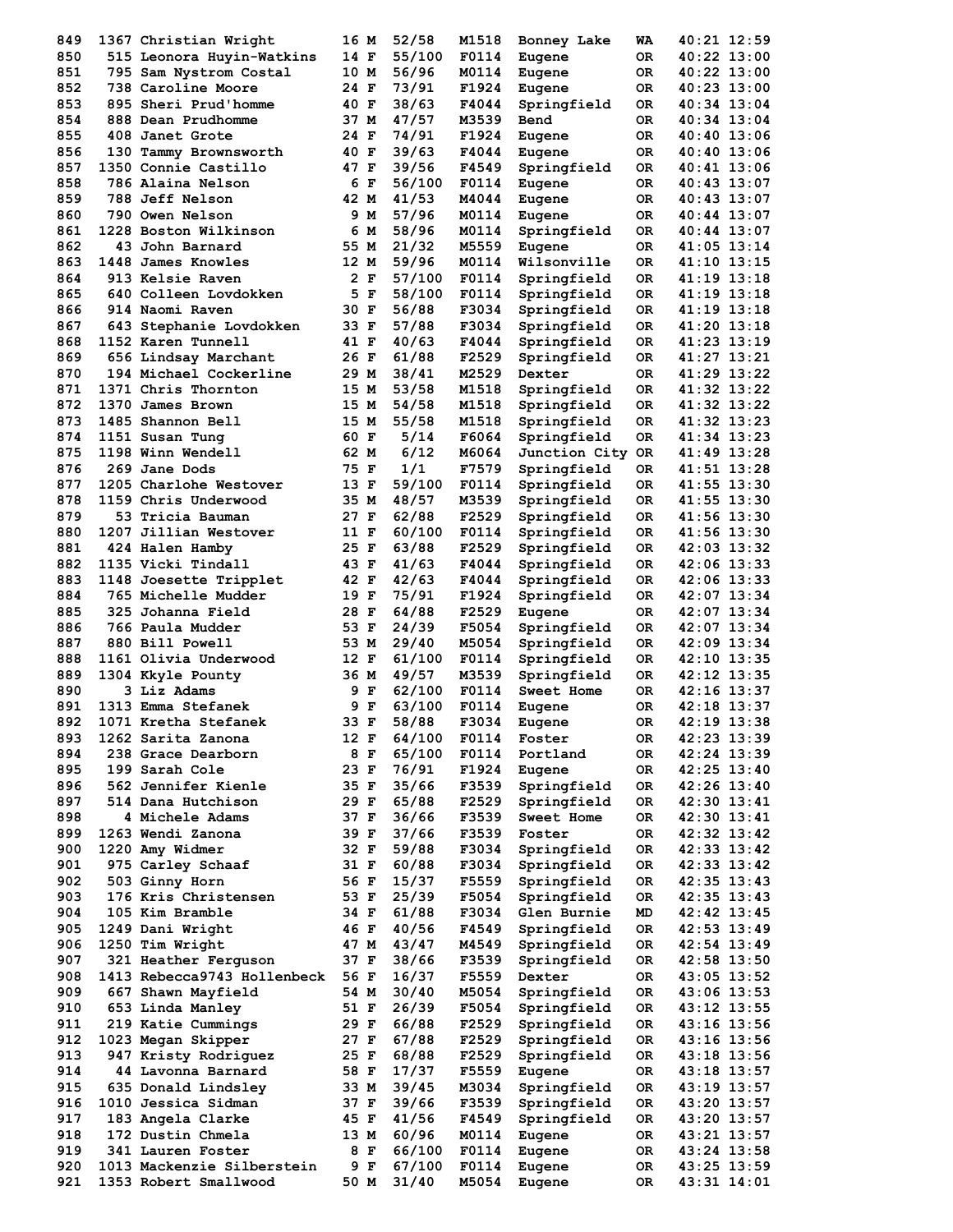| 922        | 774 Isabelle Murray                     | 13 F         | 68/100         | F0114          | Springfield           | 0R       | 43:32 14:01                |
|------------|-----------------------------------------|--------------|----------------|----------------|-----------------------|----------|----------------------------|
| 923        | 444 Beth Harrison                       | 47 F         | 42/56          | F4549          | Springfield           | 0R.      | 43:32 14:01                |
| 924        | 403 Carrie Gosswiller                   | 31 F         | 62/88          | F3034          | Springfield           | ОR       | 43:34 14:02                |
| 925        | 743 Alexi Morgan                        | 6 F          | 69/100         | F0114          | Springfield           | 0R       | 43:34 14:02                |
| 926        | 959 Amy Russell                         | 27 F         | 69/88          | F2529          | Albany                | 0R       | 43:36 14:02                |
| 927        | 961 Shane Russell                       | 28 M         | 39/41          | M2529          | Albany                | 0R       | 43:36 14:02                |
| 928        | 1431 Kari Russell                       | 26 F         | 70/88          | F2529          | Lebanon               | 0R       | 43:36 14:02                |
| 929        | 844 Kelsey Pemberton                    | 22 F         | 77/91          | F1924          | Eugene                | OR.      | 43:41 14:04                |
| 930        | 299 Elyse Elder                         | 22 F         | 78/91          | F1924          | Harrisburg            | OR.      | 43:41 14:04                |
| 931        | 648 Annie Macovis                       | 35 F         | 40/66          | F3539          | Springfield           | 0R       | 43:51 14:07                |
| 932        | 1366 Johnny Macovis                     | 7 F          | 70/100         | F0114          | Springfield           | 0R       | 43:51 14:07                |
| 933        | 110 Rowan Branch                        | 4 M          | 61/96          | M0114          | Springfield           | 0R       | 43:52 14:08                |
| 934        | 106 Cameron Branch                      | 9 F          | 71/100         | F0114          | Springfield           | 0R       | 43:52 14:08                |
| 935        | 108 Lane Branch                         | 39 M         | 50/57          | M3539          | Springfield           | 0R       | 43:53 14:08                |
| 936        | 397 Nathaniel Gordy                     | 9 M          | 62/96          | M0114          | Springfield           | 0R       | 43:55 14:08                |
| 937        | 338 Paul Fortier                        | 35 M         | 51/57          | M3539          | Eugene                | OR.      | 43:58 14:09                |
| 938        | 1338 Parky Chan                         | 37 M         | 52/57          | M3539          | Eugene                | 0R       | 44:01 14:10                |
| 939        | 398 Wendy Gordy                         | 42 F         | 43/63          | F4044          | Springfield           | 0R       | 44:04 14:11                |
| 940        | 1082 Diana Strand                       | 56 F         | 18/37          | F5559          | Eugene                | 0R       | 44:10 14:13                |
| 941        | 316 Bobbi Ewert                         | 40 F         | 44/63          | F4044          | Eugene                | 0R       | 44:15 14:15                |
| 942        | 958 Lisa Ruiz                           | 51 F         | 27/39          | F5054          | Eugene                | OR.      | 44:15 14:15                |
| 943        | 1294 Max Hunter                         | 7 M          | 63/96          | M0114          | Springfield           | 0R       | 44:28 14:19                |
| 944        | 845 Pamela Penfold                      | 55 F         | 19/37          | F5559          | Eugene                | 0R       | 44:29 14:19                |
| 945        | 1293 Karen Hunter                       | 37 F         | 41/66          | F3539          | Springfield           | 0R       | 44:33 14:21                |
| 946        | 411 Josh Gum                            | 32 M         | 40/45          | M3034          | Lebanon               | 0R       | 44:34 14:21                |
| 947        | 412 Wendie Gum                          | 38 F         | 42/66          | F3539          | Lebanon               | OR.      | 44:35 14:21                |
|            | 1369 Michael Thornton                   |              | 64/96          |                |                       |          |                            |
| 948        |                                         | 12 M         |                | M0114          | Springfield           | 0R       | 44:39 14:22                |
| 949        | 908 Shanon Randall                      | 39 F         | 43/66          | F3539          | Springfield           | 0R       | 44:42 14:24                |
| 950        | 906 Alexander Randall                   | 11 M         | 65/96          | M0114          | Springfield           | 0R       | 44:43 14:24                |
| 951        | 369 Ady Garlinghouse                    | 12 F         | 72/100         | F0114          | Carlton               | 0R       | 44:45 14:25                |
| 952        | 768 Kyle Mulligan                       | 56 M         | 22/32          | M5559          | Drain                 | 0R       | 44:54 14:28                |
| 953        | 457 Kristin Headlee                     | 42 F         | 45/63          | F4044          | Springfield           | 0R       | 44:54 14:28                |
| 954        | 613 Heather Lerch                       | 19 F         | 79/91          | F1924          | Eugene                | OR.      | 44:58 14:29                |
| 955        | 820 Bill Parnell                        | 55 M         | 23/32          | M5559          | Eugene                | OR.      | 45:04 14:31                |
| 956        | 822 David Parnell                       | 30 M         | 41/45          | M3034          | Eugene                | OR.      | 45:06 14:31                |
| 957        | 283 Abby Ebert                          | 8 F          | 73/100         | F0114          | Central Point OR      |          | 45:06 14:31                |
| 958        | 1440 Justin Woods                       | 19 M         | 50/51          | M1924          | Springfield           | 0R       | 45:06 14:31                |
| 959        | 342 Lisa Foster                         | 33 F         | 63/88          | F3034          | Eugene                | OR.      | 45:19 14:36                |
| 960        | 1012 Jennifer Silberstein               | 32 F         | 64/88          | F3034          | Eugene                | OR.      | 45:20 14:36                |
| 961        | 125 Tate Broesder                       | 7 M          | 66/96          | M0114          | Medford               | OR.      | 45:21 14:36                |
| 962        | 746 Shelby Morgan                       | 20 F         | 80/91          | F1924          | Springfield           | OR       | 45:24 14:37                |
| 963        | 998 Christi Shakespear                  | 36 F         | 44/66          | F3539          | Eugene                | OR.      | 45:27 14:38                |
| 964        | 789 Matthrew Nelson                     | 44 M         | 42/53          | M4044          | Springfield           | OR.      | 45:28 14:38                |
| 965        | 1076 Kayla Stevens                      | 17 F         | 32/49          | F1518          | Springfield           | ОR       | 45:29 14:39                |
| 966        | 751 Melanie Morrison                    | 19 F         | 81/91          | F1924          | Springfield           | 0R       | 45:29 14:39                |
| 967        | 697 Stacy Mellor                        | 36 F         | 45/66          | F3539          | Springfield           | OR       | 45:32 14:40                |
| 968        | 1107 Hannah Tessler                     | 9 F          | 74/100         | F0114          | Eugene                | OR       | 45:33 14:40                |
| 969        | 1108 Simone Tessler                     | 16 F         | 33/49          | F1518          | Eugene                | OR       | 45:33 14:40                |
| 970        | 234 Ronald Dean                         | 55 M         | 24/32          | M5559          | Eugene                | OR       | 45:35 14:41                |
| 971        | 235 Sara Dean                           | 25 F         | 71/88          | F2529          | Eugene                | OR       | $45:35$ $14:41$            |
| 972        | 1040 Julia Smith                        | 18 F         | 34/49          | F1518          | Springfield           | OR       | 45:38 14:42                |
| 973        | 278 Kristina Dugan                      | 34 F         | 65/88          | F3034          | Springfield           | OR       | 45:38 14:42                |
| 974        | 1491 Betty Thornton                     | 63 F         | 6/14           | F6064          | Eugene                | OR       | 45:40 14:42                |
| 975        | 504 Brianna Hotchkiss                   | 13 F         | 75/100         | F0114          | Springfield           | OR       | 45:42 14:43                |
| 976        | 86 Gary Blanquie                        | 55 F         | 20/37          | F5559          | Eugene                | OR       | 45:48 14:45                |
| 977        | 87 Judy Blanquie                        | 58 F         | 21/37          | F5559          | Eugene                | OR       | 45:48 14:45                |
| 978        | 296 Kenny Eilers                        | 69 M         | 9/12           | M6569          | Springfield           | OR       | 45:49 14:45                |
| 979        | 637 Melissa Long                        | 34 F         | 66/88          | F3034          | Albany                | OR       | 45:50 14:46                |
| 980        | 1297 Kelton Campbell                    | 9 M          | 67/96          | M0114          | Springfield           | OR       | 45:51 14:46                |
| 981        | 78 Brady Bigbee                         | 12 M         | 68/96          | M0114          | Marcola               | OR       | 46:11 14:52                |
| 982        | 1484 Alec Avery                         | 10 M         | 69/96          | M0114          | Marcola               | OR       | $46:13$ $14:53$            |
| 983        | 823 Kristen Parnell                     | 30 F         | 67/88          | F3034          | Eugene                | OR       | 46:15 14:54                |
| 984        | 925 Katy Reeves                         | 44 F         | 46/63          | F4044          | Springfield           | OR       | 46:21 14:55                |
| 985        | 978 Esther Schmidt                      | 43 F         | 47/63          | F4044          | Creswell              | OR       | 46:21 14:56                |
| 986        | 1450 Carolyn Sundholm                   | 70 F         | 1/6            | F7074          | West Linn             | OR       | 46:23 14:56                |
| 987        | 561 Natsumi Kido                        | 17 F         | 35/49          | F1518          | Eugene                | OR       | 46:38 15:01                |
| 988        | 689 Jamie Mehl                          | 23 F         | 82/91          | F1924          | Springfield           | OR       | $46:45$ 15:03              |
| 989        | 691 Mikayla Mehl                        | 18 F         | 36/49          | F1518          | Springfield           | OR       | 46:45 15:03                |
| 990        | 1326 Devri Molony                       | 12 F         | 76/100         | F0114          | Springfield           | OR       | 46:48 15:04                |
| 991        | 186 Toni Cleland                        | 42 F         | 48/63          | F4044          | Eugene                | OR       | 46:48 15:04                |
|            |                                         |              |                |                |                       |          |                            |
|            |                                         |              |                |                |                       |          |                            |
| 992        | 1218 Emilie Whittaker                   | 16 F         | 37/49          | F1518          | Springfield           | OR       | 46:51 15:05                |
| 993<br>994 | 1352 Teri Smallwood<br>1339 Dana Wilson | 49 F<br>36 F | 43/56<br>46/66 | F4549<br>F3539 | Eugene<br>Springfield | OR<br>0R | 46:52 15:05<br>46:53 15:06 |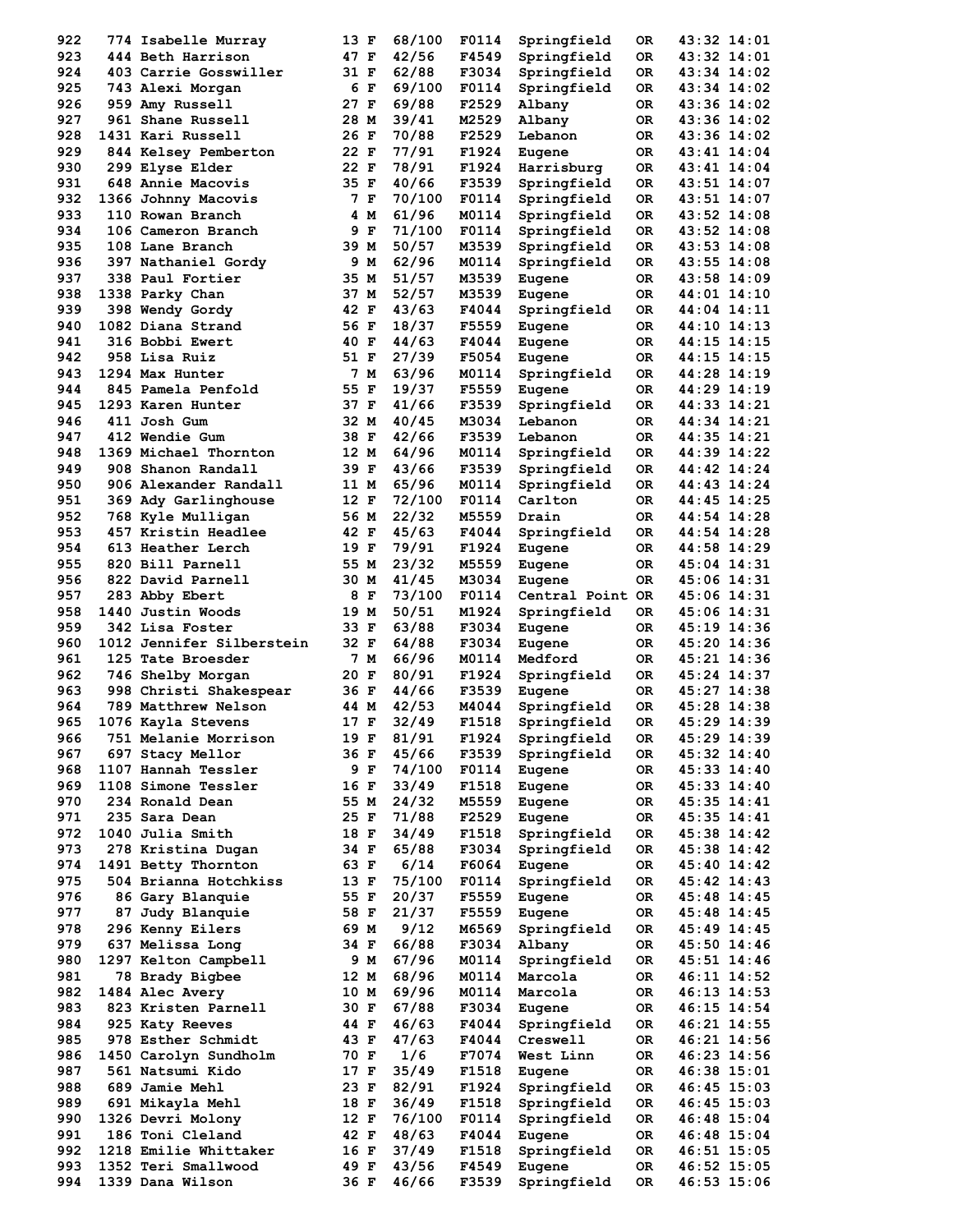| 995          | 855 Mary Peterson                          | 55 F         | 22/37           | F5559          | Eugene                               | 0R       | 47:00 15:08                    |
|--------------|--------------------------------------------|--------------|-----------------|----------------|--------------------------------------|----------|--------------------------------|
| 996          | 1211 Myrna Wheeler                         | 57 F         | 23/37           | F5559          | Springfield                          | 0R       | 47:24 15:16                    |
| 997          | 1212 Ralph Wheeler                         | 56 M         | 25/32           | M5559          | Springfield                          | 0R       | 47:24 15:16                    |
| 998          | 1019 Carol Sirois                          | 62 F         | 7/14            | F6064          | Springfield                          | 0R       | 47:38 15:20                    |
| 999          | 744 Diana Morgan                           | 52 F         | 28/39           | F5054          | Springfield                          | 0R       | 47:39 15:20                    |
| 1000         | 494 Kaleah Holmes                          | 11 F         | 77/100          | F0114          | Springfield                          | 0R       | 47:41 15:21                    |
| 1001         | 1156 Wayne Turnbull                        | 24 M         | 51/51           | M1924          | Norco                                | CA       | 47:47 15:23                    |
| 1002<br>1003 | 673 Rebecca McCaulley<br>326 Ben Fisher    | 29 F<br>46 M | 72/88<br>44/47  | F2529<br>M4549 | Albany                               | 0R       | 47:48 15:24<br>47:49 15:24     |
| 1004         | 904 Destin Ranch                           | 29 M         | 40/41           | M2529          | Junction City OR<br>Eugene           | 0R       | 47:54 15:25                    |
| 1005         | 905 Jennifer Ranch                         | 29 F         | 73/88           | F2529          | Eugene                               | 0R       | 47:54 15:25                    |
| 1006         | 933 Brett Rice                             | 11 M         | 70/96           | M0114          | Eugene                               | 0R       | 48:01 15:28                    |
| 1007         | 1256 Emme Young                            | 15 F         | 38/49           | F1518          | Eugene                               | ОR       | 48:01 15:28                    |
| 1008         | 1329 Vanessa Dolby                         | 49 F         | 44/56           | F4549          | Springfield                          | 0R       | 48:07 15:30                    |
| 1009         | 1081 Steve Straily                         | 53 M         | 32/40           | M5054          | Springfield                          | 0R       | 48:07 15:30                    |
| 1010         | 290 Elyssa Ebert                           | 7 F          | 78/100          | F0114          | Central Point OR                     |          | 48:10 15:30                    |
| 1011         | 120 Aven Broesder                          | 13 F         | 79/100          | F0114          | Medford                              | 0R       | $48:10$ $15:31$                |
| 1012         | 1447 Cali Knowles                          | 15 F         | 39/49           | F1518          | Wilsonville                          | 0R       | 48:11 15:31                    |
| 1013         | 1459 Sandy Itzkowitz                       | 57 F         | 24/37           | F5559          | Eugene                               | 0R       | 48:12 15:31                    |
| 1014         | 260 Henry Dizney                           | 85 M         | 2/3             | M8099          | Eugene                               | 0R       | 48:13 15:31                    |
| 1015         | 577 Lyle Koivisto                          | 66 M         | 10/12           | M6569          | Tucson                               | ΑZ       | 48:22 15:34                    |
| 1016<br>1017 | 1053 Stafford Snow<br>7 Lisa Albrich       | 26 M<br>40 F | 41/41<br>49/63  | M2529<br>F4044 | Springfield                          | 0R       | 48:24 15:35<br>48:24 15:35     |
| 1018         | 712 Jeff Miller                            | 53 M         | 33/40           | M5054          | Eugene<br>Springfield                | 0R<br>0R | 48:26 15:36                    |
| 1019         | 664 Stephanie Matthews                     | 29 F         | 74/88           | F2529          | Eugene                               | 0R       | 48:28 15:36                    |
| 1020         | 89 Ronald Bodeen                           | 49 M         | 45/47           | M4549          | Springfield                          | 0R       | 48:34 15:38                    |
| 1021         | 1208 Lydia Westover                        | 4 F          | 80/100          | F0114          | Springfield                          | 0R       | 48:35 15:39                    |
| 1022         | 1209 Maggie Westover                       | 10 F         | 81/100          | F0114          | Springfield                          | 0R       | 48:36 15:39                    |
| 1023         | 227 Dona Daubenspeck                       | 31 F         | 68/88           | F3034          | Springfield                          | 0R       | 48:39 15:40                    |
| 1024         | 1032 Dolores Smith                         | 58 F         | 25/37           | F5559          | Walterville                          | 0R       | 48:39 15:40                    |
| 1025         | 320 Caitlin Ferquson                       | 17 F         | 40/49           | F1518          | Walterville                          | 0R.      | 48:39 15:40                    |
| 1026         | 1083 Jacquie Strickland                    | 46 F         | 45/56           | F4549          | Eugene                               | 0R       | 48:39 15:40                    |
| 1027         | 67 Pam Bennett                             | 63 F         | 8/14            | F6064          | Eugene                               | 0R       | 48:40 15:40                    |
| 1028         | 549 Heather Kau                            | 24 F         | 83/91           | F1924          | Springfield                          | 0R       | 48:41 15:40                    |
| 1029         | 459 James Hebert                           | 10 M         | 71/96           | M0114          | Springfield                          | 0R       | $48:41$ $15:41$                |
| 1030         | 869 Justin Pineda                          | 11 M<br>15 M | 72/96           | M0114          | Springfield                          | 0R       | 48:42 15:41                    |
| 1031<br>1032 | 127 Kody Brown<br><b>700 Tony Messerle</b> | 49 M         | 56/58<br>46/47  | M1518<br>M4549 | Springfield<br>Springfield           | 0R<br>0R | $48:42$ $15:41$<br>48:42 15:41 |
| 1033         | 116 Kailyn Bright                          | 12 F         | 82/100          | F0114          | Eugene                               | 0R       | 48:44 15:42                    |
| 1034         | 119 Wes Bright                             | 43 M         | 43/53           | M4044          | Eugene                               | OR.      | 48:44 15:42                    |
| 1035         | 1103 Brian Tenbusch                        | 31 M         | 42/45           | M3034          | Brownsville                          | 0R.      | 48:46 15:42                    |
| 1036         | 1299 Donn Kirk                             | 80 M         | 3/3             | M8099          | Pleasant Hill OR                     |          | 48:48 15:43                    |
| 1037         | 391 Kayla Goddard                          | 22 F         | 84/91           | F1924          | Eugene                               | 0R       | 48:48 15:43                    |
| 1038         | 529 Renee Jensen                           | 25 F         | 75/88           | F2529          | Eugene                               | ОR       | 48:57 15:46                    |
| 1039         | 1340 Tony Wilson                           | 43 M         | 44/53           | M4044          | Springfield                          | 0R       | 49:02 15:47                    |
| 1040         | 19 Curtis Anderson                         | 56 M         | 26/32           | M5559          | Coburg                               | OR       | 49:14 15:51                    |
| 1041         | 940 Carin Ritby-Kane                       | 58 F         | 26/37           | F5559          | Coburg                               | OR.      | 49:14 15:51                    |
| 1042         | 1066 Nathan Stair                          | 6 M          | 73/96           | M0114          | Junction City OR                     |          | 49:15 15:52                    |
| 1043         | 708 Nathan Michaelis                       | 7 M          | 74/96           | M0114          | Central Point OR                     |          | 49:16 15:52                    |
| 1044<br>1045 | 704 Carter Michaelis<br>706 Luke Michaelis | 5 M<br>3 M   | 75/96<br>76/96  | M0114<br>M0114 | Central Point OR<br>Central Point OR |          | 49:28 15:56<br>49:30 15:56     |
| 1046         | 703 Autumn Michaelis                       | 29 F         | 76/88           | F2529          | Central Point OR                     |          | 49:30 15:56                    |
| 1047         | 404 Austin Gray                            | 64 M         | 7/12            | M6064          | Eugene                               | OR.      | 49:39 15:59                    |
| 1048         | 1471 Holley Penfold                        | 33 F         | 69/88           | F3034          | Albany                               | OR.      | 49:51 16:03                    |
| 1049         | 724 Amber Mitchell                         | 29 F         | 77/88           | F2529          | Eugene                               | OR       | 49:55 16:04                    |
| 1050         | 1141 Michael Tobler                        | 52 M         | 34/40           | M5054          | Springfield                          | OR       | 50:03 16:07                    |
| 1051         | 934 Brooke Rice                            | 9 F          | 83/100          | F0114          | Eugene                               | OR       | $50:04$ 16:07                  |
| 1052         | 1377 Nik Jenkinson                         | 12 M         | 77/96           | M0114          | Marcola                              | OR       | $50:04$ 16:07                  |
| 1053         | 1115 Ashley Thompson                       | 15 F         | 41/49           | F1518          | Coquille                             | OR       | 50:17 16:11                    |
| 1054         | 847 Chrystie Perkins                       | 37 F         | 47/66           | F3539          | Springfield                          | OR       | 50:17 16:11                    |
| 1055         | 232 Breana Davisson                        | 17 F         | 42/49           | F1518          | Springfield                          | OR       | $50:17$ 16:11                  |
| 1056         | 27 Tracey Andrews                          | 35 F         | 48/66           | F3539          | Eugene                               | OR       | 50:18 16:12                    |
| 1057         | 1105 Ellie Tenney                          | 14 M         | 78/96           | M0114          | Eugene                               | OR       | 50:28 16:15                    |
| 1058         | 1106 Matti Tenney                          | 8 M          | 79/96           | M0114          | Eugene                               | OR.      | $50:29$ 16:15                  |
| 1059<br>1060 | 987 Jillian Seitz<br>1203 Andrea Westover  | 7 F<br>38 F  | 84/100<br>49/66 | F0114<br>F3539 | Pleasant Hill OR<br>Springfield      | OR       | 50:31 16:16<br>50:34 16:17     |
| 1061         | 687 Robynn Medew                           | 41 F         | 50/63           | F4044          | Springfield                          | OR       | $50:39$ 16:18                  |
| 1062         | 711 Jean Miller                            | 47 F         | 46/56           | F4549          | Springfield                          | 0R       | 50:39 16:19                    |
| 1063         | 1142 Renee Tobler                          | 49 F         | 47/56           | F4549          | Springfield                          | OR       | 50:41 16:19                    |
| 1064         | 25 Brycen Andrews                          | 3 M          | 80/96           | M0114          | Eugene                               | OR       | 50:43 16:20                    |
| 1065         | 26 Matthew Andrews                         | 33 M         | 43/45           | M3034          | Eugene                               | OR       | 50:44 16:20                    |
| 1066         | 295 Dee Eilers                             | 68 F         | 2/3             | F6569          | Springfield                          | OR       | $50:50$ 16:22                  |
| 1067         | 749 Brian Morrison                         | 32 M         | 44/45           | M3034          | Eugene                               | 0R       | $50:51$ 16:22                  |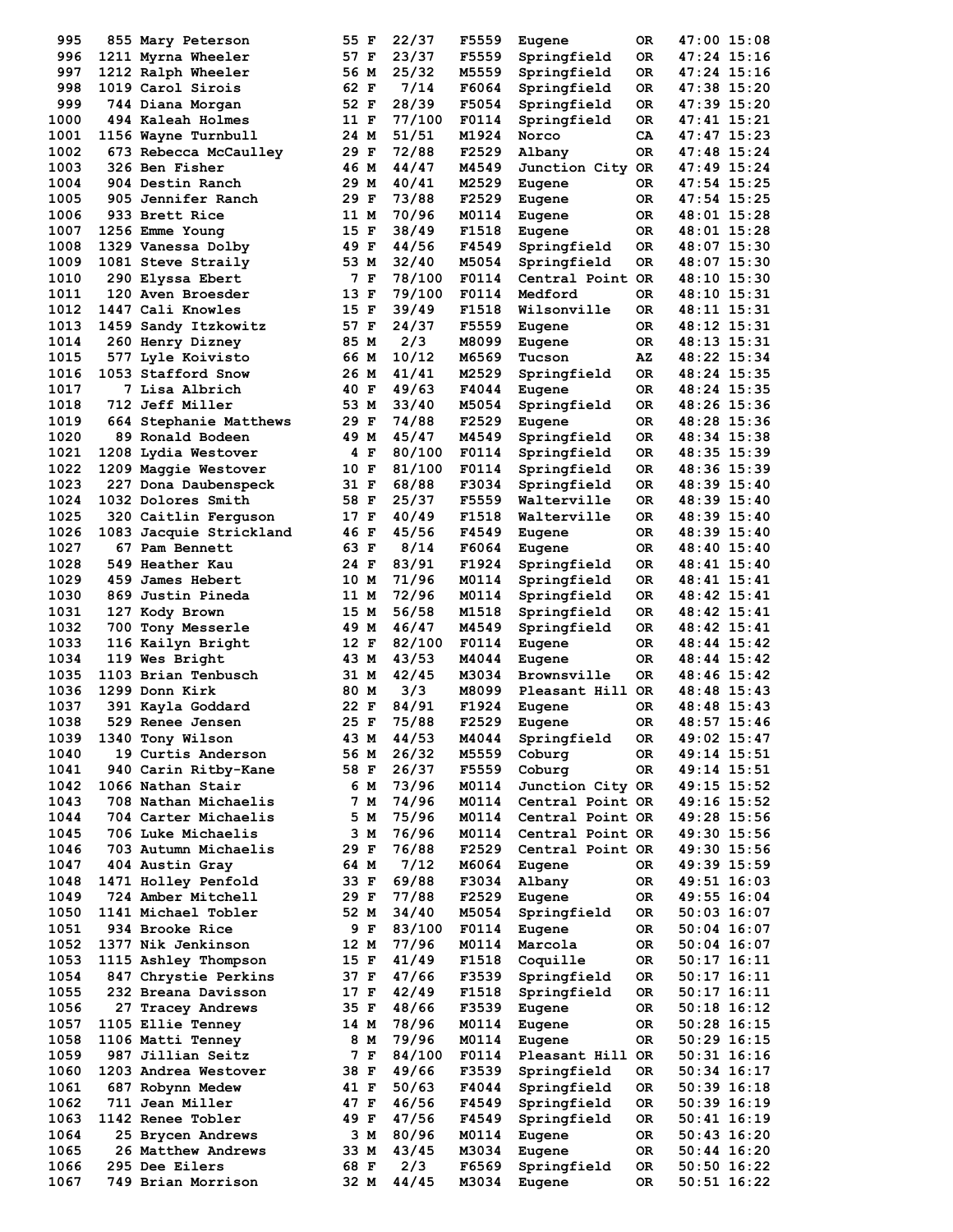| 1068 |    | 750 Kari Morrison         | 32 F         | 70/88  | F3034 | Eugene           | 0R        | 50:52 16:23     |
|------|----|---------------------------|--------------|--------|-------|------------------|-----------|-----------------|
| 1069 |    | 298 Sandi Eisele          | 54 F         | 29/39  | F5054 | Eugene           | OR.       | 51:02 16:26     |
| 1070 |    | 826 Randy Parr            | 61 M         | 8/12   | M6064 | Pleasant Hill OR |           | 51:03 16:26     |
| 1071 |    | 297 Gary Eisele           | 53 M         | 35/40  | M5054 | Eugene           | 0R        | 51:03 16:26     |
| 1072 |    | 1165 Jessica Varin        | 25 F         | 78/88  | F2529 | Springfield      | 0R        | 51:04 16:27     |
| 1073 |    | 220 Amanda Cutting        | 34 F         | 71/88  | F3034 | Albany           | 0R        | 51:05 16:27     |
| 1074 |    | 1334 Kim Klapperion       | 59 F         | 27/37  | F5559 | Springfield      | 0R        | 51:06 16:27     |
| 1075 |    | 542 Lauralie Kallinen     | 35 F         | 50/66  | F3539 | Eugene           | OR.       | 51:08 16:28     |
| 1076 |    | 520 Amelia Inouye         | 16 F         | 43/49  | F1518 | Eugene           | 0R        | 51:08 16:28     |
| 1077 |    | 1109 Tamara Theodosis     | 36 F         | 51/66  | F3539 | Portland         | 0R        | 51:08 16:28     |
| 1078 |    | 1200 Maeghan Wesel        | 11 F         | 85/100 | F0114 | Springfield      | 0R        | 51:17 16:31     |
| 1079 |    | 58 Jennifer Beard         | 17 F         | 44/49  | F1518 | Creswell         | 0R        | 51:21 16:32     |
| 1080 |    | 196 Debbi Cole            | 54 F         | 30/39  | F5054 | Eugene           | OR.       | 51:30 16:35     |
| 1081 |    | 1154 Terry Tupes          | 41 M         | 45/53  | M4044 | Dexter           | 0R        | 51:32 16:36     |
| 1082 |    | 109 Meredith Branch       | 39 F         | 52/66  | F3539 | Springfield      | 0R        | 51:33 16:36     |
| 1083 |    | 107 Gavin Branch          | 7 M          | 81/96  | M0114 | Springfield      | 0R        | 51:34 16:36     |
| 1084 |    | 1355 Tom Chestnut         | 54 M         | 36/40  | M5054 | Eugene           | OR.       | 51:35 16:36     |
| 1085 |    | 1356 Tami Chestnut        | 47 F         | 48/56  | F4549 | Eugene           | OR.       | 51:35 16:37     |
| 1086 |    | 571 Kristin Koch          | 36 F         | 53/66  | F3539 | Eugene           | OR.       | 51:40 16:38     |
| 1087 |    | 390 Kathy Goan            | 56 F         | 28/37  | F5559 | Eugene           | 0R        | 51:40 16:38     |
| 1088 |    | <b>60 Deb Becker</b>      | 52 F         | 31/39  | F5054 | Springfield      | 0R        | 51:40 16:38     |
| 1089 |    | 61 Lindsey Becker         | 29 F         | 79/88  | F2529 | Springfield      | OR.       | 51:41 16:38     |
| 1090 |    | 767 Helen Mulligan        | 53 F         | 32/39  | F5054 | Drain            | 0R        | 51:51 16:42     |
| 1091 |    | 638 Mike Long             | 42 M         | 46/53  | M4044 | Albany           | 0R        | 52:00 16:45     |
| 1092 |    | 451 Cassandra Hawkins     | 23 F         | 85/91  | F1924 |                  | OR.       | 52:05 16:46     |
| 1093 |    |                           |              |        | M0114 | Eugene           |           | 52:07 16:47     |
| 1094 |    | 1381 Richard Emery        | 12 M         | 82/96  |       | Springfield      | 0R        |                 |
|      |    | 1472 Bill Arnason         | 41 M<br>28 F | 47/53  | M4044 | Albany           | 0R        | 52:09 16:47     |
| 1095 |    | 995 Krystina Sevits       |              | 80/88  | F2529 | Springfield      | OR.       | 52:11 16:48     |
| 1096 |    | <b>996 Rhylie Sevits</b>  | 7 F          | 86/100 | F0114 | Springfield      | 0R        | 52:11 16:48     |
| 1097 |    | 29 Melissa Antone         | 38 F         | 54/66  | F3539 | Springfield      | 0R        | 52:11 16:48     |
| 1098 |    | 607 Kjell Leclair         | 40 M         | 48/53  | M4044 | Creswell         | 0R        | 52:11 16:48     |
| 1099 |    | 336 Robin Forster         | 60 F         | 9/14   | F6064 | Eugene           | OR.       | 52:33 16:55     |
| 1100 |    | 6 Rick Albin              | 63 M         | 9/12   | M6064 | Eugene           | OR.       | 52:33 16:55     |
| 1101 | 99 | Sawithia Bowman           | 30 F         | 72/88  | F3034 | Eugene           | 0R        | 52:33 16:55     |
| 1102 |    | 597 Kasandra Larsen       | 39 F         | 55/66  | F3539 | Springfield      | 0R        | 52:34 16:55     |
| 1103 |    | 242 Sadie Dearborn        | 4 F          | 87/100 | F0114 | Portland         | 0R        | $52:46$ 17:00   |
| 1104 |    | 1160 Leland Underwood     | 62 M         | 10/12  | M6064 | Springfield      | 0R        | $52:52$ $17:01$ |
| 1105 |    | 1162 Sara Underwood       | 35 F         | 56/66  | F3539 | Springfield      | 0R        | 52:52 17:01     |
| 1106 |    | 1158 Barbara Underwood    | 64 F         | 10/14  | F6064 | Springfield      | 0R        | 52:52 17:01     |
| 1107 |    | 458 Carolyn Hebert        | 41 F         | 51/63  | F4044 | Springfield      | 0R        | 53:07 17:06     |
| 1108 |    | 349 Kim Freuen            | 55 F         | 29/37  | F5559 | Pleasant Hill OR |           | 53:07 17:06     |
| 1109 |    | 350 Liz Freuen            | 32 F         | 73/88  | F3034 | Pleasant Hill OR |           | 53:07 17:06     |
| 1110 |    | 351 Patrick Freuen        | 57 M         | 27/32  | M5559 | Pleasant Hill OR |           | 53:07 17:06     |
| 1111 |    | 677 Megan McKay           | 16 F         | 45/49  | F1518 | Springfield      | 0R        | 53:08 17:06     |
| 1112 |    | 334 Laurel Fooks          | 36 F         | 57/66  | F3539 | Springfield      | 0R        | 53:11 17:07     |
| 1113 |    | 247 Yvonne Decker         | 46 F         | 49/56  | F4549 | Springfield      | OR        | 53:11 17:07     |
| 1114 |    | 100 Kimberly Boydston     | 29 F         | 81/88  | F2529 | Noti             | <b>OR</b> | 53:11 17:07     |
| 1115 |    | 370 Angelene Garlinghouse | 34 F         | 74/88  | F3034 | Carlton          | 0R        | 53:11 17:07     |
| 1116 |    | 333 Kate Fooks            | 10 F         | 88/100 | F0114 | Springfield      | 0R        | 53:11 17:07     |
| 1117 |    | 1077 Jodi Steward         | 31 F         | 75/88  | F3034 | Springfield      | 0R        | $53:16$ 17:09   |
| 1118 |    | 986 Carissa Scott         | 27 F         | 82/88  | F2529 | Springfield      | 0R        | $53:16$ 17:09   |
| 1119 |    | 1031 Darcy Smith          | 40 F         | 52/63  | F4044 | Albany           | OR        | 53:23 17:11     |
| 1120 |    | 1049 Phil Smith           | 40 M         | 49/53  | M4044 | Albany           | 0R        | 53:23 17:11     |
| 1121 |    | 1025 Andra Smith          | 54 F         | 33/39  | F5054 | Eugene           | OR        | 53:34 17:15     |
| 1122 |    | 1272 Brittany Goodman     | 23 F         | 86/91  | F1924 | Springfield      | 0R        | 53:37 17:16     |
| 1123 |    | 45 Joy Barnes             | 42 F         | 53/63  | F4044 | Springfield      | 0R        | 53:39 17:16     |
| 1124 |    | 1126 Reagan Thompson      | 12 F         | 89/100 | F0114 | Springfield      | 0R        | 53:39 17:16     |
| 1125 |    | 1119 Jenn Thompson        | 41 F         | 54/63  | F4044 | Springfield      | 0R        | 53:39 17:17     |
| 1126 |    | 445 Pam Harrison          | 53 F         | 34/39  | F5054 | Springfield      | 0R        | 53:43 17:18     |
| 1127 |    | 254 Cleta Dieckhoff       | 74 F         | 2/6    | F7074 | Springfield      | 0R        | $53:43$ $17:18$ |
| 1128 |    | 124 Renna Broesder        | 9 F          | 90/100 | F0114 | Medford          | 0R        | $53:48$ $17:19$ |
| 1129 |    | 1323 Linda Owens          | 56 F         | 30/37  | F5559 | Springfield      | 0R        | 53:53 17:21     |
| 1130 |    | 121 Chelsea Broesder      | 39 F         | 58/66  | F3539 | Medford          | 0R        | 53:56 17:22     |
| 1131 |    | 287 Ann Ebert             | 44 F         | 55/63  | F4044 | Central Point OR |           | 53:58 17:22     |
| 1132 |    | 882 Benjamin Prenevost    | 1 M          | 83/96  | M0114 | Springfield      | 0R        | 54:11 17:27     |
| 1133 |    | 161 Jennifer Chamberlain  | 22 F         | 87/91  | F1924 | Springfield      | 0R        | 54:15 17:28     |
| 1134 |    | 173 Melissa Chmela        | 32 F         | 76/88  | F3034 | Eugene           | 0R        | 54:18 17:29     |
| 1135 |    | 272 Abigail Dolby         | 14 F         | 91/100 | F0114 | Springfield      | 0R        | 54:36 17:35     |
| 1136 |    | 971 Heather Savelich      | 27 F         | 83/88  | F2529 | Springfield      | 0R        | 54:36 17:35     |
| 1137 |    | 860 Trish Phetteplace     | 60 F         | 11/14  | F6064 | Eugene           | 0R        | 55:03 17:44     |
| 1138 |    | 454 Tonya Haworth         | 30 F         | 77/88  | F3034 | Eugene           | OR        | 55:03 17:44     |
| 1139 |    | 491 Kacie Hogan           | 25 F         | 84/88  | F2529 | Springfield      | 0R        | 55:09 17:45     |
| 1140 |    | 983 Kyndra Schroer        | 31 F         | 78/88  | F3034 | Woodbury         | MN        | 55:09 17:45     |
|      |    |                           |              |        |       |                  |           |                 |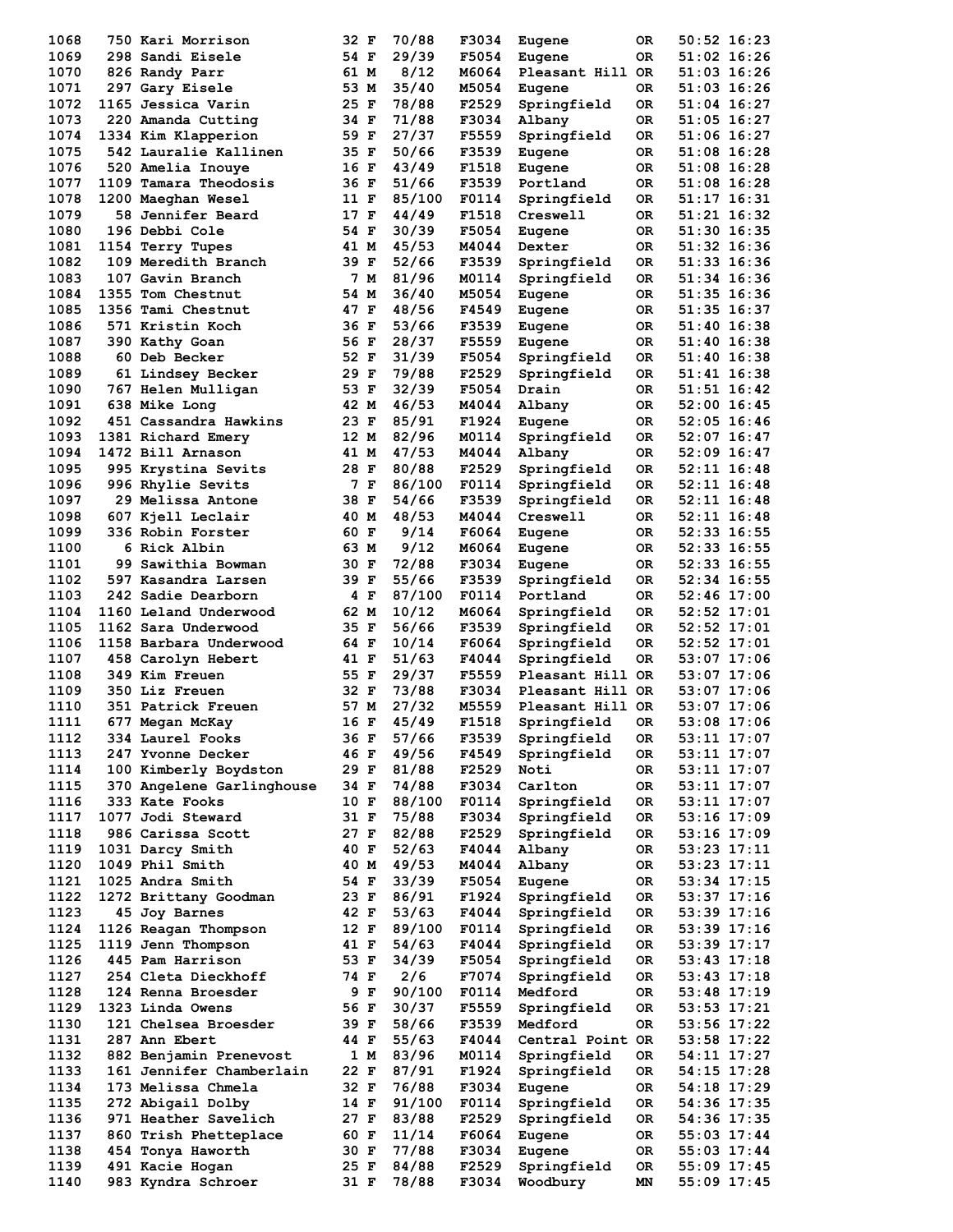| 1141 | 684 Corinna Mears           | 40 F | 56/63  | F4044 | Springfield      | 0R  | 55:23 17:50   |
|------|-----------------------------|------|--------|-------|------------------|-----|---------------|
| 1142 | 1017 Carolyn Sinclair       | 71 F | 3/6    | F7074 | Springfield      | 0R  | 55:23 17:50   |
| 1143 | 685 Jordan Mears            | 21 F | 88/91  | F1924 | Springfield      | 0R  | 55:23 17:50   |
| 1144 | 982 Christopher Schroer     | 36 M | 53/57  | M3539 | Woodbury         | MΝ  | 55:25 17:51   |
| 1145 | 493 Sue Hogan               | 57 F | 31/37  | F5559 | Springfield      | 0R  | 55:34 17:53   |
| 1146 | 492 Quentin Hogan           | 59 M | 28/32  | M5559 | Springfield      | 0R  | 55:35 17:54   |
| 1147 | 262 Bryon Dodgen            | 45 M | 47/47  | M4549 | Adin             | CA  | 55:40 17:55   |
|      |                             |      |        |       |                  |     |               |
| 1148 | 818 Patricia Parker         | 64 F | 12/14  | F6064 | Springfield      | 0R  | 55:47 17:58   |
| 1149 | 267 Shelly Dodgen           | 15 F | 46/49  | F1518 | Adin             | CA  | 55:48 17:58   |
| 1150 | 265 Kristi Dodgen           | 46 F | 50/56  | F4549 | Adin             | CA  | 55:49 17:58   |
| 1151 | 610 Michael Lee-Sylliaasen  | 51 M | 37/40  | M5054 | Rancho Cordov CA |     | 55:53 18:00   |
| 1152 | 1099 William Sylliaasen-Lee | 36 M | 54/57  | M3539 | Rancho Cordov CA |     | 55:53 18:00   |
| 1153 | 96 Carla Bowers             | 33 F | 79/88  | F3034 | Creswell         | 0R  | 56:07 18:04   |
| 1154 | 1244 Amanda Wooldridge      | 38 F | 59/66  | F3539 | Eugene           | OR. | 56:07 18:04   |
| 1155 | 434 Doug Harcleroad         | 63 M | 11/12  | M6064 | Creswell         | 0R  | 56:08 18:04   |
| 1156 | 190 Tamara Clift            | 53 F | 35/39  | F5054 | Springfield      | 0R  | 56:10 18:05   |
| 1157 | 662 Keith Mathew            | 15 M | 57/58  | M1518 | Springfield      | 0R  | 56:10 18:05   |
| 1158 | 1296 Andy Hart              | 9 M  | 84/96  | M0114 | Eugene           | 0R  | 56:10 18:05   |
| 1159 | 1283 Shane Schwake          | 8 M  | 85/96  | M0114 | Eugene           | 0R  | 56:15 18:06   |
| 1160 | 1284 Andrea Schwake         | 34 F | 80/88  | F3034 |                  | 0R  | 56:15 18:07   |
|      |                             |      |        |       | Eugene           |     |               |
| 1161 | 1282 Madison Schwake        | 6 F  | 92/100 | F0114 | Eugene           | 0R  | 56:16 18:07   |
| 1162 | 54 Denise Bean              | 46 F | 51/56  | F4549 | Springfield      | 0R  | 56:19 18:08   |
| 1163 | 842 Laura Pavlat            | 50 F | 36/39  | F5054 | Eugene           | 0R  | 56:29 18:11   |
| 1164 | 478 Belinda Hinkle          | 50 F | 37/39  | F5054 | Eugene           | 0R  | 56:30 18:11   |
| 1165 | 625 Karen Lewis             | 53 F | 38/39  | F5054 | Eugene           | 0R  | 56:31 18:12   |
| 1166 | <b>624 Erin Lewis</b>       | 23 F | 89/91  | F1924 | Eugene           | 0R  | 56:33 18:12   |
| 1167 | 816 Dan Owen                | 55 M | 29/32  | M5559 | Springfield      | 0R  | 56:33 18:12   |
| 1168 | 498 Doug Hoover             | 52 M | 38/40  | M5054 | Springfield      | 0R  | 56:33 18:13   |
| 1169 | 73 Aliyah Bianchi           | 6 F  | 93/100 | F0114 | Eugene           | 0R  | 56:35 18:13   |
| 1170 | 74 Devorah Bianchi          | 38 F | 60/66  | F3539 | Eugene           | OR. | 56:36 18:13   |
| 1171 | 1295 Rebecca Renfro         | 39 F | 61/66  | F3539 | Eugene           | 0R  | 56:37 18:14   |
| 1172 | 56 Michael Bean             | 58 M | 30/32  | M5559 |                  | 0R  | 56:43 18:16   |
| 1173 |                             |      |        |       | Springfield      |     |               |
|      | 702 Richard Metzler         | 72 F | 4/6    | F7074 | Springfield      | 0R  | 56:44 18:16   |
| 1174 | 824 Sharon Parnell          | 56 F | 32/37  | F5559 | Eugene           | OR. | 56:44 18:16   |
| 1175 | 522 John Isham              | 51 M | 39/40  | M5054 | Eugene           | 0R  | 56:45 18:16   |
| 1176 | 1254 Julie Yamane           | 57 F | 33/37  | F5559 | Eugene           | OR. | 56:46 18:17   |
| 1177 | 618 Edward Leroy            | 41 M | 50/53  | M4044 | Fall Creek       | 0R  | 56:46 18:17   |
| 1178 | 617 Amy Leroy               | 31 F | 81/88  | F3034 | Fall Creek       | 0R  | 56:47 18:17   |
| 1179 | 780 Hayden Neault           | 10 M | 86/96  | M0114 | Springfield      | 0R  | 56:56 18:20   |
| 1180 | 1291 Ben McCluskey          | 4 M  | 87/96  | M0114 | Eugene           | 0R  | 57:03 18:22   |
| 1181 | 594 Shirley Lans            | 49 F | 52/56  | F4549 | Springfield      | 0R  | 57:13 18:25   |
| 1182 | 595 Theresia Lans           | 74 F | 5/6    | F7074 | North Bend       | 0R  | 57:15 18:26   |
| 1183 | 315 Susan Ewan              | 58 F | 34/37  | F5559 | Springfield      | 0R  | 57:19 18:27   |
| 1184 | 378 Laura Gesh              | 31 F | 82/88  | F3034 | Springfield      | 0R  | 57:19 18:27   |
| 1185 | 314 Chris Ewan              | 60 M | 12/12  | M6064 | Springfield      | 0R  | 57:19 18:27   |
|      |                             | 30 F | 83/88  |       |                  |     |               |
| 1186 | 679 Kristen McLeod          |      |        | F3034 | Eugene           | 0R  | 57:36 18:33   |
| 1187 | 392 Angie Godlasky          | 30 F | 84/88  | F3034 | Springfield      | OR  | 57:36 18:33   |
| 1188 | 393 Matt Godlasky           | 31 M | 45/45  | M3034 | Springfield      | OR  | 57:36 18:33   |
| 1189 | 909 Marie Rasmussen         | 74 F | 6/6    | F7074 | Eugene           | OR  | 57:37 18:33   |
| 1190 | 200 Wendy Cole              | 46 F | 53/56  | F4549 | Eugene           | OR  | 57:38 18:33   |
| 1191 | 981 Dianna Scholer          | 41 F | 57/63  | F4044 | Eugene           | OR  | 57:38 18:33   |
| 1192 | 511 Lisa Hughes             | 45 F | 54/56  | F4549 | Springfield      | 0R  | $57:47$ 18:36 |
| 1193 | 815 Brenda Owen             | 55 F | 35/37  | F5559 | Springfield      | 0R  | 57:48 18:36   |
| 1194 | 690 Loraine Mehl            | 60 F | 13/14  | F6064 | Springfield      | OR  | 57:48 18:37   |
| 1195 | 742 Victoria Moran          | 40 F | 58/63  | F4044 | Eugene           | OR  | 57:49 18:37   |
| 1196 | 609 Deborah Lee             | 23 F | 90/91  | F1924 | Eugene           | OR  | 57:51 18:38   |
| 1197 | 1188 Caitlin Weber          | 29 F | 85/88  | F2529 | Eugene           | OR  | 57:52 18:38   |
|      |                             |      |        |       |                  |     |               |
| 1198 | 1324 David Cole             | 43 M | 51/53  | M4044 | Springfield      | OR  | 57:55 18:39   |
| 1199 | 1322 Mellissa Cole          | 44 F | 59/63  | F4044 | Springfield      | OR  | $57:57$ 18:40 |
| 1200 | 641 James Lovdokken         | 7 M  | 88/96  | M0114 | Springfield      | OR  | 58:01 18:41   |
| 1201 | 642 John Lovdokken          | 38 M | 55/57  | M3539 | Springfield      | OR  | $58:01$ 18:41 |
| 1202 | 486 Ken Hoffman             | 42 M | 52/53  | M4044 | Eugene           | OR  | 58:08 18:43   |
| 1203 | 210 Shawna Corwin           | 34 F | 85/88  | F3034 | Eugene           | OR  | 58:18 18:46   |
| 1204 | 853 Caley Peterson          | 26 F | 86/88  | F2529 | Eugene           | OR  | 58:18 18:46   |
| 1205 | 255 Gretchen Dietmeyer      | 25 F | 87/88  | F2529 | Springfield      | OR  | 58:20 18:47   |
| 1206 | 223 Kari Cutting            | 11 F | 94/100 | F0114 | Albany           | OR  | 58:21 18:47   |
| 1207 | 846 Stevyn Penfold          | 59 M | 31/32  | M5559 | Eugene           | OR  | 58:22 18:47   |
| 1208 | 221 Bryan Cutting           | 12 M | 89/96  | M0114 | Albany           | OR  | 58:22 18:47   |
|      |                             |      |        |       |                  |     |               |
| 1209 | 222 J. Nick Cutting         | 39 M | 56/57  | M3539 | Albany           | OR  | 58:22 18:47   |
| 1210 | 224 Samantha Cutting        | 14 F | 95/100 | F0114 | Albany           | OR  | 58:22 18:47   |
| 1211 | 1245 Bryn Wooldridge-Mcl    | 8 F  | 96/100 | F0114 | Eugene           | 0R  | 58:38 18:53   |
| 1212 | 263 Harry Dodgen            | 66 M | 11/12  | M6569 | Eugene           | OR. | 58:50 18:56   |
| 1213 | 825 Jolene Parr             | 12 F | 97/100 | F0114 | Pleasant Hill OR |     | 59:10 19:03   |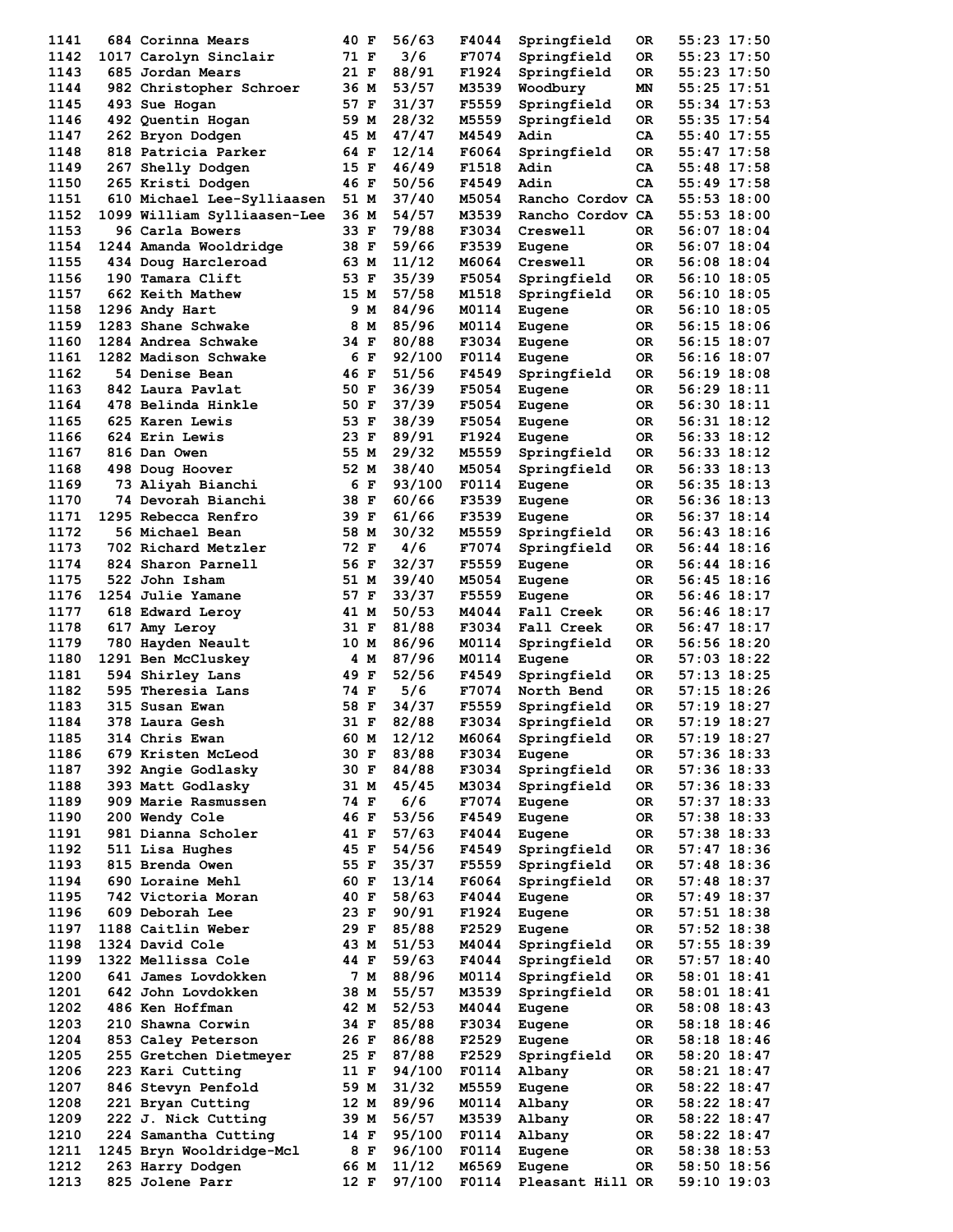| 1214 | 270 Jodie Doe           | 41 F |     | 60/63   | F4044 | Pleasant Hill OR               |     | $59:11$ $19:03$  |             |  |
|------|-------------------------|------|-----|---------|-------|--------------------------------|-----|------------------|-------------|--|
| 1215 | 1444 Brendon Norris     | 17 M |     | 58/58   | M1518 | Veneta                         | 0R  |                  | 59:11 19:03 |  |
| 1216 | 827 Travis Parr         | 36 M |     | 57/57   | M3539 | Pleasant Hill OR               |     |                  | 59:12 19:04 |  |
| 1217 | 753 Sandee Morrison     | 34 F |     | 86/88   | F3034 | Springfield                    | 0R. |                  | 59:13 19:04 |  |
| 1218 | 147 Barbara Buss        | 53 F |     | 39/39   | F5054 | Springfield                    | 0R  | 59:14 19:04      |             |  |
| 1219 | 962 Todd Russell        | 44 M |     | 53/53   | M4044 | Eugene                         | 0R. |                  | 59:17 19:05 |  |
| 1220 | 960 Lisa Russell        | 44 F |     | 61/63   | F4044 | Eugene                         | 0R  |                  | 59:17 19:05 |  |
| 1221 | 1185 Kathy Warren       | 62 F |     | 14/14   | F6064 | Springfield                    | OR. | 59:24 19:08      |             |  |
| 1222 | 1290 Sam McCluskey      |      | 2 M | 90/96   | M0114 | Eugene                         | OR. |                  | 59:25 19:08 |  |
| 1223 | 148 Byron Buss          | 56 M |     | 32/32   | M5559 | Springfield                    | OR. |                  | 59:25 19:08 |  |
| 1224 | 965 Markie Sage         | 39 F |     | 62/66   | F3539 | Salem                          |     | OR 1:00:09 19:22 |             |  |
| 1225 | 346 Ashley Franks       | 20 F |     | 91/91   | F1924 | Springfield                    |     | OR 1:00:09 19:22 |             |  |
| 1226 | 484 Richard Hofer       | 70 M |     | 5/5     | M7074 | Springfield                    |     | OR 1:00:14 19:24 |             |  |
| 1227 | 1330 Andrea Dolby       | 17 F |     | 47/49   | F1518 | Springfield                    |     | OR 1:00:17 19:24 |             |  |
| 1228 | 792 Shayne Nichols      | 16 F |     | 48/49   | F1518 | Springfield                    |     | OR 1:00:17 19:25 |             |  |
| 1229 | 1316 Max Heck           |      | 6 M | 91/96   | M0114 | Eugene                         |     | OR 1:00:18 19:25 |             |  |
| 1230 | 1317 Kristin Heck       | 45 F |     | 55/56   | F4549 | Eugene                         |     | OR 1:00:19 19:25 |             |  |
| 1231 | 57 Olivia Bean          | 10 F |     | 98/100  | F0114 | Springfield                    |     | OR 1:00:47 19:34 |             |  |
| 1232 | 55 Jacob Bean           | 12 M |     | 92/96   | M0114 | Springfield                    |     | OR 1:00:47 19:34 |             |  |
| 1233 | 907 Donald Randall      | 50 M |     | 40/40   | M5054 | Springfield                    |     | OR 1:01:14 19:43 |             |  |
| 1234 | 741 Monet Moran         | 16 F |     | 49/49   | F1518 | Eugene                         |     | OR 1:01:54 19:56 |             |  |
| 1235 | 111 Cora Branstetter    | 11 F |     | 99/100  | F0114 | Cottage Grove OR 1:02:25 20:06 |     |                  |             |  |
| 1236 | 112 Rhonda Branstetter  | 38 F |     | 63/66   | F3539 | Cottage Grove OR 1:02:28 20:07 |     |                  |             |  |
| 1237 | 1111 Darcy Thomas       | 37 F |     | 64/66   | F3539 | Warren                         |     | OR 1:02:30 20:07 |             |  |
| 1238 | 1429 Dennise Pannier    | 48 F |     | 56/56   | F4549 | Dexter                         |     | OR 1:03:08 20:20 |             |  |
| 1239 | 953 Mason Roybal        | 6    | M   | 93/96   | M0114 | Springfield                    |     | OR 1:03:09 20:20 |             |  |
| 1240 | 988 Linda Seitz         | 57 F |     | 36/37   | F5559 | Springfield                    |     | OR 1:03:31 20:27 |             |  |
| 1241 | 1469 Kristin Conkling   | 27 F |     | 88/88   | F2529 | Springfield                    |     | OR 1:03:31 20:27 |             |  |
| 1242 | 720 Sadie Miller        | 31 F |     | 87/88   | F3034 | Springfield                    |     | OR 1:03:34 20:28 |             |  |
| 1243 | 146 Jodi Busick         | 38 F |     | 65/66   | F3539 | Springfield                    |     | OR 1:03:34 20:28 |             |  |
| 1244 | 1100 Lyallyn Temple     | 55 F |     | 37/37   | F5559 | Aurora                         |     | OR 1:04:08 20:39 |             |  |
| 1245 | 701 Melissa Metz        | 34 F |     | 88/88   | F3034 | Creswell                       |     | OR 1:05:02 20:56 |             |  |
| 1246 | 481 Gogi Hodder         | 43 F |     | 62/63   | F4044 | Springfield                    |     | OR 1:06:01 21:15 |             |  |
| 1247 | 893 Julia Prud'homme    |      | 6 F | 100/100 | F0114 | Springfield                    |     | OR 1:06:01 21:15 |             |  |
| 1248 | 890 Sarah Prudhomme     | 39 F |     | 66/66   | F3539 | Bend                           |     | OR 1:06:03 21:16 |             |  |
| 1249 | 894 Nico Prud'homme     |      | 3 M | 94/96   | M0114 | Springfield                    |     | OR 1:06:04 21:16 |             |  |
| 1250 | 889 Quinn Prudhomme     | 5    | M   | 95/96   | M0114 | Bend                           |     | OR 1:06:04 21:16 |             |  |
| 1251 | 887 Callahan Prudhomme  |      | 2 M | 96/96   | M0114 | Bend                           |     | OR 1:06:42 21:28 |             |  |
| 1252 | 892 Gerald T Prud'homme | 67 M |     | 12/12   | M6569 | Springfield                    |     | OR 1:06:43 21:29 |             |  |
| 1253 | 891 Carol Prud'homme    | 66 F |     | 3/3     | F6569 | Springfield                    |     | OR 1:06:44 21:29 |             |  |
| 1254 | 23 Tina Anderson        | 42 F |     | 63/63   | F4044 | Eugene                         |     | OR 1:09:09 22:16 |             |  |

## **5K Results By Age Group**

|     | MALE AGE GROUP: 1 TO 14     |    |                 |      |                          |    |                 |
|-----|-----------------------------|----|-----------------|------|--------------------------|----|-----------------|
|     | 1 Teric Sargeant            | 14 | 19:35           | 6:19 | 49 Dalton Wilde          | 11 | 38:01 12:15     |
|     | 2 Riley James               | 14 | 22:37           | 7:17 | 50 Jamison Gaines        | 6  | 38:10 12:17     |
| 3   | Henry Rear                  | 14 | 24:10           | 7:47 | 51 Kaleb Franklin        | 8  | 38:30 12:24     |
| 4.  | Tommy Case                  | 10 | 24:55           | 8:02 | 52 Judson Buczynski      | 11 | 38:38 12:27     |
| 5.  | Carter Brown                | 12 | 24:58           | 8:03 | 53 Jaden Molony          | 10 | 38:46 12:29     |
|     | 6 Adam Neiwert              | 11 | 25:08           | 8:06 | 54 Brade Vinson          | 13 | $39:04$ 12:35   |
|     | Thomas Dodgen               | 13 | 25:12           | 8:07 | 55 Benjamin Thompson     | 7  | $39:18$ 12:39   |
| 8   | Ben Vivas                   | 12 | 25:25           | 8:11 | 56 Sam Nystrom Costal    | 10 | $40:22$ 13:00   |
|     | Cory Apker                  | 9  | 25:29           | 8:12 | 57 Owen Nelson           | 9  | $40:44$ 13:07   |
|     | 10 Riley Menezes            | 9  | 25:29           | 8:13 | 58 Boston Wilkinson      | 6  | 40:44 13:07     |
|     | 11 Kc Pettibone             | 9  | 25:32           | 8:13 | 59 James Knowles         | 12 | $41:10$ $13:15$ |
|     | 12 Cameron Shaw             | 11 | 25:59           | 8:22 | 60 Dustin Chmela         | 13 | 43:21 13:57     |
|     | 13 Hunter Murphy            | 11 | 26:04           | 8:24 | 61 Rowan Branch          | 4  | $43:52$ $14:08$ |
|     | 14 Ransom Gee               | 14 | 26:08           | 8:25 | 62 Nathaniel Gordy       | 9  | $43:55$ $14:08$ |
|     | 15 Will Hopson              | 13 | 27:05           | 8:43 | 63 Max Hunter            | 7  | 44:28 14:19     |
|     | 16 Elijah Wyatt             | 13 | 28:03           | 9:02 | 64 Michael Thornton      | 12 | 44:39 14:22     |
| 17  | Travis Ebert                | 10 | 28:19           | 9:07 | 65 Alexander Randall     | 11 | 44:43 14:24     |
| 18  | Conner Mowery               | 11 | 28:21           | 9:08 | 66 Tate Broesder         | 7  | $45:21$ 14:36   |
|     | 19 Abram Gallup             | 9  | 28:22           | 9:08 | 67 Kelton Campbell       | 9  | $45:51$ $14:46$ |
| 20. | Jarvis Buczynski            | 10 | 28:37           | 9:13 | 68 Brady Bigbee          | 12 | $46:11$ $14:52$ |
|     | 21 Shane Lerch              | 13 | 29:39           | 9:33 | 69 Alec Avery            | 10 | 46:13 14:53     |
|     | 22 David Leavitt            | 14 | 30:17           | 9:45 | 70 Brett Rice            | 11 | 48:01 15:28     |
|     | 23 Ethan Quick              | 14 | 30:46           | 9:54 | 71 James Hebert          | 10 | 48:41 15:41     |
|     | 24 Vincent Huynh-Watkins 13 |    | 30:59           | 9:59 | 72 Justin Pineda         | 11 | $48:42$ $15:41$ |
|     | 25 Camron Phillips          | 11 | $31:10$ $10:02$ |      | 73 Nathan Stair          | 6  | $49:15$ 15:52   |
|     | 26 Tyler Mellor             | 13 | $31:37$ $10:11$ |      | 74 Nathan Michaelis      | 7  | 49:16 15:52     |
|     | 27 Myles Miller             | 8  | $31:51$ $10:16$ |      | 75 Carter Michaelis      | 5  | 49:28 15:56     |
|     | 28 Aaron Neiwert            | 9  | $31:52$ $10:16$ |      | <b>76 Luke Michaelis</b> | 3  | 49:30 15:56     |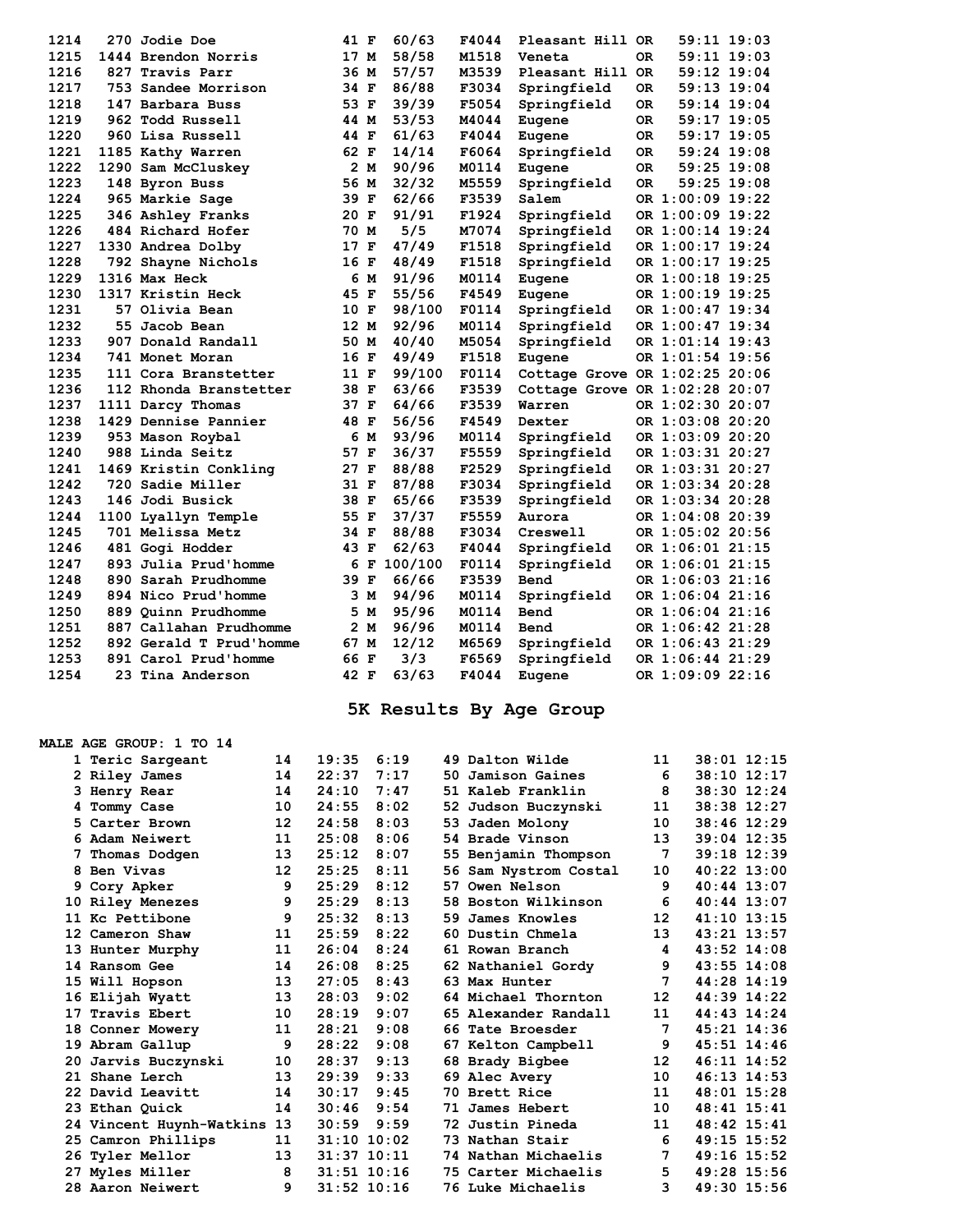| 29 Samuel Lerch                  | 11 | 32:31 10:28     |             | 77 Nik Jenkinson            | 12  |                  | $50:04$ 16:07   |  |
|----------------------------------|----|-----------------|-------------|-----------------------------|-----|------------------|-----------------|--|
| 30 Miquel Manacero               | 10 | 32:48 10:34     |             | <b>78 Ellie Tenney</b>      | 14  | $50:28$ 16:15    |                 |  |
| 31 Cade Crist                    | 10 | $33:19$ $10:44$ |             |                             | 8   |                  |                 |  |
|                                  |    |                 |             | 79 Matti Tenney             |     | $50:29$ 16:15    |                 |  |
| 32 Daniel Roybal                 | 9  | 33:19 10:44     |             | 80 Brycen Andrews           | 3   | $50:43$ 16:20    |                 |  |
| 33 Connor Phillips               | 9  | 33:30 10:47     |             | 81 Gavin Branch             | 7   | 51:34 16:36      |                 |  |
| 34 Tyson Flack                   | 7  | 33:44 10:52     |             | 82 Richard Emery            | 12  |                  | $52:07$ 16:47   |  |
| 35 Kazden Haugen                 | 9  | 33:51 10:54     |             | 83 Benjamin Prenevost       | 1   |                  | 54:11 17:27     |  |
| <b>36 Jereny Hebert</b>          | 13 | 34:28 11:06     |             | 84 Andy Hart                | 9   |                  | $56:10$ $18:05$ |  |
| 37 Patrick Emerson               | 9  | 34:34 11:08     |             | 85 Shane Schwake            | 8   | $56:15$ $18:06$  |                 |  |
| 38 Collin Whittaker              | 12 | 34:56 11:15     |             | 86 Hayden Neault            | 10  | $56:56$ $18:20$  |                 |  |
| 39 Caleb Lewellyn                | 8  | 35:14 11:21     |             | 87 Ben McCluskey            | 4   |                  | $57:03$ 18:22   |  |
| 40 Nic Freeman                   | 12 | 35:20 11:23     |             | 88 James Lovdokken          | 7   | 58:01 18:41      |                 |  |
|                                  |    |                 |             |                             |     |                  |                 |  |
| 41 Tyler Raven                   | 4  | 35:36 11:28     |             | 89 Bryan Cutting            | 12  |                  | 58:22 18:47     |  |
| 42 Cameron Truesdell             | 9  | 35:47 11:31     |             | 90 Sam McCluskey            | 2   |                  | 59:25 19:08     |  |
| 43 Mason Miller                  | 11 | 36:08 11:38     |             | 91 Max Heck                 |     | 6 1:00:18 19:25  |                 |  |
| 44 Ammon Gallup                  | 7  | 36:15 11:40     |             | 92 Jacob Bean               |     | 12 1:00:47 19:34 |                 |  |
| 45 Elyas Bianchi                 | 12 | 36:20 11:42     |             | 93 Mason Roybal             |     | 6 1:03:09 20:20  |                 |  |
| 46 Ely Cleland                   | 11 |                 | 36:35 11:47 | 94 Nico Prud'homme          |     | 3 1:06:04 21:16  |                 |  |
| 47 Peter Thompson                | 11 | 36:44 11:50     |             | <b>95 Quinn Prudhomme</b>   |     | 5 1:06:04 21:16  |                 |  |
| 48 Ian Robinson                  | 10 | 36:56 11:54     |             | 96 Callahan Prudhomme       |     | 2 1:06:42 21:28  |                 |  |
|                                  |    |                 |             |                             |     |                  |                 |  |
| <b>FEMALE AGE GROUP: 1 TO 14</b> |    |                 |             |                             |     |                  |                 |  |
| 1 Gracie Todd                    | 14 | 17:49           | 5:44        | 51 Emily Leavitt            | 7   |                  | 37:37 12:07     |  |
| 2 Hana Resch                     | 12 | 24:33           | 7:54        | 52 Ella Dearborn            | 9   |                  | 38:48 12:30     |  |
| 3 Mercy Brown                    | 14 | 25:01           | 8:03        | 53 Natalie Stefanek         | 7   |                  | 39:07 12:36     |  |
| 4 Madelyn Hubbs                  | 10 | 25:05           | 8:05        | 54 Shalynn Aberin           | 12  |                  | 39:24 12:41     |  |
| 5 Anya Gallup                    | 12 | 25:43           | 8:17        | 55 Leonora Huyin-Watkins 14 |     |                  | 40:22 13:00     |  |
| 6 Chelsea Mitts                  | 14 | 25:46           | 8:18        | 56 Alaina Nelson            | 6   |                  | 40:43 13:07     |  |
| 7 Claire Ebert                   | 12 | 25:47           | 8:18        | 57 Kelsie Raven             | 2   |                  | $41:19$ $13:18$ |  |
| 8 Katlyn Swarringim              | 13 | 26:07           | 8:25        | 58 Colleen Lovdokken        | 5   | $41:19$ $13:18$  |                 |  |
|                                  |    |                 |             |                             |     |                  |                 |  |
| 9 Liliane Menezes                | 12 | 26:21           | 8:29        | 59 Charlohe Westover        | 13  | 41:55 13:30      |                 |  |
| 10 Jesse Thompson                | 13 | 26:24           | 8:30        | 60 Jillian Westover         | 11  |                  | 41:56 13:30     |  |
| 11 Kallie Harding                | 9  | 26:26           | 8:31        | 61 Olivia Underwood         | 12  |                  | 42:10 13:35     |  |
| 12 Emily Wiltshire               | 11 | 26:26           | 8:31        | 62 Liz Adams                | 9   |                  | 42:16 13:37     |  |
| 13 Caroline Malaby               | 13 | 26:35           | 8:34        | 63 Emma Stefanek            | 9   |                  | 42:18 13:37     |  |
| 14 Bryleigh O'Neil               | 10 | 26:59           | 8:41        | 64 Sarita Zanona            | 12  |                  | 42:23 13:39     |  |
| 15 Catie Touchette               | 7  | 27:12           | 8:45        | 65 Grace Dearborn           | 8   |                  | 42:24 13:39     |  |
| 16 Samantha Stair                | 5  | 27:29           | 8:51        | 66 Lauren Foster            | 8   |                  | 43:24 13:58     |  |
|                                  | 14 | 28:18           | 9:07        | 67 Mackenzie Silberstein    | - 9 |                  | 43:25 13:59     |  |
| 17 Nicole Mowery                 |    |                 |             |                             |     |                  |                 |  |
| 18 Amber Kampen                  | 12 | 28:37           | 9:13        | 68 Isabelle Murray          | 13  | 43:32 14:01      |                 |  |
| 19 Kira Brumley                  | 12 | 28:50           | 9:17        | 69 Alexi Morgan             | 6   |                  | 43:34 14:02     |  |
| 20 Sophie Cleland                | 10 | 29:08           | 9:23        | 70 Johnny Macovis           | 7   | 43:51 14:07      |                 |  |
| 21 Brooke Jones                  | 10 | 29:08           | 9:23        | 71 Cameron Branch           | 9   | $43:52$ $14:08$  |                 |  |
| 22 Daelyn Wilde                  | 11 | 29:40           | 9:33        | 72 Ady Garlinghouse         | 12  |                  | 44:45 14:25     |  |
| 23 Megan Miller                  | 8  | 29:48           | 9:36        | 73 Abby Ebert               | 8   | 45:06 14:31      |                 |  |
| 24 Nora Quick                    | 12 | 30:08           | 9:42        | 74 Hannah Tessler           | 9   |                  | 45:33 14:40     |  |
| 25 Ashley O'Grady                | 14 | 30:11           | 9:43        | 75 Brianna Hotchkiss        | 13  |                  | 45:42 14:43     |  |
| 26 Alyssa Martinez               | 10 | 30:30           | 9:49        | 76 Devri Molony             | 12  |                  | 46:48 15:04     |  |
|                                  |    |                 |             |                             |     |                  |                 |  |
| 27 Georgia Smith                 | 12 | 30:40           | 9:53        | 77 Kaleah Holmes            | 11  |                  | 47:41 15:21     |  |
| 28 Hope Dodgen                   | 11 | 30:43           | 9:53        | 78 Elyssa Ebert             | 7   |                  | 48:10 15:30     |  |
| 29 Jade Kampen                   | 10 | 30:58           | 9:58        | 79 Aven Broesder            | 13  |                  | 48:10 15:31     |  |
| 30 Sarah Hoechlin                | 14 | $31:17$ $10:04$ |             | 80 Lydia Westover           | 4   |                  | 48:35 15:39     |  |
| 31 Madeleine Smith               | 11 | $31:41$ $10:12$ |             | 81 Maggie Westover          | 10  |                  | 48:36 15:39     |  |
| 32 Olivia Flack                  | 9  | $32:11$ $10:22$ |             | 82 Kailyn Bright            | 12  |                  | 48:44 15:42     |  |
| 33 Samantha Boring               | 9  | 32:28 10:27     |             | 83 Brooke Rice              | 9   |                  | 50:04 16:07     |  |
| 34 Sammy Dodgen                  | 8  | $32:30$ $10:28$ |             | 84 Jillian Seitz            | 7   |                  | $50:31$ $16:16$ |  |
| 35 Kristen Adams                 | 12 | $32:34$ $10:29$ |             | 85 Maeghan Wesel            | 11  |                  | 51:17 16:31     |  |
|                                  | 8  | 32:40 10:31     |             |                             | 7   |                  |                 |  |
| 36 Graci Zanona                  |    |                 |             | 86 Rhylie Sevits            |     |                  | 52:11 16:48     |  |
| <b>37 Chloee Hunt</b>            | 13 | $33:08$ 10:40   |             | 87 Sadie Dearborn           | 4   |                  | 52:46 17:00     |  |
| 38 Ada Ebert                     | 9  | 33:32 10:48     |             | 88 Kate Fooks               | 10  |                  | 53:11 17:07     |  |
| 39 Lani Brumley                  | 14 | $33:34$ $10:49$ |             | 89 Reagan Thompson          | 12  |                  | 53:39 17:16     |  |
| <b>40 Chloe Resch</b>            | 9  | 34:10 11:00     |             | 90 Renna Broesder           | 9   |                  | 53:48 17:19     |  |
| 41 Kaylee Simonson               | 10 | 34:12 11:01     |             | 91 Abigail Dolby            | 14  |                  | 54:36 17:35     |  |
| 42 Abi Raven                     | 8  | 34:21 11:04     |             | 92 Madison Schwake          | 6   |                  | 56:16 18:07     |  |
| 43 Breanna Raven                 | 6  | 35:33 11:27     |             | 93 Aliyah Bianchi           | 6   |                  | $56:35$ $18:13$ |  |
| 44 Gloria Rear                   | 8  | $35:42$ 11:30   |             | 94 Kari Cutting             | 11  |                  | 58:21 18:47     |  |
|                                  |    |                 |             |                             |     |                  |                 |  |
| 45 Kyndra Morgan                 | 14 | 36:17 11:41     |             | 95 Samantha Cutting         | 14  |                  | 58:22 18:47     |  |
| <b>46 Alexis Elliott</b>         | 14 | 36:17 11:41     |             | 96 Bryn Wooldridge-Mcl      | 8   |                  | 58:38 18:53     |  |
| 47 Kylee Truesdell               | 8  | $36:44$ 11:50   |             | 97 Jolene Parr              | 12  |                  | 59:10 19:03     |  |
| 48 Gwen Apker                    | 5  | $36:53$ 11:53   |             | 98 Olivia Bean              |     | 10 1:00:47 19:34 |                 |  |
| 49 Mary Beth Rear                | 10 | 37:03 11:56     |             | 99 Cora Branstetter         |     | 11 1:02:25 20:06 |                 |  |
| 50 Alyson Brewer                 | 10 | 37:36 12:07     |             | 100 Julia Prud'homme        |     | 61:06:0121:15    |                 |  |
| <b>MALE AGE GROUP: 15 TO 18</b>  |    |                 |             |                             |     |                  |                 |  |
| 1 Alex Mauro                     | 18 | 16:08           | 5:12        | 30 Keigan Tobin             | 16  | 24:33            | 7:55            |  |
|                                  |    |                 |             |                             |     |                  |                 |  |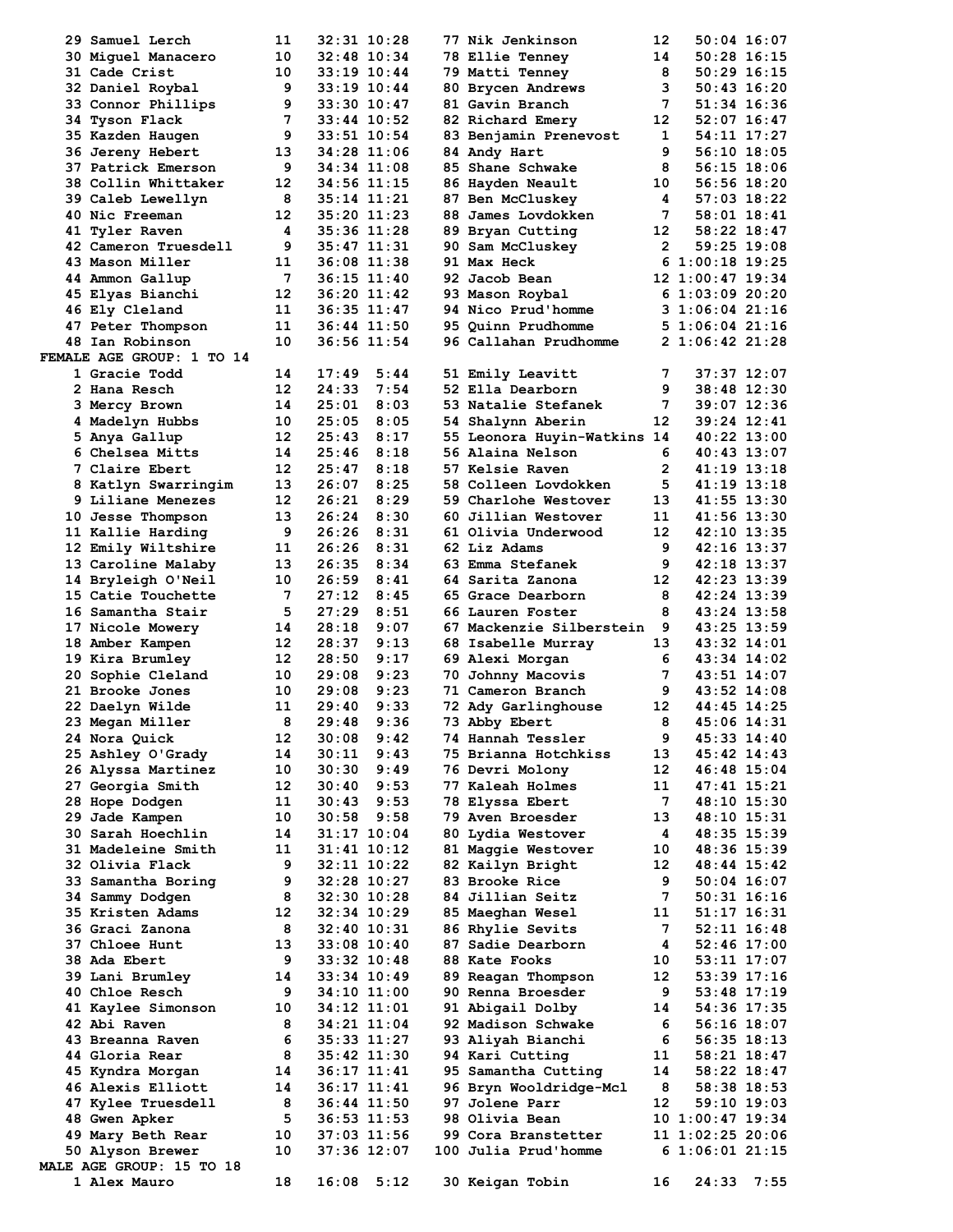| 2 Brad Ferner                           | 17       | 17:01          | 5:29            | 31 Garrett Metzler                        | 15       | 24:55            | 8:02         |  |
|-----------------------------------------|----------|----------------|-----------------|-------------------------------------------|----------|------------------|--------------|--|
| 3 Jason Mahnesmith                      | 18       | 17:06          | 5:31            | <b>32 Spencer Ebert</b>                   | 16       | 25:48            | 8:18         |  |
|                                         |          |                |                 |                                           |          |                  |              |  |
| 4 Kyle Ruhlin                           | 18       | 17:07          | 5:31            | 33 Patrick Kohl                           | 15       | 26:09            | 8:25         |  |
| 5 Weston Petewon                        | 18       | 17:22          | 5:36            | 34 Wyatt Manske                           | 16       | 26:09            | 8:25         |  |
| 6 Nicholas Cooper                       | 17       | 17:40          | 5:42            | 35 Zach Silva                             | 16       | 26:12            | 8:26         |  |
| 7 Alex Johnston                         | 16       | 17:47          | 5:44            | <b>36 Trevor Perkins</b>                  | 15       | 26:17            | 8:28         |  |
| 8 Austin Baker                          | 18       | 18:02          | 5:48            | 37 Travis Hopkins                         | 15       | 26:17            | 8:28         |  |
| 9 Michael Schrum                        | 17       | 18:02          | 5:48            | 38 Gustavo Manacero                       | 15       | 26:17            | 8:28         |  |
| 10 Devin Ferner                         | 15       | 18:44          | 6:02            | 39 Xander Jenkinson                       | 15       | 26:29            | 8:32         |  |
| 11 Teagan Settelmeyer                   | 17       | 18:51          | 6:04            | <b>40 Devin Perkins</b>                   | 17       | 27:07            | 8:44         |  |
| 12 Sam Seno                             | 17       | 18:51          | 6:04            | 41 William Varin                          | 15       | 28:04            | 9:02         |  |
|                                         | 16       | 19:17          | 6:13            | 42 Sebastian Shanafelt                    |          |                  | 9:12         |  |
| 13 Tyler Arch                           |          |                |                 |                                           | 16       | 28:34            |              |  |
| 14 Garrett Davis                        | 16       | 19:21          | 6:14            | 43 Matthew Goad                           | 18       | 30:40            | 9:53         |  |
| 15 Gabriel Wihtol                       | 16       | 19:24          | 6:15            | 44 Austin Smith                           | 16       | 30:41            | 9:53         |  |
| 16 Jordan Christian                     | 17       | 19:40          | 6:20            | 45 Rex Putnam                             | 18       | $31:05$ $10:01$  |              |  |
| 17 Caleb Morgan                         | 17       | 19:43          | 6:21            | 46 Nicholas Kyle                          | 16       | 32:16 10:23      |              |  |
| 18 Kyle Kohl                            | 17       | 20:08          | 6:29            | 47 Rob Bennett                            | 15       | 32:24 10:26      |              |  |
| 19 Kyle McNary                          | 18       | 20:12          | 6:30            | 48 Zach Hotchkiss                         | 16       | 33:36 10:49      |              |  |
| 20 Christoph Mudder                     | 16       | 20:21          | 6:33            | 49 Jonathan Hebert                        | 16       | 33:48 10:53      |              |  |
| 21 Austin Bigbee                        | 15       | 20:29          | 6:36            | <b>50 Seth Lerch</b>                      | 16       | 34:52 11:14      |              |  |
| 22 Quincy Gill                          | 16       | 20:54          | 6:44            | 51 Cody Blankenship                       | 15       | 36:19 11:42      |              |  |
|                                         |          |                |                 |                                           |          |                  |              |  |
| 23 Kendall Mathew                       | 16       | 20:55          | 6:44            | 52 Christian Wright                       | 16       | 40:21 12:59      |              |  |
| <b>24 Caleb Gee</b>                     | 17       | 21:15          | 6:51            | 53 Chris Thornton                         | 15       | 41:32 13:22      |              |  |
| 25 Cody Mitts                           | 16       | 21:17          | 6:51            | 54 James Brown                            | 15       | 41:32 13:22      |              |  |
| 26 Lukas Kreuzpeintner                  | 16       | 21:21          | 6:53            | 55 Shannon Bell                           | 15       | 41:32 13:23      |              |  |
| 27 Micah Sundholm                       | 15       | 21:44          | 7:00            | 56 Kody Brown                             | 15       | 48:42 15:41      |              |  |
| 28 Sean Andresen                        | 18       | 22:38          | 7:17            | 57 Keith Mathew                           | 15       | 56:10 18:05      |              |  |
| <b>29 Josie Dietel</b>                  | 18       | 24:08          | 7:46            | 58 Brendon Norris                         | 17       | 59:11 19:03      |              |  |
| <b>FEMALE AGE GROUP: 15 TO 18</b>       |          |                |                 |                                           |          |                  |              |  |
|                                         | 16       |                | 6:25            |                                           | 17       |                  |              |  |
| 1 Monica Anderson                       |          | 19:56          |                 | 26 Alix Koontz                            |          | $35:24$ $11:24$  |              |  |
| 2 Alia Mowery                           | 18       | 20:53          | 6:44            | 27 Sabrina Sparks                         | 17       | 35:24 11:24      |              |  |
| 3 Sarah Sherman                         | 18       | 22:05          | 7:07            | 28 Natalie Murry                          | 18       | 35:59 11:35      |              |  |
| 4 Nora Wilson                           | 18       | 22:39          | 7:18            | <b>29 Mattie Holt</b>                     | 17       | 36:14 11:40      |              |  |
| 5 Aliyah Gallup                         | 16       | 23:51          | 7:41            | 30 Ashley Greenacre                       | 18       | 39:43 12:47      |              |  |
| 6 Taya Harbick                          | 18       | 23:51          | 7:41            | 31 Amanda Hawkins                         | 17       | 40:20 12:59      |              |  |
| 7 Tanarae Hopkins                       | 18       | 24:57          | 8:02            | 32 Kayla Stevens                          | 17       | 45:29 14:39      |              |  |
| 8 Julie Woodard                         | 16       | 25:28          | 8:12            | <b>33 Simone Tessler</b>                  | 16       | 45:33 14:40      |              |  |
| 9 Abigail Forrest                       | 15       | 27:01          | 8:42            | 34 Julia Smith                            | 18       | 45:38 14:42      |              |  |
|                                         | 18       | 27:06          | 8:44            | 35 Natsumi Kido                           | 17       | 46:38 15:01      |              |  |
| 10 Angela Banks                         |          |                |                 |                                           |          |                  |              |  |
| 11 Sabrina Smith-Boyd                   | 15       | 27:06          | 8:44            | 36 Mikayla Mehl                           | 18       | 46:45 15:03      |              |  |
| 12 Kanna Scoggin                        | 17       | 27:52          | 8:59            | <b>37 Emilie Whittaker</b>                | 16       | $46:51$ $15:05$  |              |  |
| 13 Hailey Headlee                       | 15       | 27:54          | 8:59            | <b>38 Emme Young</b>                      | 15       | 48:01 15:28      |              |  |
| 14 Kayla Miller                         | 15       | 29:13          | 9:24            | 39 Cali Knowles                           | 15       | 48:11 15:31      |              |  |
| 15 Kate Miller                          | 15       | 30:02          | 9:40            | 40 Caitlin Ferguson                       | 17       | 48:39 15:40      |              |  |
| 16 Kyle King                            | 16       | 30:21          | 9:46            | 41 Ashley Thompson                        | 15       | $50:17$ $16:11$  |              |  |
| 17 Micaela Holt                         | 16       | 30:21          | 9:47            | 42 Breana Davisson                        | 17       | $50:17$ 16:11    |              |  |
| 18 Chelsea Tree                         | 16       | 30:25          | 9:48            | 43 Amelia Inouye                          | 16       | $51:08$ 16:28    |              |  |
| 19 Nicole Buescher                      | 16       |                | $30:28$ $9:49$  | 44 Jennifer Beard                         | 17       | 51:21 16:32      |              |  |
| 20 McKenzie Saultz                      | 16       |                | 31:29 10:08     | 45 Megan McKay                            | 16       | 53:08 17:06      |              |  |
| 21 Miranda Saultz                       |          |                | $31:30$ $10:09$ | 46 Shelly Dodgen                          | 15       |                  |              |  |
|                                         | 18       |                |                 |                                           |          | 55:48 17:58      |              |  |
| 22 Alexia Smith                         | 17       |                | $31:32$ $10:09$ | 47 Andrea Dolby                           |          | 17 1:00:17 19:24 |              |  |
| 23 Samantha Wendell                     | 16       |                | 33:05 10:39     | 48 Shayne Nichols                         |          | 16 1:00:17 19:25 |              |  |
| 24 Alex Ebert                           | 18       |                | 33:32 10:48     | 49 Monet Moran                            |          | 16 1:01:54 19:56 |              |  |
| 25 Tamara Brumley                       | 16       |                | 33:34 10:49     |                                           |          |                  |              |  |
| <b>MALE AGE GROUP: 19 TO 24</b>         |          |                |                 |                                           |          |                  |              |  |
| 1 Russell Drummond                      | 21       | 15:28          | 4:59            | 27 Levi Davis                             | 19       | 22:44            | 7:19         |  |
| 2 Alex Jones                            | 22       | 15:30          | 5:00            | 28 Michael McCartin                       | 20       | 23:14            | 7:29         |  |
| 3 Lukas Fenley                          | 22       | 16:02          | 5:10            | 29 Justin Pierce                          | 21       | 24:01            | 7:44         |  |
| 4 Jared Christian                       | 20       | 16:07          | 5:12            | <b>30 R O Gomez</b>                       | 21       | 24:09            | 7:47         |  |
|                                         |          |                |                 |                                           |          |                  |              |  |
| 5 Walker Augustyniak                    | 22       | 16:13          | 5:13            | 31 Zach Smith                             | 24       | 24:42            | 7:57         |  |
| 6 Hayden Randall                        | 19       | 16:17          | 5:15            | 32 Ryan Tiniakos                          | 21       | 25:15            | 8:08         |  |
| 7 Crosby Green                          | 19       | 16:49          | 5:25            | 33 Kyle Hardwick                          | 22       | 25:37            | 8:15         |  |
| 8 Samuel Settelmeyer                    | 20       | 17:02          | 5:29            | 34 Ammon Ebert                            | 20       | 25:47            | 8:18         |  |
| 9 Jonathan Lanning                      | 23       | 17:04          | 5:30            | 35 Skyler Warner                          | 24       | 26:12            | 8:26         |  |
| 10 Zack Kennedy                         | 24       | 17:08          | 5:31            | 36 Bryan Nell                             | 24       | 26:31            | 8:32         |  |
| 11 Ethan Hollenbeck                     | 20       | 18:11          | 5:51            | 37 Andrew Mosier                          | 20       | 27:12            | 8:46         |  |
| 12 Paul Lewis                           | 19       | 18:38          | 6:00            | 38 Thomas L'Estrange                      | 23       | 27:30            | 8:51         |  |
| 13 Cody Jordan                          | 19       | 18:49          | 6:04            | 39 Dan Straily                            | 22       | 27:37            | 8:54         |  |
|                                         |          |                |                 |                                           |          |                  | 9:21         |  |
| 14 Nathan Leavitt                       | 20       | 19:10          | 6:10            | 40 Matthew Metzler                        | 20       | 29:01            |              |  |
| 15 Reed Hawkins                         | 19       | 19:13          | 6:12            | 41 Gabriel Schneider                      | 23       | 29:18            | 9:26         |  |
|                                         |          |                | 6:21            | 42 Mark Krieger                           | 23       | 30:25            | 9:48         |  |
| 16 Jordan Eddy                          | 21       | 19:41          |                 |                                           |          |                  |              |  |
| 17 Christopher Kuhn<br>18 Aaron Barnard | 21<br>19 | 20:40<br>20:49 | 6:39<br>6:42    | 43 Paul Hawkins<br><b>44 Travis Lewis</b> | 22<br>24 | 30:40<br>30:41   | 9:53<br>9:53 |  |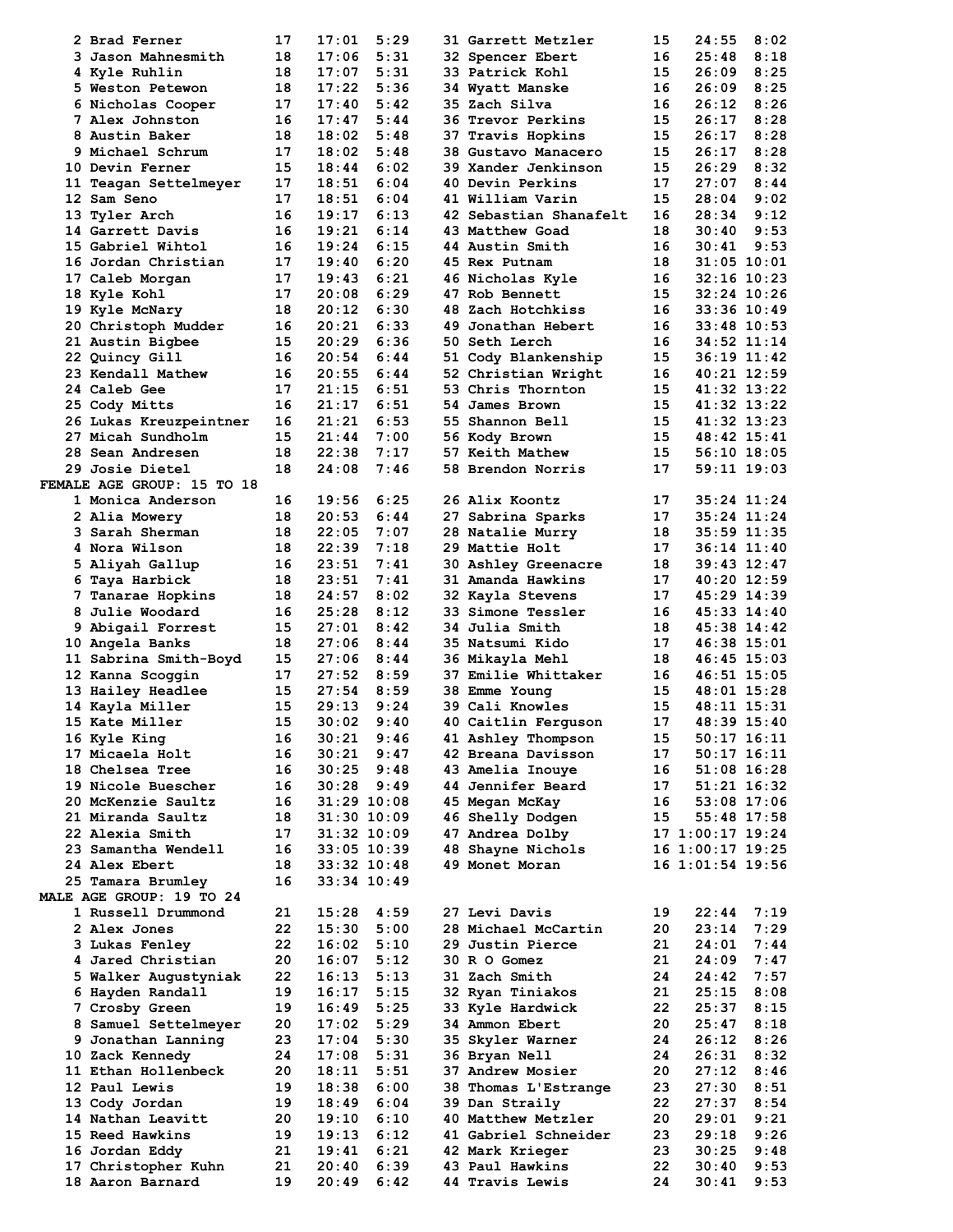| <b>19 Devin Bodeen</b>                     | 22       | 20:50          | 6:43         | 45 Jordan Haag                               | 20       | 30:51                             | 9:56 |
|--------------------------------------------|----------|----------------|--------------|----------------------------------------------|----------|-----------------------------------|------|
| 20 Timothy (sk Spencer I 21                |          | 21:05          | 6:48         | 46 Erik Larson                               | 19       | $31:05$ 10:00                     |      |
| 21 Peter McMillan                          | 20       | 21:20          | 6:52         | 47 Aaron Lander                              | 19       | 33:28 10:47                       |      |
| 22 Brad Bauer                              | 23       | 21:37          | 6:58         | 48 Andrew Smith                              | 24       | $34:57$ $11:15$                   |      |
| 23 Gary Elce Iii                           | 20       | 22:06          | 7:07         | 49 Austin Anderson                           | 19       | $35:42$ $11:30$                   |      |
| 24 Rick Ruddell                            | 20       | 22:24          | 7:13         | 50 Justin Woods                              | 19       | 45:06 14:31                       |      |
| 25 Alex Parnell                            | 20       | 22:24          | 7:13         | 51 Wayne Turnbull                            | 24       | 47:47 15:23                       |      |
| 26 Zane Mowery                             | 19       | 22:38          | 7:17         |                                              |          |                                   |      |
| FEMALE AGE GROUP: 19 TO 24                 |          |                | 5:49         |                                              | 19       |                                   |      |
| 1 Brittany Petersen<br>2 Stephanie Hescock | 22<br>21 | 18:02<br>18:08 | 5:50         | 47 Jessie Miller<br>48 Katie Hoechlin        | 19       | $30:51$ $9:56$<br>$31:17$ $10:05$ |      |
| 3 Ally Manley                              | 20       | 18:43          | 6:02         | 49 Erica Hadley                              | 24       | 31:21 10:06                       |      |
| 4 Heather Spinney                          | 24       | 19:19          | 6:13         | 50 Kara Sherman                              | 22       | 31:23 10:07                       |      |
| 5 Courtney Welling                         | 21       | 19:22          | 6:14         | 51 Larissa Straily                           | 24       | $31:23$ $10:07$                   |      |
| 6 Sydnie Johnson                           | 20       | 19:23          | 6:15         | 52 Megan Norman                              | 22       | $31:56$ $10:17$                   |      |
| 7 Holly Thomson                            | 24       | 19:32          | 6:18         | 53 Alexandria Boyd                           | 23       | 31:56 10:17                       |      |
| 8 Heidi Gori                               | 20       | 21:43          | 7:00         | 54 Kayla Bennett                             | 20       | 32:24 10:26                       |      |
| 9 Hannah Lakehomer                         | 23       | 22:07          | 7:07         | 55 Kendra Groves                             | 24       | 32:24 10:26                       |      |
| 10 Erin Gray                               | 24       | 22:16          | 7:10         | 56 Katie Pavlat                              | 22       | $32:25$ $10:26$                   |      |
| 11 Melissa Haahr                           | 22       | 22:19          | 7:11         | <b>57 Anne Guthrie</b>                       | 24       | $32:51$ $10:35$                   |      |
| 12 Maia Watkins                            | 19       | 23:42          | 7:38         | 58 Sara Garfinkel                            | 23       | $33:02$ $10:38$                   |      |
| 13 Sarah Buchholz                          | 20       | 23:42          | 7:38         | 59 Hannah Roblin                             | 20       | $33:53$ $10:55$                   |      |
| <b>14 Orie Gomez</b>                       | 22       | 24:09          | 7:47         | 60 Kristina Kohl                             | 21       | 34:40 11:10                       |      |
| 15 Jessica Spencer                         | 22<br>21 | 24:21          | 7:51         | 61 Erin Heckman                              | 20<br>19 | $35:18$ $11:22$                   |      |
| 16 Chloe Alverson<br>17 Heather Fuerst     | 20       | 24:47<br>25:22 | 7:59<br>8:10 | 62 Alice Rear<br>63 Ariana Hernandez         | 21       | $35:42$ 11:30<br>35:48 11:32      |      |
| 18 Samantha Warner                         | 22       | 25:45          | 8:18         | 64 Niki Inouye                               | 24       | $35:51$ $11:33$                   |      |
| 19 Abigail Silva                           | 21       | 25:45          | 8:18         | 65 Dezi Wolfe                                | 22       | 36:39 11:48                       |      |
| 20 Amanda Brown                            | 19       | 26:22          | 8:29         | 66 Jordan Robertson                          | 21       | $36:43$ $11:49$                   |      |
| 21 Brooke Barnard                          | 21       | 26:27          | 8:31         | 67 Emma Downs                                | 24       | 38:23 12:22                       |      |
| 22 Jodi Morris                             | 23       | 26:31          | 8:32         | 68 Tiffany Parrett                           | 23       | 38:58 12:33                       |      |
| 23 Abbi Morris                             | 20       | 26:31          | 8:33         | 69 Nicole Nasholm                            | 23       | 39:02 12:34                       |      |
| 24 Caitlin Garrett                         | 24       | 26:56          | 8:41         | 70 Breanna Nasholm                           | 19       | 39:03 12:34                       |      |
| 25 Amanda Miller                           | 22       | 27:37          | 8:54         | 71 Bryttnee Bauer                            | 22       | 39:43 12:47                       |      |
| <b>26 Doodle Stephenson</b>                | 22       | 27:38          | 8:54         | 72 Keri Worley                               | 24       | $40:00$ 12:53                     |      |
| 27 Monika Lewis                            | 22       | 27:40          | 8:55         | 73 Caroline Moore                            | 24       | 40:23 13:00                       |      |
| 28 Sarah Gulian                            | 21       | 27:41          | 8:55         | 74 Janet Grote                               | 24       | 40:40 13:06                       |      |
| 29 Kasey Mosher                            | 21       | 27:43          | 8:56         | <b>75 Michelle Mudder</b>                    | 19       | 42:07 13:34                       |      |
| 30 Jessica Osterhout                       | 23<br>23 | 27:47<br>27:55 | 8:57<br>8:59 | 76 Sarah Cole                                | 23<br>22 | 42:25 13:40<br>$43:41$ $14:04$    |      |
| <b>31 Jen Kelley</b><br>32 Rache Olsen     | 24       | 28:01          | 9:01         | 77 Kelsey Pemberton<br><b>78 Elyse Elder</b> | 22       | $43:41$ $14:04$                   |      |
| 33 Rachel Skordahl                         | 20       | 29:01          | 9:21         | <b>79 Heather Lerch</b>                      | 19       | 44:58 14:29                       |      |
| 34 Erica Lewis                             | 19       | 29:05          | 9:22         | 80 Shelby Morgan                             | 20       | 45:24 14:37                       |      |
| 35 Danielle Bradley                        | 23       | 29:25          | 9:28         | 81 Melanie Morrison                          | 19       | 45:29 14:39                       |      |
| 36 Emery Hilles                            | 21       | 29:27          | 9:29         | 82 Jamie Mehl                                | 23       | 46:45 15:03                       |      |
| 37 Madison Hilles                          | 20       | 29:27          | 9:29         | 83 Heather Kau                               | 24       | $48:41$ $15:40$                   |      |
| 38 Moira Cary                              | 19       | 29:31          | 9:30         | 84 Kayla Goddard                             | 22       | 48:48 15:43                       |      |
| 39 Nora Cary                               | 23       | 29:31          | 9:30         | 85 Cassandra Hawkins                         | 23       | $52:05$ 16:46                     |      |
| 40 Jayne Zook                              | 24       | 29:33          | 9:31         | 86 Brittany Goodman                          | 23       | 53:37 17:16                       |      |
| 41 Lindsay Magnuson                        | 22       | 29:48          | 9:36         | 87 Jennifer Chamberlain                      | 22       | 54:15 17:28                       |      |
| 42 Jacqueline Thompson                     | 20       | 30:02          | 9:40         | 88 Jordan Mears                              | 21       | 55:23 17:50                       |      |
| 43 Linsey Bjorklund                        | 23       | 30:12          | 9:44         | <b>89 Erin Lewis</b>                         | 23       | $56:33$ $18:12$                   |      |
| 44 Kathy Gore                              | 24       | 30:13          | 9:44         | 90 Deborah Lee                               | 23       | 57:51 18:38                       |      |
| 45 Christina Palmrose<br>46 Anna Hixson    | 22<br>22 | 30:26<br>30:33 | 9:48<br>9:50 | 91 Ashley Franks                             |          | 20 1:00:09 19:22                  |      |
| <b>MALE AGE GROUP: 25 TO 29</b>            |          |                |              |                                              |          |                                   |      |
| 1 Harrison Lakehomer                       | 25       | 15:32          | 5:00         | 22 Uni Prenevost                             | 29       | 26:58                             | 8:41 |
| 2 Luke Vaughn                              | 27       | 15:59          | 5:09         | 23 Richard Roldan                            | 29       | 28:04                             | 9:02 |
| 3 Chase Parnell                            | 27       | 16:28          | 5:18         | 24 Robert Spaulding                          | 26       | 28:07                             | 9:03 |
| 4 Andy Crawford                            | 29       | 16:47          | 5:24         | 25 Tyler Colley                              | 28       | 28:42                             | 9:15 |
| 5 Andy Young                               | 28       | 17:01          | 5:29         | 26 Jesus Saraz                               | 26       | 29:09                             | 9:23 |
| 6 Johnny Walker                            | 25       | 17:47          | 5:44         | 27 Jacob Anderson                            | 25       | 29:12                             | 9:24 |
| 7 Robert Girt                              | 26       | 18:27          | 5:56         | <b>28 Jeff West</b>                          | 27       | 29:40                             | 9:33 |
| 8 Cole Smith                               | 27       | 19:11          | 6:11         | 29 Bruce Smith                               | 25       | 29:57                             | 9:39 |
| 9 Christopher Meddings                     | 29       | 20:23          | 6:34         | 30 Brian Shoop                               | 28       | 30:45                             | 9:54 |
| 10 David Lafferty                          | 25       | 20:47          | 6:42         | 31 Josua Harris                              | 27       | $31:07$ $10:01$                   |      |
| 11 Eric Lawton                             | 25       | 20:48          | 6:42         | 32 George Cardenas                           | 26       | $31:26$ 10:07                     |      |
| 12 Jacob Sylliaasen                        | 29       | 21:47          | 7:01         | 33 Javier Montes                             | 27       | $31:30$ $10:09$                   |      |
| 13 Jared Sewel                             | 28       | 21:49          | 7:02         | 34 Benjamin Pistorius                        | 26       | 32:28 10:27                       |      |
| <b>14 Tyler Anderson</b><br>15 Logan Crain | 27<br>26 | 21:52<br>23:39 | 7:02<br>7:37 | <b>35 Andrew Moncur</b><br>36 David Hagen    | 28<br>29 | $33:04$ 10:39<br>$34:47$ $11:12$  |      |
| 16 Chris Erickson                          | 27       | 23:49          | 7:40         | 37 Stephen Boydston                          | 29       | $37:08$ 11:57                     |      |
| 17 Cole Stutesman                          | 28       | 24:10          | 7:47         | 38 Michael Cockerline                        | 29       | 41:29 13:22                       |      |
|                                            |          |                |              |                                              |          |                                   |      |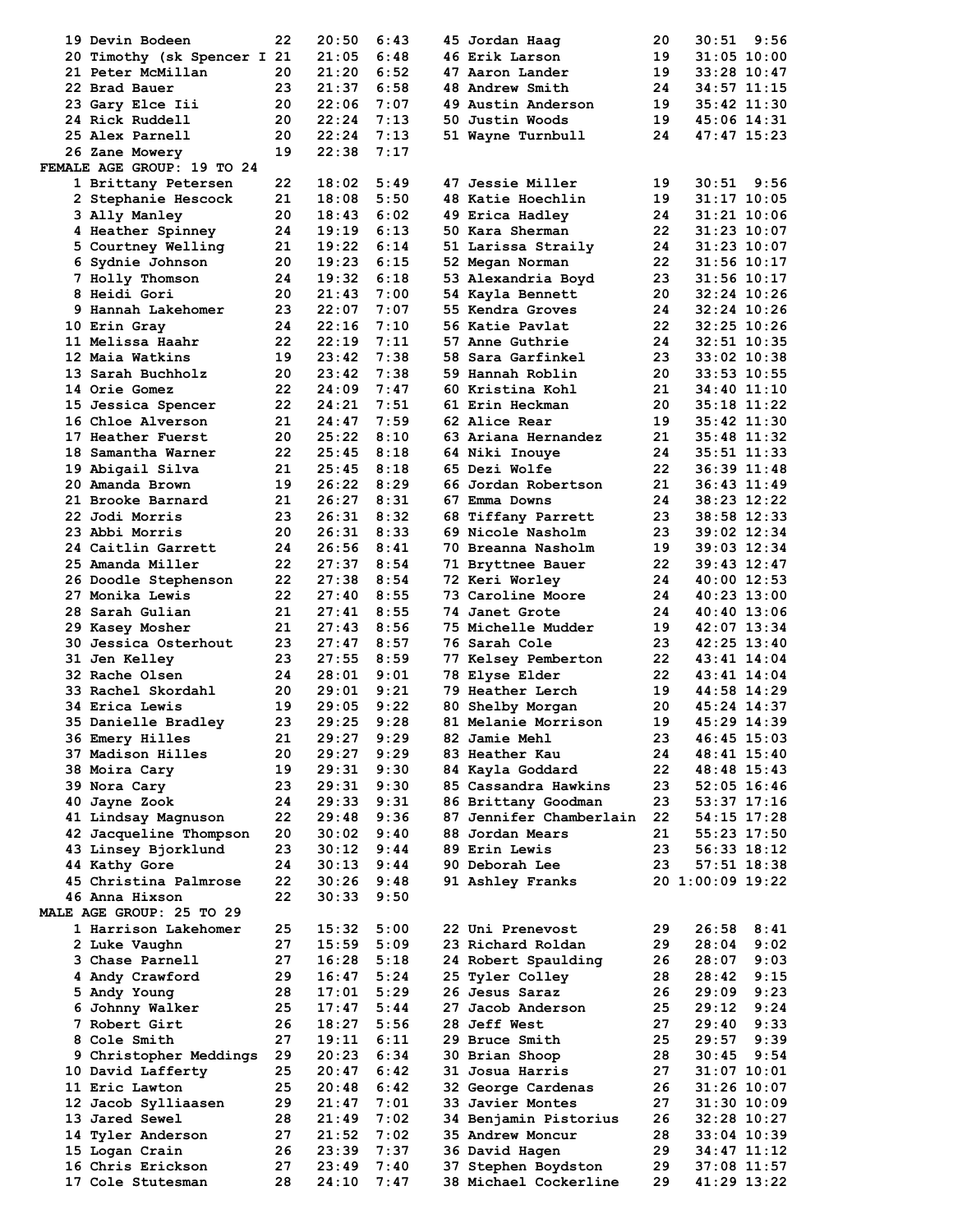| 18 Logan Clifford                     | 26       | 24:28           | 7:53         | <b>39 Shane Russell</b>     | 28  | 43:36 14:02      |                 |
|---------------------------------------|----------|-----------------|--------------|-----------------------------|-----|------------------|-----------------|
| 19 Michael Harry                      | 25       | 24:28           | 7:53         | 40 Destin Ranch             | 29  | 47:54 15:25      |                 |
| <b>20 Andrew Myers</b>                | 28       | 25:21           | 8:10         | 41 Stafford Snow            | 26  | 48:24 15:35      |                 |
| 21 Chris Philavanh                    | 25       | 26:49           | 8:38         |                             |     |                  |                 |
| FEMALE AGE GROUP: 25 TO 29            |          |                 |              |                             |     |                  |                 |
| 1 Laura Pifer                         | 27       | 17:16           | 5:34         | 45 Melissa Pistorius        | 26  | 34:37 11:09      |                 |
| 2 Natalie Bak                         | 26       | 17:42           | 5:42         | 46 Tanya Ray                | 29  | 35:13 11:20      |                 |
|                                       |          |                 |              |                             |     |                  |                 |
| 3 Alisha Murdoch                      | 27       | 20:24           | 6:34         | 47 Emily Meier              | 28  | 35:30 11:26      |                 |
| 4 Kara Yahn                           | 26       | 21:46           | 7:01         | 48 Autumn Wise              | 29  | 35:30 11:26      |                 |
| 5 Amanda Skipper                      | 26       | 22:02           | 7:06         | 49 Lucy Durst               | 25  | 35:58 11:35      |                 |
| 6 Ellen Dellard                       | 25       | 22:19           | 7:11         | 50 Ashley Glassman          | 26  | $35:58$ 11:35    |                 |
| 7 Ali Wayner                          | 27       | 23:11           | 7:28         | 51 Dustie Wilson            | 25  | $35:59$ 11:35    |                 |
| 8 Chantal Balesdent                   | 25       | 24:24           | 7:51         | 52 Chrystal Stutesman       | 28  | 36:24 11:43      |                 |
| 9 Mandy Lindgren                      | 26       | 25:30           | 8:13         | 53 Kristen Errecart         | 27  | 36:28 11:45      |                 |
| 10 Kristen Clifford                   | 26       | 25:36           | 8:15         | 54 Nicole Cook              | 25  | $37:21$ $12:02$  |                 |
| 11 Elizabeth Crain                    | 26       | 25:55           | 8:21         | 55 Jessie Newell            | 29  | $37:21$ $12:02$  |                 |
| 12 Rachel Lanning                     | 29       | 26:08           | 8:25         | 56 Rachel Whitaker          | 29  | 37:57 12:13      |                 |
| 13 Jennifer Prenevost                 | 26       | 26:15           | 8:27         | 57 Andrea Hanson            | 28  | $38:13$ $12:18$  |                 |
|                                       |          |                 |              |                             |     |                  |                 |
| 14 Amber Watkinds                     | 29       | 26:18           | 8:28         | 58 Brandi Thompson          | 26  | 38:49 12:30      |                 |
| 15 Jamie Smith                        | 29       | 26:22           | 8:30         | 59 Lisa Mick Shimizu        | 28  | $39:45$ 12:48    |                 |
| <b>16 Kelly Weber</b>                 | 28       | 27:23           | 8:49         | 60 Dannie Cole              | 28  | 40:06 12:55      |                 |
| 17 Emily Marrer                       | 26       | 27:23           | 8:49         | 61 Lindsay Marchant         | 26  | 41:27 13:21      |                 |
| 18 Michelle Hindman                   | 29       | 27:53           | 8:59         | 62 Tricia Bauman            | 27  | 41:56 13:30      |                 |
| 19 Carol. Ine Spaulding               | 26       | 28:07           | 9:03         | 63 Halen Hamby              | 25  | 42:03 13:32      |                 |
| 20 Alysha Best                        | 25       | 28:13           | 9:05         | 64 Johanna Field            | 28  | 42:07 13:34      |                 |
| 21 Heather Loyd                       | 27       | 28:30           | 9:11         | 65 Dana Hutchison           | 29  | 42:30 13:41      |                 |
| 22 Michelle Oakes                     | 26       | 28:32           | 9:11         | 66 Katie Cummings           | 29. | 43:16 13:56      |                 |
| 23 Kristin Ward                       | 29       | 28:39           | 9:14         |                             | 27  |                  |                 |
|                                       |          |                 |              | 67 Megan Skipper            |     | 43:16 13:56      |                 |
| <b>24 Jennifer Jenkinson</b>          | 27       | 28:42           | 9:15         | 68 Kristy Rodriguez         | 25  | 43:18 13:56      |                 |
| 25 Natalie Colley                     | 26       | 28:43           | 9:15         | 69 Amy Russell              | 27  | 43:36 14:02      |                 |
| 26 Alexandria Johnson                 | 28       | 29:20           | 9:27         | 70 Kari Russell             | 26  | 43:36 14:02      |                 |
| 27 Sarah Brady                        | 25       | 29:50           | 9:37         | 71 Sara Dean                | 25  | $45:35$ $14:41$  |                 |
| 28 Kristin Denmark                    | 28       | 29:52           | 9:37         | 72 Rebecca McCaulley        | 29  | 47:48 15:24      |                 |
| 29 Tera Matulich                      | 27       | 30:02           | 9:40         | 73 Jennifer Ranch           | 29  | 47:54 15:25      |                 |
| 30 Jennifer Roldan                    | 28       | 30:12           | 9:43         | 74 Stephanie Matthews       | 29  | 48:28 15:36      |                 |
| <b>31 Rose De Lise</b>                | 28       | 30:35           | 9:51         | 75 Renee Jensen             | 25  | 48:57 15:46      |                 |
| 32 Carole Sylliaasen                  | 29       | $31:12$ $10:03$ |              | 76 Autumn Michaelis         | 29  | 49:30 15:56      |                 |
|                                       | 27       |                 |              |                             | 29  |                  |                 |
| 33 Ashley Lamm                        |          | $31:25$ $10:07$ |              | 77 Amber Mitchell           |     | 49:55 16:04      |                 |
| 34 Tiffany Montes                     | 28       | $31:31$ $10:09$ |              | 78 Jessica Varin            | 25  | $51:04$ 16:27    |                 |
| 35 Kacie Cardenas                     | 27       | $31:33$ $10:10$ |              | 79 Lindsey Becker           | 29. | $51:41$ $16:38$  |                 |
| 36 Stephanie Scafa                    | 28       | $31:34$ $10:10$ |              | 80 Krystina Sevits          | 28  | $52:11$ $16:48$  |                 |
| 37 Amanda Cone                        | 26       | $31:52$ $10:16$ |              | 81 Kimberly Boydston        | 29  | 53:11 17:07      |                 |
| 38 Melissa Norman                     | 28       | $32:08$ 10:21   |              | 82 Carissa Scott            | 27  | $53:16$ $17:09$  |                 |
| 39 Jessica Mosier                     | 29       | 32:09 10:21     |              | 83 Heather Savelich         | 27  | 54:36 17:35      |                 |
| 40 Deni Basaraba                      | 29       | $32:13$ $10:23$ |              | 84 Kacie Hogan              | 25  | $55:09$ 17:45    |                 |
| 41 Jenny Russell                      | 25       | $32:16$ $10:24$ |              | 85 Caitlin Weber            | 29  | $57:52$ 18:38    |                 |
| 42 Alexandra Hilsher                  | 25       | 32:28 10:27     |              | 86 Caley Peterson           | 26  | 58:18 18:46      |                 |
| 43 Falynn Gielish                     | 27       | 33:33 10:48     |              | 87 Gretchen Dietmeyer       | 25  | 58:20 18:47      |                 |
|                                       |          |                 |              |                             |     |                  |                 |
| 44 Patricia Gay                       | 26       | 34:26 11:05     |              | 88 Kristin Conkling         |     | 27 1:03:31 20:27 |                 |
| MALE AGE GROUP: 30 TO 34              |          |                 |              |                             |     |                  |                 |
| 1 Jeff Sather                         | 32       | 15:54           | 5:07         | 24 Randall Livingstone      | 33  | $28:30$ $9:11$   |                 |
| 2 Matt Thorton                        | 30       | 18:55           | 6:06         | 25 Alberto Saraz            | 31  | 29:09            | 9:23            |
| 3 Adam Higgins                        | 32       | 18:57           | 6:06         | 26 Kelly Spies              | 30  | 29:58            | 9:39            |
| 4 Matt Michaelis                      | 31       | 21:07           | 6:48         | 27 Nick Gray                | 33  | $30:30$ $9:49$   |                 |
| 5 Greg Lyons                          | 33       | 21:58           | 7:05         | 28 Todd Thomas              | 32  | $31:13$ $10:03$  |                 |
| <b>6 Mike Gore</b>                    | 32       | 22:01           | 7:06         | 29 Eric Erickson            | 34  | $31:16$ $10:04$  |                 |
| 7 Brad Bassi                          | 32       | 23:30           | 7:34         | 30 Christopher Christens 33 |     | $31:27$ $10:08$  |                 |
| 8 Jared Booren                        | 34       | 23:34           | 7:35         | 31 Jeremy Thomas            | 34  | $31:54$ $10:16$  |                 |
| 9 Matt Kraynyak                       | 33       | 23:44           | 7:39         | 32 Jodi Krenik              | 34  | $31:59$ $10:18$  |                 |
| 10 Jared Lamm                         | 31       | 23:47           | 7:40         | 33 Peter Raven              | 32  | 34:17 11:02      |                 |
|                                       |          | 24:27           |              |                             |     |                  |                 |
| 11 Brian Young                        | 30       |                 | 7:53         | <b>34 Joseph Freuen</b>     | 30  | 35:20 11:23      |                 |
| 12 Jason Smith                        | 32       | 24:39           | 7:56         | 35 Kevin Phillips           | 32  | 35:54 11:34      |                 |
| 13 Andrew Sylliaasen                  | 31       | 24:57           | 8:02         | 36 Josh Matthews            | 32  | 36:11 11:39      |                 |
| 14 Alan Ware                          | 33       | 25:15           | 8:08         | 37 Adam Stefanek            | 33  | 39:07 12:36      |                 |
| 15 Eric Edmondson                     | 30       | 25:30           | 8:13         | 38 Tina Johnson             | 32  | 39:27 12:42      |                 |
| 16 Nathan McMurtrey                   | 30       | 26:26           | 8:31         | 39 Donald Lindsley          | 33  | 43:19 13:57      |                 |
| 17 Ryan Davis                         | 31       | 26:28           | 8:31         | <b>40 Josh Gum</b>          | 32  | 44:34 14:21      |                 |
| 18 Travis White                       | 34       | 27:02           | 8:42         | 41 David Parnell            | 30  | 45:06 14:31      |                 |
| 19 Ryan McLaws                        | 31       | 27:27           | 8:51         | 42 Brian Tenbusch           | 31  | 48:46 15:42      |                 |
| 20 Grey Mellor                        | 31       | 27:29           | 8:51         | 43 Matthew Andrews          | 33  | $50:44$ 16:20    |                 |
|                                       |          |                 |              |                             |     |                  |                 |
|                                       |          |                 |              |                             |     |                  |                 |
| 21 Troy Wallace                       | 32       | 27:46           | 8:57         | 44 Brian Morrison           | 32  |                  | $50:51$ $16:22$ |
| 22 Brandon Youngmayr<br>23 Steve Fery | 31<br>31 | 27:55<br>27:56  | 9:00<br>9:00 | 45 Matt Godlasky            | 31  | 57:36 18:33      |                 |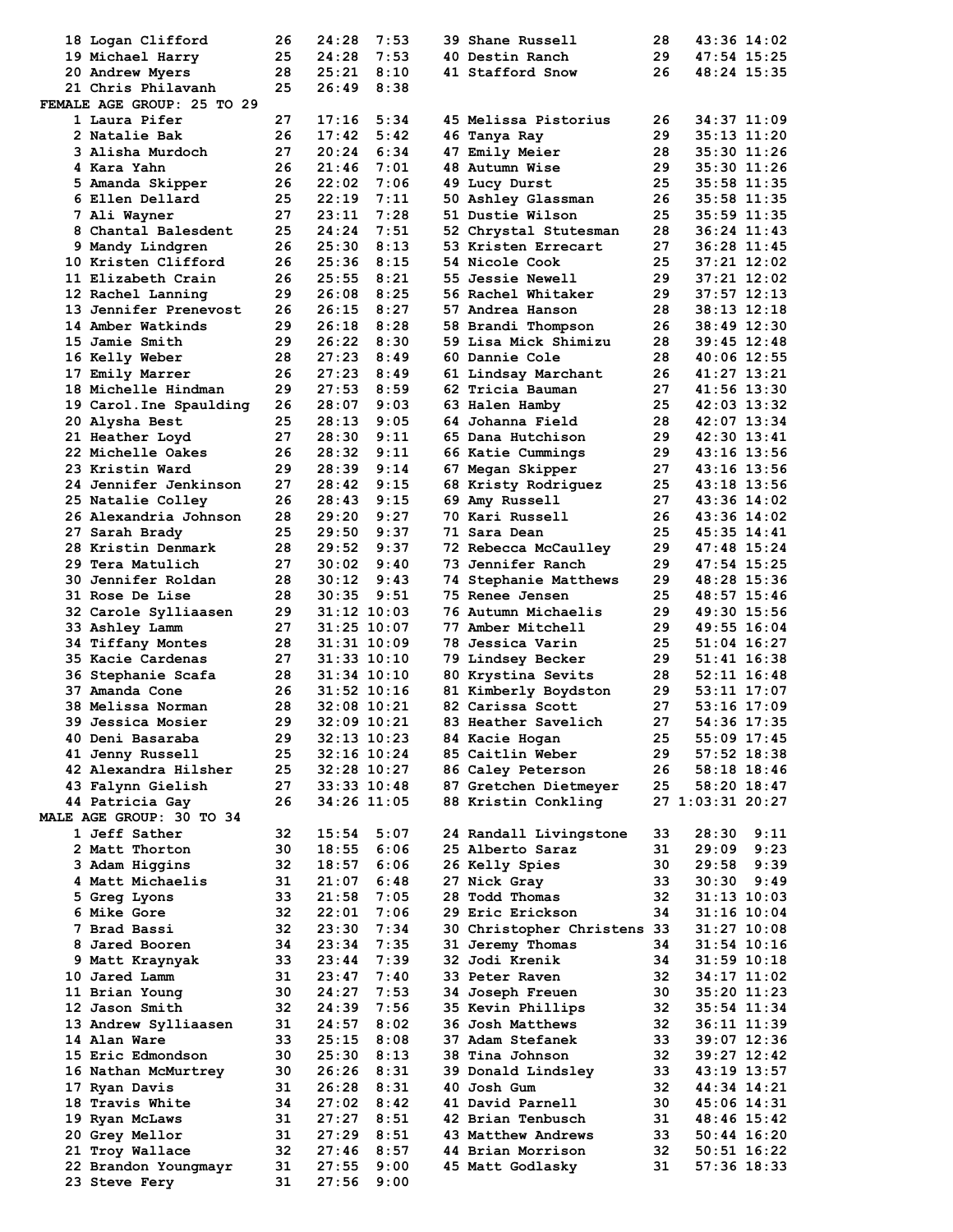| <b>FEMALE AGE GROUP: 30 TO 34</b> |    |                 |      |    |                             |     |                  |      |
|-----------------------------------|----|-----------------|------|----|-----------------------------|-----|------------------|------|
| 1 Renee Knapp                     | 31 | 17:33           | 5:39 |    | 45 Melissa Voci             | 34. | 35:10 11:19      |      |
| 2 Mariko Yokote                   | 34 | 19:04           | 6:08 |    | 46 Jennifer Kordon          | 32  | 35:22 11:23      |      |
| 3 Stefanie Rimel                  | 31 | 19:11           | 6:11 |    | 47 Sara Melendrez           | 33  | 35:32 11:27      |      |
| 4 Shelley Stephenson              | 31 | 19:59           | 6:26 |    | 48 Lauren Fox               | 30  | $37:01$ $11:55$  |      |
| 5 Heidie Balikian                 | 30 | 21:25           | 6:54 |    | 49 Stacie Brewer            | 34  | 37:36 12:06      |      |
| 6 Stella Larson                   | 30 | 21:38           | 6:58 |    | 50 Toni Smith               | 34  | $37:44$ 12:09    |      |
| 7 Heidi Gelarden                  | 31 | 22:55           | 7:23 |    | 51 Melissa Gore             | 30  | 38:06 12:16      |      |
| 8 Corrine Bell                    | 33 | 23:02           | 7:25 |    | 52 Jennifer Buczynski       | 34  | 38:46 12:29      |      |
|                                   |    |                 |      |    |                             |     |                  |      |
| 9 Emily Pfeifer                   | 33 | 23:40           | 7:38 |    | 53 Regina Tipps             | 34  | 39:19 12:40      |      |
| 10 Molly Robertson                | 33 | 23:48           | 7:40 |    | 54 Lonna Born               | 33  | 40:06 12:55      |      |
| 11 Michelle Bassi                 | 30 | 25:12           | 8:07 |    | 55 Nicole Nawalanies        | 33  | 40:08 12:56      |      |
| 12 Amy Weisman                    | 33 | 25:46           | 8:18 |    | 56 Naomi Raven              | 30  | 41:19 13:18      |      |
| 13 Christina Walker-Clar 32       |    | 25:58           | 8:22 |    | 57 Stephanie Lovdokken      | 33  | 41:20 13:18      |      |
| 14 Krys Postma                    | 32 | 26:18           | 8:28 |    | 58 Kretha Stefanek          | 33  | 42:19 13:38      |      |
| 15 Ashleigh O'Neil                | 32 | 26:42           | 8:36 |    | 59 Amy Widmer               | 32  | 42:33 13:42      |      |
| 16 Kelly Toman                    | 33 | 26:44           | 8:36 |    | 60 Carley Schaaf            | 31  | 42:33 13:42      |      |
| 17 Jenna Fribley                  | 30 | 27:17           | 8:47 |    | 61 Kim Bramble              | 34  | $42:42$ $13:45$  |      |
| 18 Sarah Schnitzius               | 33 | 27:29           | 8:51 |    | 62 Carrie Gosswiller        | 31  | 43:34 14:02      |      |
| 19 Allison Cosner                 | 30 | 28:02           | 9:02 |    | 63 Lisa Foster              | 33  | 45:19 14:36      |      |
| 20 Amira Fahoum                   | 30 | 28:24           | 9:09 |    | 64 Jennifer Silberstein     | 32  | 45:20 14:36      |      |
|                                   |    | 28:41           | 9:14 |    |                             | 34  |                  |      |
| 21 Leah Emmett                    | 33 |                 |      |    | 65 Kristina Dugan           |     | 45:38 14:42      |      |
| 22 Nicolette Sowa                 | 30 | 28:49           | 9:17 |    | 66 Melissa Long             | 34  | 45:50 14:46      |      |
| 23 Tia Merwin                     | 31 | 28:52           | 9:18 |    | 67 Kristen Parnell          | 30  | $46:15$ $14:54$  |      |
| 24 Kristin Short                  | 32 | 29:11           | 9:24 |    | 68 Dona Daubenspeck         | 31  | 48:39 15:40      |      |
| 25 Miranda Rollins                | 30 | 29:46           | 9:35 |    | 69 Holley Penfold           | 33  | 49:51 16:03      |      |
| <b>26 Kelly Perkins</b>           | 32 | 29:50           | 9:37 |    | 70 Kari Morrison            | 32  | $50:52$ 16:23    |      |
| 27 Shannon Carter                 | 32 | 30:00           | 9:40 |    | 71 Amanda Cutting           | 34  | 51:05 16:27      |      |
| 28 Shawna Tree                    | 32 | 30:25           | 9:48 |    | 72 Sawithia Bowman          | 30  | 52:33 16:55      |      |
| 29 Sarah Sperry                   | 31 | 30:48           | 9:55 |    | 73 Liz Freuen               | 32  | 53:07 17:06      |      |
|                                   |    |                 |      |    |                             |     |                  |      |
| 30 Jessica Auxier                 | 33 | $31:03$ $10:00$ |      |    | 74 Angelene Garlinghouse 34 |     | 53:11 17:07      |      |
| 31 Mercia Petewon                 | 33 | $31:05$ $10:01$ |      |    | 75 Jodi Steward             | 31  | $53:16$ $17:09$  |      |
| 32 Erika Sylliaasen               | 31 | 31:12 10:03     |      |    | 76 Melissa Chmela           | 32  | 54:18 17:29      |      |
| 33 Laurie Monteith                | 31 | 31:13 10:03     |      | 77 | Tonya Haworth               | 30  | 55:03 17:44      |      |
| 34 Janelle Christensen            | 32 | 31:27 10:08     |      |    | 78 Kyndra Schroer           | 31. | $55:09$ $17:45$  |      |
| 35 Jessica Mumme                  | 30 | 31:33 10:09     |      |    | 79 Carla Bowers             | 33  | 56:07 18:04      |      |
| 36 Laura Smith                    | 34 | 31:43 10:13     |      |    | 80 Andrea Schwake           | 34  | 56:15 18:07      |      |
| 37 Kerry Barrowcliff              | 31 | 31:50 10:15     |      |    | 81 Amy Leroy                | 31  | 56:47 18:17      |      |
| 38 Jessica Mumau                  | 32 | 32:59 10:37     |      |    | 82 Laura Gesh               | 31  | 57:19 18:27      |      |
|                                   |    |                 |      |    |                             |     |                  |      |
| 39 Kim Patoine                    | 31 | 33:28 10:47     |      |    | <b>83 Kristen McLeod</b>    | 30  | $57:36$ 18:33    |      |
| 40 Kate Flack                     | 33 | $33:44$ 10:52   |      |    | 84 Angie Godlasky           | 30  | 57:36 18:33      |      |
| 41 Haley Lyons                    | 30 | 34:00 10:57     |      |    | 85 Shawna Corwin            | 34  | 58:18 18:46      |      |
| 42 Carrie Fortier                 | 34 | 34:00 10:57     |      |    | <b>86 Sandee Morrison</b>   | 34  | 59:13 19:04      |      |
| 43 Shannon Martinez               | 34 | 34:07 10:59     |      |    | 87 Sadie Miller             |     | 31 1:03:34 20:28 |      |
| 44 Christa Hagen                  | 30 | 34:47 11:12     |      |    | 88 Melissa Metz             |     | 34 1:05:02 20:56 |      |
| MALE AGE GROUP: 35 TO 39          |    |                 |      |    |                             |     |                  |      |
| 1 Joshua Gordon                   | 37 | 15:56           | 5:08 |    | 30 Michael Thompson         | 36  | 28:24            | 9:09 |
| 2 Orestes Gutierrez               | 35 | 16:06           | 5:11 |    | 31 David Bone               | 39  | 28:39            | 9:14 |
| 3 Larry Simonson                  | 36 | 18:15           | 5:53 |    | 32 Tim Kidd                 | 36  | 29:05            | 9:22 |
|                                   |    |                 |      |    |                             |     |                  |      |
| 4 Shawn Twing                     | 39 | 18:29           | 5:57 |    | 33 Matt Miller              | 37  | 29:49            | 9:36 |
| 5 Bryn Dearborn                   | 39 | 19:56           | 6:25 |    | 34 Matthew Sidman           | 38  | 30:01            | 9:40 |
| 6 Randy Mitts                     | 36 | 20:12           | 6:31 |    | 35 Ryan O'Grady             | 36  |                  |      |
| 7 Jared Hass                      |    |                 |      |    |                             |     | 30:12            | 9:44 |
|                                   | 36 | 20:39           | 6:39 |    | 36 Joe Larsen               | 36  | 30:52            | 9:56 |
| 8 Matt Olson                      | 37 | 21:23           | 6:53 |    | 37 Christopher Shakespea 38 |     | $31:47$ $10:14$  |      |
| 9 Dalt Peebles                    | 39 | 21:25           | 6:54 |    | 38 John Thompson            | 39  | $33:05$ 10:39    |      |
|                                   |    |                 |      |    |                             | 37  |                  |      |
| 10 Jin Plummer                    | 38 | 22:09           | 7:08 |    | 39 Matt Neiwert             |     | 33:37 10:50      |      |
| 11 Adriel Gaines                  | 37 | 22:12           | 7:09 |    | 40 Brian Phillips           | 35  | 35:50 11:32      |      |
| 12 Shawn Wilson                   | 35 | 22:29           | 7:15 |    | 41 Cory Brown               | 36  | $37:59$ $12:14$  |      |
| 13 Jeremy Robertson               | 35 | 22:31           | 7:15 |    | 42 Joshua Wilde             | 38  | $38:01$ 12:15    |      |
| 14 Michael Kraynyak               | 36 | 22:49           | 7:21 |    | 43 Aaron Cochran            | 35  | 38:06 12:16      |      |
| 15 Eric Gutlettet                 | 36 | 22:52           | 7:22 |    | 44 Jason Molony             | 38  | 38:46 12:29      |      |
| 16 Wade Bale                      | 39 | 22:55           | 7:23 |    | 45 Jacin Klopp              | 35  | 39:26 12:42      |      |
| 17 Kelly Darden                   | 39 | 24:10           | 7:47 |    | 46 Bob Cink                 | 37  | 39:29 12:43      |      |
| 18 Darren Wight                   | 36 | 24:50           | 8:00 |    | 47 Dean Prudhomme           | 37  | $40:34$ 13:04    |      |
|                                   | 39 |                 |      |    | 48 Chris Underwood          | 35  |                  |      |
| 19 Vince Dame                     |    | 24:50           | 8:00 |    |                             |     | $41:55$ $13:30$  |      |
| 20 Casey Westover                 | 38 | 25:10           | 8:06 |    | 49 Kkyle Pounty             | 36  | 42:12 13:35      |      |
| 21 Gabriel Scott                  | 36 | 25:32           | 8:13 |    | 50 Lane Branch              | 39  | $43:53$ $14:08$  |      |
| 22 Timothy Rowe                   | 38 | 25:55           | 8:21 |    | 51 Paul Fortier             | 35  | 43:58 14:09      |      |
| 23 Richard Barnes                 | 39 | 26:18           | 8:28 |    | 52 Parky Chan               | 37  | 44:01 14:10      |      |
| 24 Chris Wilcox                   | 37 | 26:28           | 8:32 |    | 53 Christopher Schroer      | 36  | 55:25 17:51      |      |
| 25 Jason Smith                    | 35 | 27:00           | 8:42 |    | 54 William Sylliaasen-Le 36 |     | $55:53$ 18:00    |      |
| 26 Alfredo Velez                  | 36 | 27:08           | 8:44 |    | 55 John Lovdokken           | 38  | $58:01$ $18:41$  |      |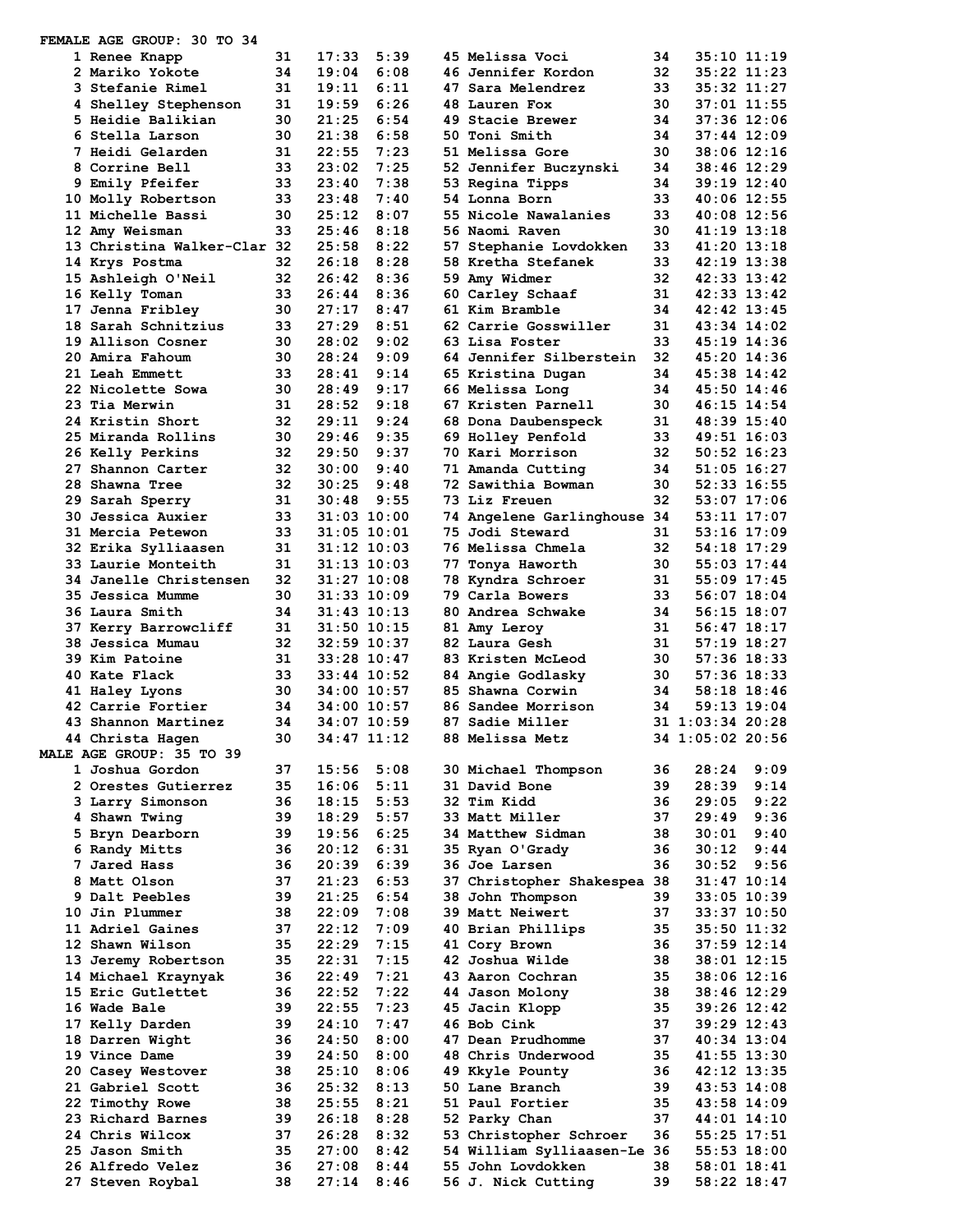| 28 Michael Jordan             | 35       | 28:00<br>9:01                  | 57 Travis Parr                           | 59:12 19:04<br>36                      |
|-------------------------------|----------|--------------------------------|------------------------------------------|----------------------------------------|
| 29 Jeff Emmett                | 35       | 28:21<br>9:08                  |                                          |                                        |
| FEMALE AGE GROUP: 35 TO 39    |          |                                |                                          |                                        |
| <b>1 Heike McNeil</b>         | 37       | 19:35<br>6:18                  | 34 Darci Anderson                        | 39<br>40:19 12:59                      |
| 2 Kara Andrus                 | 35       | 7:25<br>23:01                  | <b>35 Jennifer Kienle</b>                | 42:26 13:40<br>35                      |
| 3 Holly Kotsovos              | 35       | 23:38<br>7:37                  | <b>36 Michele Adams</b>                  | 37<br>42:30 13:41                      |
| 4 Marie Swarringim            | 35       | 23:42<br>7:38                  | 37 Wendi Zanona                          | 39<br>42:32 13:42                      |
| 5 Candace Lovato              | 37       | 24:39<br>7:57                  | 38 Heather Ferguson                      | 37<br>42:58 13:50                      |
| 6 Emily Wight                 | 37       | 25:36<br>8:15                  | 39 Jessica Sidman                        | 37<br>43:20 13:57                      |
| 7 Kati Rowe                   | 37       | 26:02<br>8:23                  | 40 Annie Macovis                         | 35<br>43:51 14:07                      |
|                               |          | 26:23                          |                                          | 37                                     |
| 8 Jeni Murphy                 | 35       | 8:30                           | 41 Karen Hunter                          | 44:33 14:21                            |
| 9 Samantha Knievel            | 35       | 26:42<br>8:36                  | <b>42 Wendie Gum</b>                     | 38<br>44:35 14:21                      |
| 10 Jenny Neiwert              | 38       | 27:24<br>8:49                  | 43 Shanon Randall                        | 39<br>44:42 14:24                      |
| 11 Tracie Pugh                | 37       | 30:01<br>9:40                  | 44 Christi Shakespear                    | 36<br>45:27 14:38                      |
| 12 Laura Lundquist            | 35       | 9:59<br>31:00                  | 45 Stacy Mellor                          | 36<br>45:32 14:40                      |
| 13 Laurie Kidd                | 38       | 9:59<br>31:01                  | 46 Dana Wilson                           | 36<br>46:53 15:06                      |
| 14 Renee Benson               | 35       | 31:19 10:05                    | 47 Chrystie Perkins                      | 37<br>$50:17$ 16:11                    |
| 15 Sara Kaleski               | 36       | 31:30 10:09                    | 48 Tracey Andrews                        | 35<br>$50:18$ 16:12                    |
| 16 Edith Baumgart             | 38       | $31:42$ $10:12$                | 49 Andrea Westover                       | 38<br>$50:34$ 16:17                    |
| 17 Tracy Richardson           | 39       | 32:18 10:24                    | 50 Lauralie Kallinen                     | 35<br>$51:08$ 16:28                    |
| 18 Rayna Wilde                | 35       | 32:27 10:27                    | 51 Tamara Theodosis                      | 36<br>51:08 16:28                      |
| 19 Teresa Saxman              | 39       | 32:42 10:32                    | 52 Meredith Branch                       | 39<br>51:33 16:36                      |
| 20 Renee Thompson             | 39       | 33:04 10:39                    | 53 Kristin Koch                          | 36<br>51:40 16:38                      |
| 21 Angela Hunt                | 38       | $33:08$ 10:40                  | 54 Melissa Antone                        | 38<br>$52:11$ $16:48$                  |
|                               | 39       | 33:19 10:44                    | 55 Kasandra Larsen                       | 39<br>52:34 16:55                      |
| 22 Stephanie Crist            |          |                                |                                          |                                        |
| 23 Tina Ware                  | 36       | 33:47 10:53                    | 56 Sara Underwood                        | 35<br>52:52 17:01                      |
| 24 Mary Huynh-Watkins         | 36       | 33:59 10:57                    | 57 Laurel Fooks                          | 36<br>53:11 17:07                      |
| 25 Sabrina Chesnut            | 39       | 34:10 11:00                    | 58 Chelsea Broesder                      | 39<br>53:56 17:22                      |
| 26 Blossom Van Kinkle         | 36       | 35:48 11:32                    | 59 Amanda Wooldridge                     | 38<br>56:07 18:04                      |
| 27 Michelle Miller            | 37       | 36:17 11:41                    | 60 Devorah Bianchi                       | 38<br>56:36 18:13                      |
| 28 Julie Brantley             | 35       | 36:17 11:41                    | 61 Rebecca Renfro                        | 39<br>56:37 18:14                      |
| 29 Dawn Robinson              | 39       | 36:57 11:54                    | 62 Markie Sage                           | 39 1:00:09 19:22                       |
| 30 Brandi Prunty              | 38       | 37:00 11:55                    | 63 Rhonda Branstetter                    | 38 1:02:28 20:07                       |
| 31 Elizabeth Gustafson        | 38       | 37:24 12:02                    | 64 Darcy Thomas                          | 37 1:02:30 20:07                       |
| 32 Heidi Gaines               | 36       | 38:10 12:17                    | 65 Jodi Busick                           | 38 1:03:34 20:28                       |
| 33 Joanne Franklin            | 38       | 38:30 12:24                    | 66 Sarah Prudhomme                       | 39 1:06:03 21:16                       |
| MALE AGE GROUP: 40 TO 44      |          |                                |                                          |                                        |
| 1 Ken Vendley                 | 42       | 17:10<br>5:32                  | 28 Doug Spencer                          | 42<br>28:31<br>9:11                    |
| <b>2 Brent Woods</b>          | 43       | 20:03<br>6:28                  | 29 Scott Bell                            |                                        |
|                               |          |                                |                                          |                                        |
|                               |          |                                |                                          | 40<br>$32:34$ 10:29                    |
| 3 David Morgan                | 43       | 20:19<br>6:33                  | <b>30 Mike Adams</b>                     | 40<br>$32:35$ $10:30$                  |
| 4 Edward Baumgart             | 40       | 20:26<br>6:35                  | 31 Phil Garcia                           | 44<br>33:58 10:56                      |
| 5 Sergio Nava                 | 44       | 20:37<br>6:38                  | 32 Joe Bickley                           | 40<br>34:22 11:04                      |
| 6 John Thompson               | 44       | 20:39<br>6:39                  | 33 Jeff Clark                            | 41<br>35:19 11:22                      |
| 7 Brian Wyatt                 | 41       | 21:25<br>6:54                  | <b>34 Jeff Rear</b>                      | 42<br>37:03 11:56                      |
| 8 Kevin Sundholm              | 44       | 22:04<br>7:07                  | 35 Richard Tunnell                       | 40<br>37:09 11:58                      |
| 9 Michael Zanona              | 44       | 7:10<br>22:14                  | 36 David Molder                          | 44<br>$37:53$ $12:12$                  |
| 10 Darron Welch               | 43       | 22:28<br>7:14                  | 37 Tim Cochran                           | 41<br>38:11 12:18                      |
| 11 David Walko                | 40       | 22:36<br>7:17                  | 38 Bob Kasten                            | 40<br>38:16 12:19                      |
|                               | 40       |                                |                                          | 43                                     |
| 12 David Straub               |          | 22:42<br>7:19                  | 39 Brad Thronburg                        | 38:27 12:23                            |
| 13 Mark Nystrom               | 42       | 23:19<br>7:31                  | 40 Lonnie Sage                           | 43<br>$40:01$ 12:53                    |
| 14 Mike Duncan                | 42       | 7:48<br>24:11                  | <b>41 Jeff Nelson</b>                    | 42<br>$40:43$ 13:07                    |
| 15 Andy Burke                 | 41       | 24:23<br>7:51                  | 42 Matthrew Nelson                       | 44<br>45:28 14:38                      |
| 16 Elton McMillan             | 42       | 24:30<br>7:53                  | 43 Wes Bright                            | 43<br>48:44 15:42                      |
| 17 Jef Robertson              | 40       | 24:36<br>7:55                  | 44 Tony Wilson                           | 43<br>49:02 15:47                      |
| 18 Tony Price                 | 41       | 24:37<br>7:56                  | 45 Terry Tupes                           | 41<br>51:32 16:36                      |
| 19 Joe Lazzaretto             | 43       | 24:50<br>8:00                  | 46 Mike Long                             | 42<br>$52:00$ 16:45                    |
| 20 Vance Foster               | 41       | 25:45<br>8:18                  | 47 Bill Arnason                          | 41<br>52:09 16:47                      |
| 21 Jason Broesder             | 41       | 26:31<br>8:32                  | 48 Kjell Leclair                         | 40<br>$52:11$ $16:48$                  |
| 22 Michael Jacques            | 43       | 26:37<br>8:34                  | 49 Phil Smith                            | 40<br>53:23 17:11                      |
| 23 Scott Touchette            | 41       | 27:12<br>8:46                  | 50 Edward Leroy                          | 41<br>$56:46$ $18:17$                  |
| 24 Trevor Robinson            | 43       | 27:16<br>8:47                  | 51 David Cole                            | 43                                     |
| 25 Sang Huynh                 | 41       | 27:20<br>8:48                  | 52 Ken Hoffman                           | 57:55 18:39<br>42<br>58:08 18:43       |
|                               | 42       |                                |                                          | 44                                     |
| 26 Alan Bianchi               | 44       | 28:18<br>9:07                  | 53 Todd Russell                          | 59:17 19:05                            |
| 27 Roger Kuhl                 |          | 28:23<br>9:09                  |                                          |                                        |
| FEMALE AGE GROUP: 40 TO 44    |          |                                |                                          |                                        |
| 1 Jill Pettibone              | 44       | 18:18<br>5:54                  | 33 Sheila Bright                         | 36:21 11:42<br>41                      |
| 2 Colleen Wedin               | 42       | 19:43<br>6:21                  | 34 Jennifer Thompson                     | $37:02$ 11:56<br>44                    |
| <b>3 Stephanie Welch</b>      | 42       | 22:28<br>7:14                  | 35 Merilee Jones                         | 43<br>$37:56$ $12:13$                  |
| 4 Tiese Morgan                | 42       | 22:57<br>7:24                  | 36 Melissa Kasten                        | 40<br>38:16 12:19                      |
| 5 Leah Willow                 | 40       | 23:36<br>7:36                  | 37 Mary Howarth                          | 41<br>39:57 12:52                      |
| 6 Carolyn Knight              | 43       | 24:51<br>8:00                  | 38 Sheri Prud'homme                      | 40<br>$40:34$ 13:04                    |
| 7 Tammi Kemp<br>8 Mindy Cline | 43<br>40 | 24:54<br>8:01<br>8:17<br>25:42 | 39 Tammy Brownsworth<br>40 Karen Tunnell | 40<br>40:40 13:06<br>41<br>41:23 13:19 |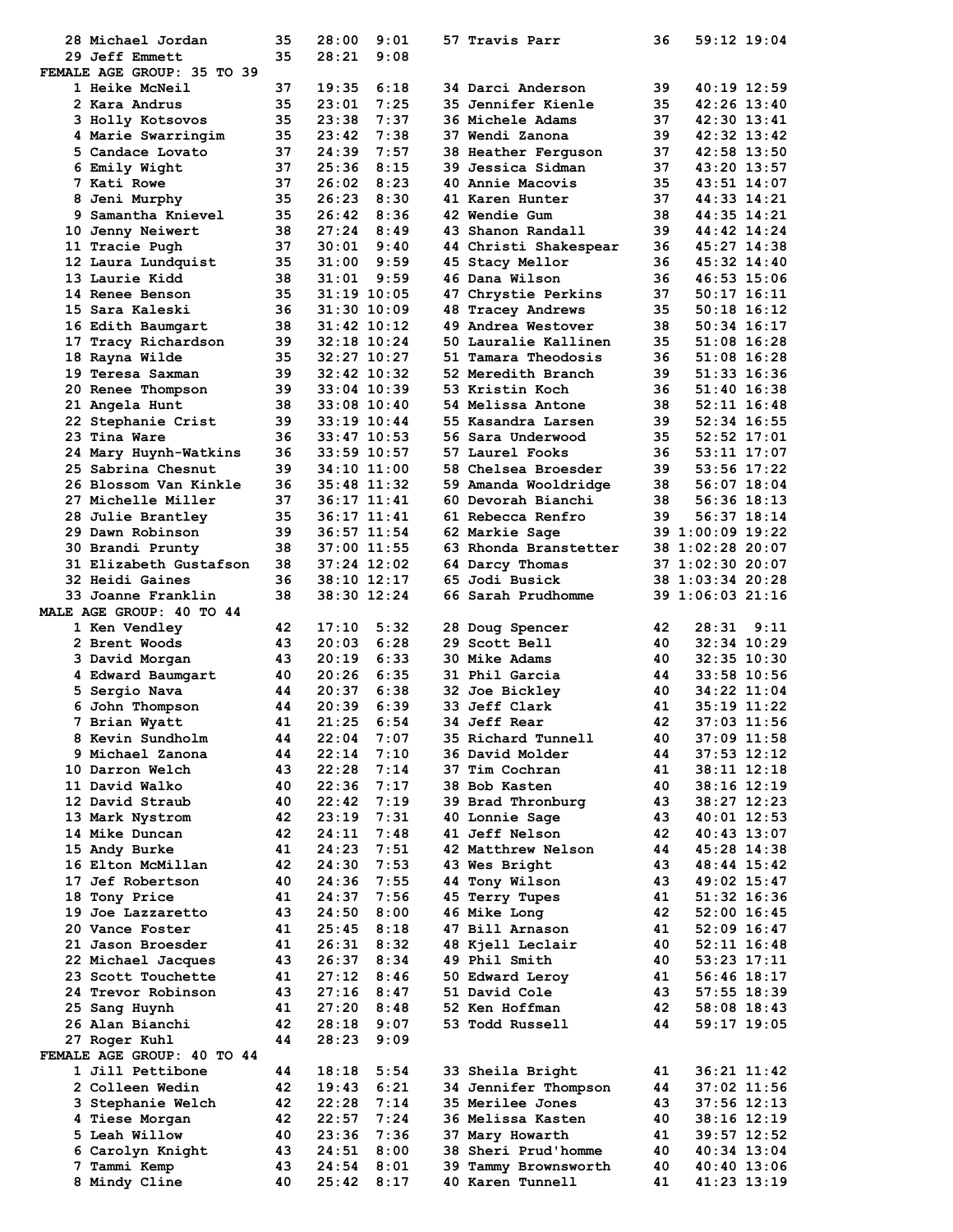| 9 Julie Spencer                 | 43 | 8:32<br>26:30   | 41 Vicki Tindall        | 43 | 42:06 13:33      |  |
|---------------------------------|----|-----------------|-------------------------|----|------------------|--|
| 10 Penni Elliott                | 41 | 8:32<br>26:30   | 42 Joesette Tripplet    | 42 | $42:06$ 13:33    |  |
|                                 |    |                 |                         |    |                  |  |
| 11 Marcia Beard                 | 44 | 26:45<br>8:37   | <b>43 Wendy Gordy</b>   | 42 | $44:04$ $14:11$  |  |
| 12 Stephanie Sargeant           | 41 | 8:38<br>26:49   | 44 Bobbi Ewert          | 40 | 44:15 14:15      |  |
| 13 Sarah Case                   | 42 | 26:59<br>8:41   | 45 Kristin Headlee      | 42 | 44:54 14:28      |  |
| 14 Julie Smith                  | 42 | 27:06<br>8:44   | 46 Katy Reeves          | 44 | 46:21 14:55      |  |
| 15 Vilay Sithongkang            | 40 | 27:17<br>8:47   | 47 Esther Schmidt       | 43 | 46:21 14:56      |  |
| 16 Jennifer Gilbert             | 44 | 8:49<br>27:24   | 48 Toni Cleland         | 42 | 46:48 15:04      |  |
| 17 Patti Wolfe                  | 42 | 8:58<br>27:50   | 49 Lisa Albrich         | 40 | 48:24 15:35      |  |
|                                 |    |                 |                         |    |                  |  |
| 18 Jackie James                 | 44 | 28:47<br>9:16   | 50 Robynn Medew         | 41 | $50:39$ $16:18$  |  |
| 19 Dawn Caird                   | 43 | 28:54<br>9:18   | 51 Carolyn Hebert       | 41 | 53:07 17:06      |  |
| 20 Ann Wiltshire                | 41 | 29:11<br>9:24   | 52 Darcy Smith          | 40 | 53:23 17:11      |  |
| 21 Susan Dearborn               | 40 | 29:28<br>9:29   | 53 Joy Barnes           | 42 | 53:39 17:16      |  |
| 22 Midge Phillips               | 42 | $31:10$ $10:02$ | <b>54 Jenn Thompson</b> | 41 | 53:39 17:17      |  |
| 23 Susan Bale                   | 42 | $31:28$ 10:08   | 55 Ann Ebert            | 44 | 53:58 17:22      |  |
|                                 |    |                 |                         |    |                  |  |
| 24 Maggi Roberson               | 41 | $31:59$ $10:18$ | 56 Corinna Mears        | 40 | 55:23 17:50      |  |
| 25 Jennifer McFall              | 40 | $32:15$ $10:23$ | 57 Dianna Scholer       | 41 | 57:38 18:33      |  |
| 26 Keri Garcia                  | 42 | 33:59 10:56     | 58 Victoria Moran       | 40 | 57:49 18:37      |  |
| 27 Beth Smith                   | 40 | 34:09 11:00     | 59 Mellissa Cole        | 44 | 57:57 18:40      |  |
| 28 Kristi Goad                  | 42 | 34:22 11:04     | 60 Jodie Doe            | 41 | 59:11 19:03      |  |
| 29 Stephanie Ellis              | 41 | 34:46 11:12     | 61 Lisa Russell         | 44 | 59:17 19:05      |  |
| 30 Shannon Miller               | 43 | $35:21$ $11:23$ |                         |    | 43 1:06:01 21:15 |  |
|                                 |    |                 | 62 Gogi Hodder          |    |                  |  |
| 31 Michelle Miranda             | 43 | 35:49 11:32     | 63 Tina Anderson        |    | 42 1:09:09 22:16 |  |
| 32 Tanna Gallup                 | 42 | 36:21 11:42     |                         |    |                  |  |
| <b>MALE AGE GROUP: 45 TO 49</b> |    |                 |                         |    |                  |  |
| 1 Thomas Kreuzpeintner          | 46 | 16:46<br>5:24   | 25 Wilson Sherk         | 48 | 27:04<br>8:43    |  |
| 2 Mark Moran                    | 45 | 18:50<br>6:04   | 26 Joe Harris           | 45 | 27:15<br>8:47    |  |
|                                 | 49 | 18:52<br>6:05   | 27 Joe Zaluder          | 49 | 27:45<br>8:56    |  |
| 3 David Montgomery              |    |                 |                         |    |                  |  |
| 4 Chris Dion                    | 47 | 19:14<br>6:12   | 28 Martin Hopkins       | 45 | 27:46<br>8:57    |  |
| 5 David Shaw                    | 45 | 20:56<br>6:45   | 29 Dan Ebert            | 47 | 28:20<br>9:08    |  |
| 6 Tom Pattee                    | 45 | 21:18<br>6:52   | <b>30 Ken Brown</b>     | 49 | 28:45<br>9:16    |  |
| 7 Brent Halse                   | 47 | 6:53<br>21:22   | 31 Cliff Fairchild      | 49 | 30:10<br>9:43    |  |
| 8 Bryan Osterhout               | 49 | 6:55<br>21:27   | <b>32 John Poet</b>     | 49 | 30:37<br>9:52    |  |
|                                 | 45 | 7:00<br>21:44   |                         | 48 | 30:58<br>9:58    |  |
| 9 Mark Ruckwardt                |    |                 | 33 Tony Kampen          |    |                  |  |
| 10 J Mark Eddy                  | 48 | 22:12<br>7:09   | <b>34 Mike Decker</b>   | 49 | $31:06$ $10:01$  |  |
| 11 Derrick Westover             | 46 | 22:12<br>7:09   | 35 Manuel Castillo      | 48 | $31:14$ $10:04$  |  |
| 12 Michael Harpel               | 47 | 7:14<br>22:27   | 36 Robert Miller        | 45 | $31:41$ $10:12$  |  |
| 13 Tim Ellenberger              | 45 | 7:17<br>22:35   | 37 Aleardo Manacero     | 48 | $32:49$ $10:34$  |  |
| 14 Karl Saxman                  | 45 | 7:19<br>22:42   | 38 Chris Davis          | 45 | $33:59$ 10:57    |  |
|                                 | 47 | 22:48<br>7:21   |                         | 47 |                  |  |
| 15 Tom Boldon                   |    |                 | 39 Bryan Cole           |    | 34:10 11:00      |  |
| 16 Steve Gallup                 | 46 | 7:32<br>23:22   | 40 Bruce King           | 49 | $34:11$ $11:01$  |  |
| 17 Todd Thompson                | 49 | 23:56<br>7:43   | 41 Dave Hinson          | 47 | $37:23$ $12:02$  |  |
| 18 Darrin Goodrich              | 45 | 7:46<br>24:07   | 42 Robert Sturza        | 45 | $37:55$ $12:12$  |  |
| 19 Michael Resch                | 48 | 24:32<br>7:54   | 43 Tim Wright           | 47 | $42:54$ $13:49$  |  |
| 20 Brian Kau                    | 48 | 26:14<br>8:27   | <b>44 Ben Fisher</b>    | 46 | 47:49 15:24      |  |
| 21 Michael Cole                 | 47 | 8:28<br>26:16   | 45 Ronald Bodeen        | 49 |                  |  |
|                                 |    |                 |                         |    | 48:34 15:38      |  |
| 22 Jim Thrallrill               | 48 | 26:41<br>8:36   | <b>46 Tony Messerle</b> | 49 | $48:42$ $15:41$  |  |
| 23 Colt Gill                    | 45 | 26:50<br>8:39   | 47 Bryon Dodgen         | 45 | 55:40 17:55      |  |
| 24 Ron Manley                   | 45 | 26:57<br>8:41   |                         |    |                  |  |
| FEMALE AGE GROUP: 45 TO 49      |    |                 |                         |    |                  |  |
| 1 Becky Gee                     | 47 | 7:18<br>22:40   | 29 Susan Deller         | 46 | 34:04 10:58      |  |
| 2 Kristin Boldon                | 48 | 7:21<br>22:48   | 30 Char Heitman         | 47 | 34:34 11:08      |  |
|                                 |    |                 |                         |    |                  |  |
| 3 Diane Poet                    | 45 | 25:25<br>8:11   | 31 Polly Kohl           | 48 | 34:41 11:10      |  |
| 4 Mary Van Orden                | 49 | 25:26<br>8:12   | 32 Pennie Harding       | 46 | 35:29 11:26      |  |
| 5 Andrea Stanton                | 47 | 25:44<br>8:17   | 33 Radona Peterson      | 45 | 36:51 11:52      |  |
| 6 Kim Lepschat                  | 46 | 25:59<br>8:22   | 34 Debra Dersham        | 46 | 36:52 11:52      |  |
| 7 Lisa Alverson                 | 45 | 26:23<br>8:30   | <b>35 Ceresse Wesel</b> | 47 | 37:25 12:03      |  |
| 8 Linda Cole                    | 49 | 26:28<br>8:31   | 36 Kathleen Sturza      | 45 | 37:54 12:12      |  |
|                                 |    |                 |                         |    |                  |  |
| 9 Tan McCartin                  | 47 | 26:42<br>8:36   | 37 Paula Morrison       | 45 | 38:21 12:21      |  |
| 10 Christy Gill                 | 45 | 26:50<br>8:39   | 38 Sally McKay          | 49 | 39:06 12:36      |  |
| 11 Christine Sherk              | 46 | 27:04<br>8:43   | 39 Connie Castillo      | 47 | 40:41 13:06      |  |
| 12 Heidi Patterson              | 45 | 27:05<br>8:43   | 40 Dani Wright          | 46 | 42:53 13:49      |  |
| 13 Catherine Thienes            | 46 | 28:01<br>9:01   | 41 Angela Clarke        | 45 | 43:20 13:57      |  |
| 14 Fawnda Thompson              | 48 | 9:01<br>28:01   | 42 Beth Harrison        | 47 | 43:32 14:01      |  |
|                                 |    |                 |                         |    |                  |  |
| 15 Joyce Settelmeyer            | 49 | 28:02<br>9:02   | 43 Teri Smallwood       | 49 | 46:52 15:05      |  |
| 16 Kimmerly Jensen              | 49 | 28:31<br>9:11   | 44 Vanessa Dolby        | 49 | 48:07 15:30      |  |
| 17 Cindy Roe                    | 45 | 9:14<br>28:40   | 45 Jacquie Strickland   | 46 | 48:39 15:40      |  |
| 18 Wendy Nau                    | 45 | 28:44<br>9:15   | 46 Jean Miller          | 47 | 50:39 16:19      |  |
| 19 Louise Harbick               | 47 | 28:46<br>9:16   | 47 Renee Tobler         | 49 | $50:41$ $16:19$  |  |
| 20 J. Ingrid Kessler            | 48 | 29:09<br>9:23   | 48 Tami Chestnut        | 47 | 51:35 16:37      |  |
|                                 |    | 9:29            |                         |    |                  |  |
| 21 Diza Hilles                  | 48 | 29:27           | 49 Yvonne Decker        | 46 | 53:11 17:07      |  |
| 22 Traci Vaughan                | 45 | 30:23<br>9:47   | 50 Kristi Dodgen        | 46 | 55:49 17:58      |  |
| 23 Betsy Smith                  | 46 | 30:35<br>9:51   | 51 Denise Bean          | 46 | $56:19$ $18:08$  |  |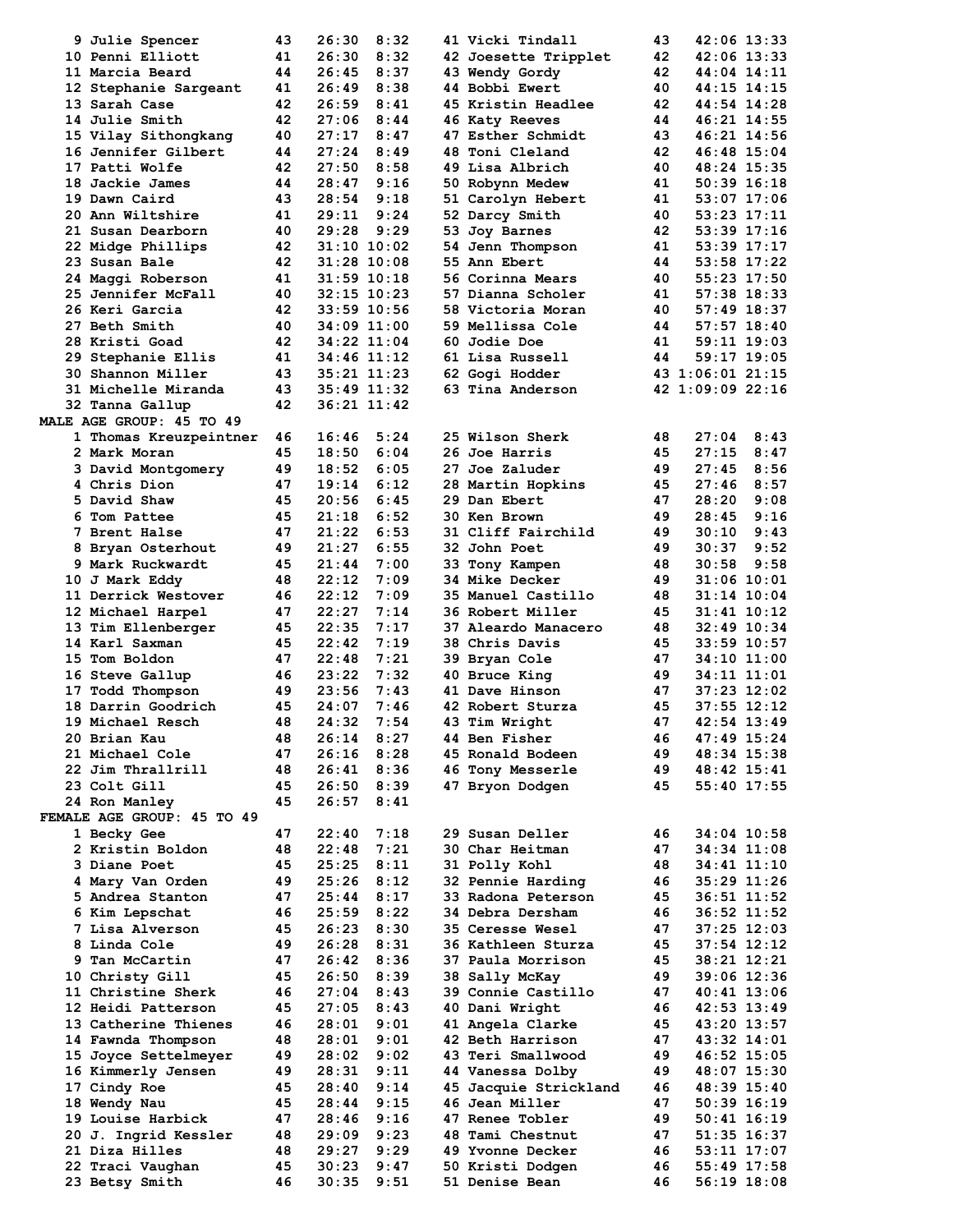| 24 Sally Heckman                      | 47       | $30:38$ $9:52$             | 52 Shirley Lans                          | 49 | 57:13 18:25                    |      |
|---------------------------------------|----------|----------------------------|------------------------------------------|----|--------------------------------|------|
| 25 Dawn Richards-Bell                 | 47       | 31:30 10:09                | 53 Wendy Cole                            | 46 | $57:38$ 18:33                  |      |
| 26 Jody Kernutt                       | 48       | $32:13$ $10:22$            | 54 Lisa Hughes                           | 45 | 57:47 18:36                    |      |
| 27 Barb Lerch                         | 46       | $33:18$ 10:43              | 55 Kristin Heck                          |    | 45 1:00:19 19:25               |      |
| 28 Tiffany Haugen                     | 45       | $33:51$ $10:54$            | 56 Dennise Pannier                       |    | 48 1:03:08 20:20               |      |
| MALE AGE GROUP: 50 TO 54              |          |                            |                                          |    |                                |      |
| 1 Dan Jackson                         | 53       | 17:23<br>5:36              | 21 Jim McKay                             | 52 | $29:39$ $9:33$                 |      |
| 2 Dan Meireis                         | 54       | 18:40<br>6:01              | 22 Michael Quick                         | 51 | 30:11                          | 9:43 |
| 3 Jim Christian                       | 51       | 18:53<br>6:05              | 23 Greg Toftdahl                         | 54 | $31:28$ $10:08$                |      |
| 4 Todd Bosworth                       | 54       | 18:54<br>6:05              | 24 David Lander                          | 50 | 33:28 10:47                    |      |
| 5 Jerry Hammitt                       | 53       | 6:27<br>20:00              | 25 Eric Hollenbeck                       | 53 | 34:00 10:57                    |      |
| 6 Richard Gambino                     | 50       | 20:13<br>6:31              | 26 Tony Hernandez                        | 51 | $37:01$ $11:55$                |      |
| 7 Robert Green                        | 51       | 20:43<br>6:40              | 27 Jeffrey Parrett                       | 51 | $38:15$ $12:19$                |      |
| 8 Bradley Osterhout                   | 51       | 21:05<br>6:47              | 28 Ed Rodriguez                          | 53 | 39:13 12:38                    |      |
| 9 Jerry Stromme                       | 50       | 21:09<br>6:49              | 29 Bill Powell                           | 53 | 42:09 13:34                    |      |
| 10 Kevin Alltucker                    | 51       | 22:46<br>7:20              | 30 Shawn Mayfield                        | 54 | 43:06 13:53                    |      |
| 11 Tim Alverson                       | 50       | 22:46<br>7:20              | 31 Robert Smallwood                      | 50 | $43:31$ $14:01$                |      |
| 12 Dan Dietel                         | 50       | 23:58<br>7:43              |                                          | 53 |                                |      |
|                                       |          |                            | 32 Steve Straily                         |    | 48:07 15:30                    |      |
| 13 David Keeling                      | 50       | 25:01<br>8:04              | <b>33 Jeff Miller</b>                    | 53 | 48:26 15:36                    |      |
| 14 Joe Ervin                          | 54       | 26:22<br>8:30              | 34 Michael Tobler                        | 52 | $50:03$ 16:07                  |      |
| 15 Chris Heck                         | 51       | 26:48<br>8:38              | 35 Gary Eisele                           | 53 | 51:03 16:26                    |      |
| 16 Dale Dick                          | 50       | 27:07<br>8:44              | 36 Tom Chestnut                          | 54 | 51:35 16:36                    |      |
| 17 Don Wheeler                        | 53       | 27:44<br>8:56              | 37 Michael Lee-Sylliaase 51              |    | 55:53 18:00                    |      |
| 18 Jim Settelmeyer                    | 53       | 28:03<br>9:02              | 38 Doug Hoover                           | 52 | $56:33$ $18:13$                |      |
| 19 Gene Mowery                        | 53       | 28:21<br>9:08              | 39 John Isham                            | 51 | 56:45 18:16                    |      |
| 20 Michael Overton                    | 54       | 28:43<br>9:15              | 40 Donald Randall                        |    | 50 1:01:14 19:43               |      |
| FEMALE AGE GROUP: 50 TO 54            |          |                            |                                          |    |                                |      |
| 1 Trisha Turky                        | 52       | 20:53<br>6:44              | 21 Sheralyn Leavitt                      | 52 | 37:37 12:07                    |      |
| 2 Eliza Drummond                      | 51       | 23:10<br>7:28              | 22 Toni Overton                          | 53 | 38:00 12:14                    |      |
| 3 Kathleen Dugan                      | 50       | 23:31<br>7:34              | 23 Tina Parrett                          | 50 | $38:14$ $12:19$                |      |
| 4 Celeste Kuta                        | 54       | 24:46<br>7:59              | 24 Paula Mudder                          | 53 | 42:07 13:34                    |      |
| 5 Christine Hayward-May 53            |          | 24:56<br>8:02              | 25 Kris Christensen                      | 53 | $42:35$ $13:43$                |      |
| 6 Linda Zang                          | 53       | 25:20<br>8:09              | 26 Linda Manley                          | 51 | 43:12 13:55                    |      |
| 7 Irene Alltucker                     | 51       | 28:05<br>9:03              | 27 Lisa Ruiz                             | 51 | $44:15$ $14:15$                |      |
| 8 Paula Temple                        | 50       | 28:57<br>9:19              | 28 Diana Morgan                          | 52 | 47:39 15:20                    |      |
| 9 Sharon Olson                        | 52       | 9:23<br>29:07              | 29 Sandi Eisele                          | 54 | 51:02 16:26                    |      |
| 10 Kerry Augustyniak                  | 53       | 29:33<br>9:31              | 30 Debbi Cole                            | 54 | 51:30 16:35                    |      |
|                                       |          |                            |                                          |    |                                |      |
|                                       |          |                            |                                          |    |                                |      |
| 11 Kristi Wallace                     | 50       | 29:47<br>9:36              | 31 Deb Becker                            | 52 | 51:40 16:38                    |      |
| 12 Nancy Thomas                       | 53       | 30:59<br>9:59              | 32 Helen Mulligan                        | 53 | 51:51 16:42                    |      |
| 13 Mary Quick                         | 51       | $31:27$ 10:08              | 33 Andra Smith                           | 54 | 53:34 17:15                    |      |
| 14 Wanda Dixon                        | 54       | $31:52$ $10:16$            | 34 Pam Harrison                          | 53 | $53:43$ $17:18$                |      |
| 15 Nancy Rathsack                     | 54       | $32:25$ 10:26              | 35 Tamara Clift                          | 53 | $56:10$ 18:05                  |      |
| 16 Connie Opsal                       | 50       | $32:25$ 10:26              | 36 Laura Pavlat                          | 50 | 56:29 18:11                    |      |
| 17 Dawn Fisher                        | 51       | 32:50 10:34                | 37 Belinda Hinkle                        | 50 | 56:30 18:11                    |      |
| 18 Theresa Thompson                   | 50       | $33:15$ $10:43$            | <b>38 Karen Lewis</b>                    | 53 | $56:31$ $18:12$                |      |
| 19 Tina Dickson                       | 50       | 35:58 11:35                | 39 Barbara Buss                          | 53 | 59:14 19:04                    |      |
| 20 Sharon Powell                      | 53       | $37:04$ 11:56              |                                          |    |                                |      |
| MALE AGE GROUP: 55 TO 59              |          |                            |                                          |    |                                |      |
| 1 Richard Clark                       | 57       | 19:15<br>6:12              | 17 Gregory Clift                         | 55 | 32:28 10:27                    |      |
| 2 Ed Spinney                          | 58       | 19:38<br>6:19              | 18 Phil Moore                            | 57 | 33:40 10:51                    |      |
| 3 Tom Augustyniak                     | 56       | 6:51<br>21:17              | 19 David Mehl                            | 56 | 35:56 11:34                    |      |
| 4 Gary Smith                          | 58       | 22:49<br>7:21              | 20 Pauline Young                         | 58 | 40:09 12:56                    |      |
| 5 Kelly Fenley                        | 57       | 24:07<br>7:46              | 21 John Barnard                          | 55 | $41:05$ $13:14$                |      |
| 6 Roy Thomas                          | 55       | 25:22<br>8:10              | 22 Kyle Mulligan                         | 56 | 44:54 14:28                    |      |
| 7 Rob Harvey                          | 59       | 25:23<br>8:10              | 23 Bill Parnell                          | 55 | 45:04 14:31                    |      |
| 8 Van Likes                           | 58       | 25:24<br>8:11              | 24 Ronald Dean                           | 55 | 45:35 14:41                    |      |
| 9 Don Hardwick                        | 55       | 25:37<br>8:15              | 25 Ralph Wheeler                         | 56 | 47:24 15:16                    |      |
| 10 Mike Brumley                       | 58       | 26:17<br>8:28              | 26 Curtis Anderson                       | 56 | 49:14 15:51                    |      |
| 11 Jeff Rutherford                    | 57       | 27:16<br>8:47              | 27 Patrick Freuen                        | 57 | 53:07 17:06                    |      |
| 12 Ed Coughlin                        | 55       | 27:21<br>8:49              | 28 Quentin Hogan                         | 59 | 55:35 17:54                    |      |
| 13 Gerald Thomas                      | 57       | 27:54<br>8:59              | 29 Dan Owen                              | 55 | 56:33 18:12                    |      |
| 14 Randy Spalding                     | 57       | 9:20<br>28:57              | 30 Michael Bean                          | 58 | 56:43 18:16                    |      |
| 15 Thomas Cary                        | 58       | 29:31<br>9:30              | 31 Stevyn Penfold                        | 59 | 58:22 18:47                    |      |
| 16 Todd Wagner                        | 56       | 32:19 10:25                | 32 Byron Buss                            | 56 | 59:25 19:08                    |      |
| FEMALE AGE GROUP: 55 TO 59            |          |                            |                                          |    |                                |      |
| 1 Patti Brown                         | 57       | 26:23<br>8:30              | 20 Gary Blanquie                         | 55 | 45:48 14:45                    |      |
| 2 Kathy Weber                         | 59       | 27:23<br>8:49              | 21 Judy Blanquie                         | 58 | $45:48$ 14:45                  |      |
|                                       | 55       | 28:50<br>9:17              |                                          | 55 | 47:00 15:08                    |      |
| 3 Terry Falkensterm<br>4 Wendy Patten | 55       | 28:58<br>9:20              | 22 Mary Peterson<br>23 Myrna Wheeler     | 57 | 47:24 15:16                    |      |
|                                       |          | 9:26                       |                                          | 57 |                                |      |
| 5 Mary Lou Bradley                    | 55<br>56 | 29:19<br>$31:30$ $10:09$   | 24 Sandy Itzkowitz<br>25 Dolores Smith   | 58 | 48:12 15:31<br>48:39 15:40     |      |
| 6 Dorothy Cummings                    |          |                            |                                          | 58 |                                |      |
| 7 Guadalupe Gardner<br>8 Holly Fenley | 58<br>55 | 34:25 11:05<br>35:16 11:21 | 26 Carin Ritby-Kane<br>27 Kim Klapperion | 59 | 49:14 15:51<br>$51:06$ $16:27$ |      |